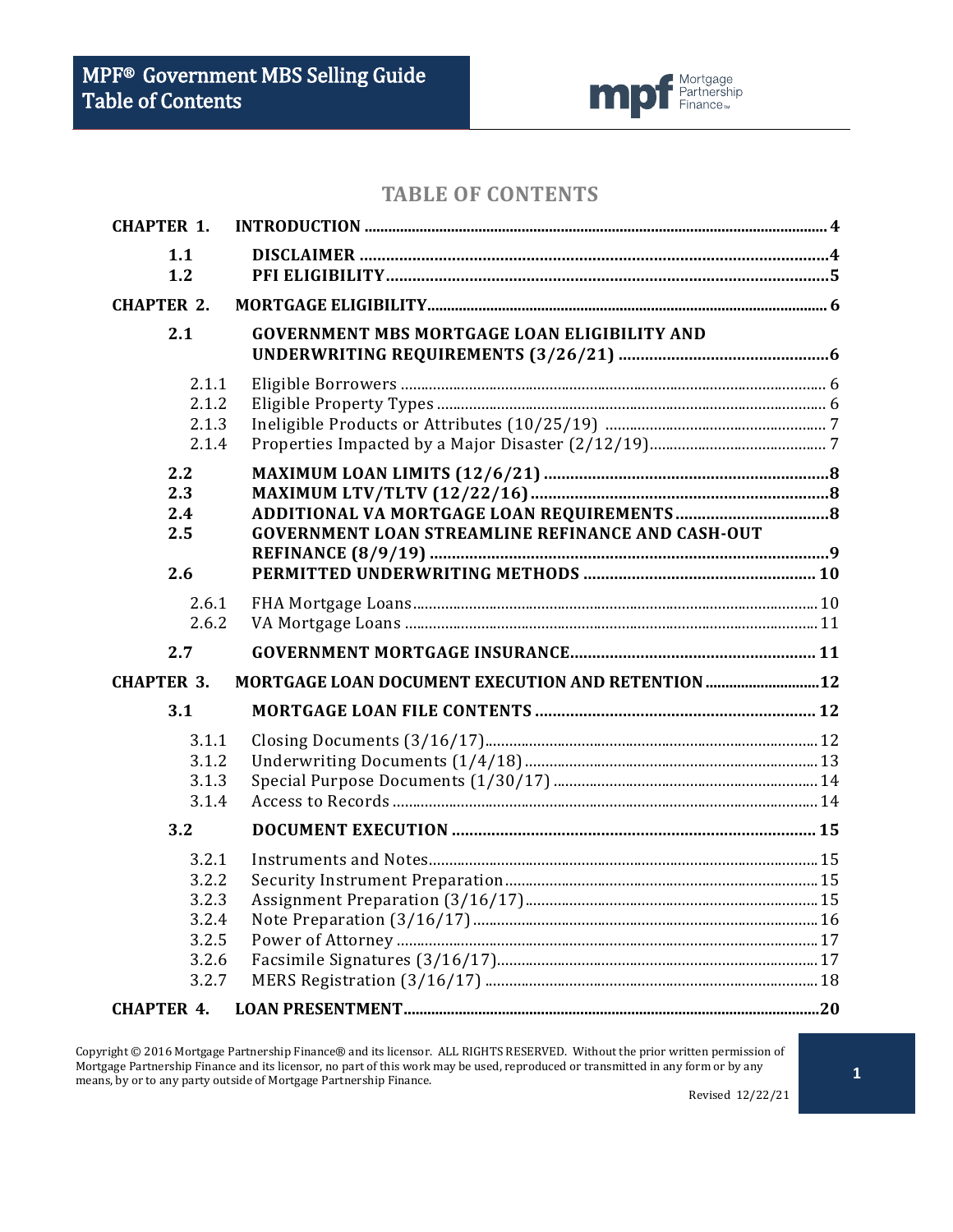

| 4.1               |                                                                |  |
|-------------------|----------------------------------------------------------------|--|
| 4.1.1             |                                                                |  |
| 4.1.2<br>4.1.3    |                                                                |  |
| 4.1.4             |                                                                |  |
| <b>CHAPTER 5.</b> |                                                                |  |
| 5.1               |                                                                |  |
| 5.2               | ESTABLISHING A MASTER COMMITMENT (11/24/20) 22                 |  |
| 5.3               |                                                                |  |
| 5.4               |                                                                |  |
| 5.5               |                                                                |  |
| <b>CHAPTER 6.</b> |                                                                |  |
| 6.1               |                                                                |  |
| 6.2               |                                                                |  |
| 6.2.1             |                                                                |  |
| 6.3               |                                                                |  |
| 6.4               |                                                                |  |
| 6.5               |                                                                |  |
| 6.5.1             |                                                                |  |
| 6.5.2             |                                                                |  |
| 6.5.3             |                                                                |  |
| <b>CHAPTER 7.</b> |                                                                |  |
| 7.1               | <b>GOVERNMENT MORTGAGE LOAN SEASONING REQUIREMENTS 30</b>      |  |
| 7.2               |                                                                |  |
| 7.3               |                                                                |  |
| 7.4               |                                                                |  |
| 7.4.1             |                                                                |  |
| 7.4.2             |                                                                |  |
| 7.4.3             |                                                                |  |
| 7.4.4             |                                                                |  |
| <b>CHAPTER 8.</b> |                                                                |  |
| 8.1               |                                                                |  |
| 8.1.1             | New York Consolidation, Extension, and Modification Agreements |  |
| 8.1.2             |                                                                |  |
|                   |                                                                |  |

Copyright © 2016 Mortgage Partnership Finance® and its licensor. ALL RIGHTS RESERVED. Without the prior written permission of Mortgage Partnership Finance and its licensor, no part of this work may be used, reproduced or transmitted in any form or by any means, by or to any party outside of Mortgage Partnership Finance.

Revised 12/22/21

**2**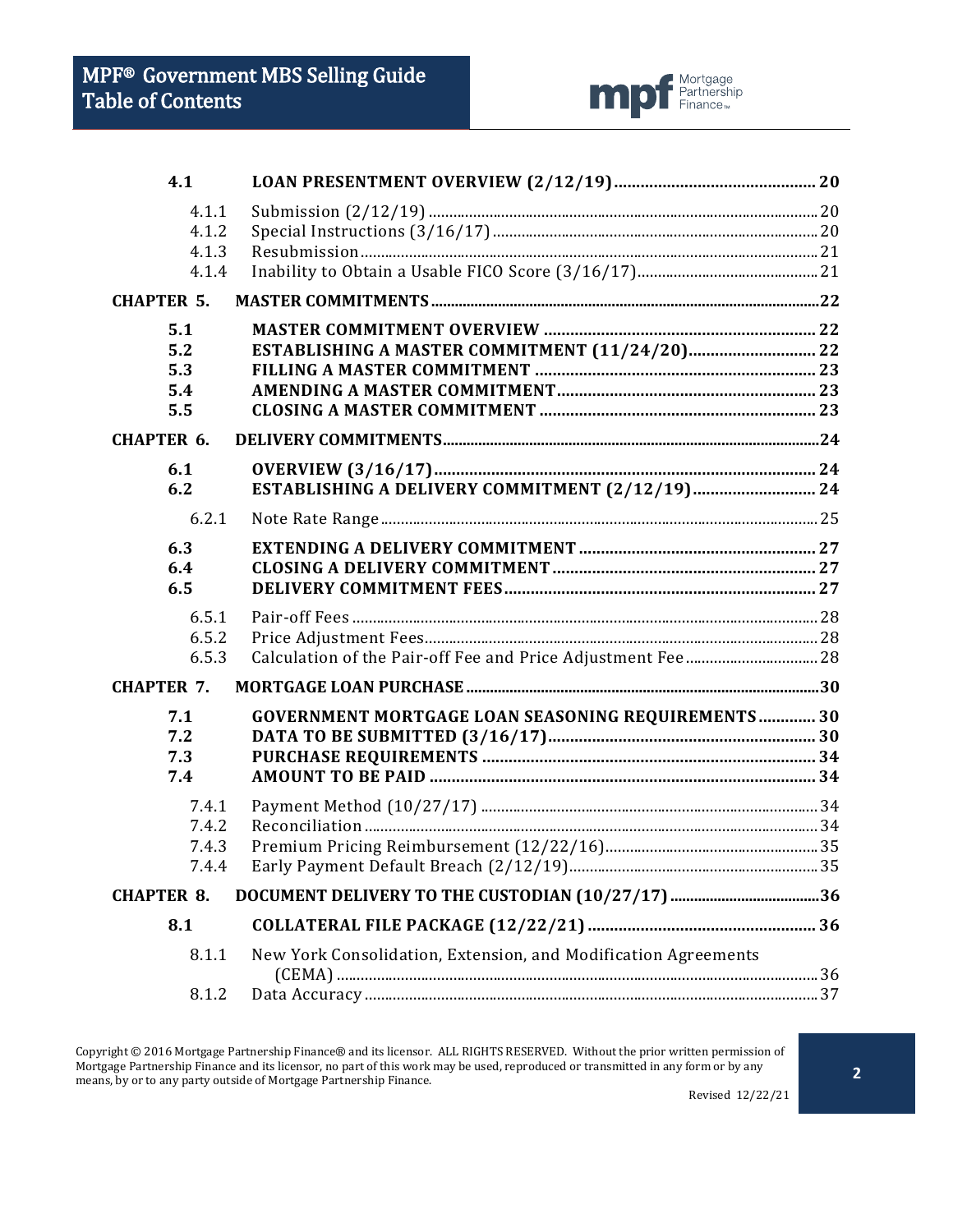

| 8.2                |                                                |  |
|--------------------|------------------------------------------------|--|
| 8.2.1              |                                                |  |
| 8.3                |                                                |  |
| 8.3.1<br>8.3.2     |                                                |  |
| 8.4                |                                                |  |
| 8.4.1<br>8.4.2     |                                                |  |
| 8.5                | MPF PROGRAM CUSTODIAN FEES AND SERVICE CHARGES |  |
| <b>CHAPTER 9.</b>  |                                                |  |
| 9.1<br>9.2         |                                                |  |
| <b>CHAPTER 10.</b> |                                                |  |
| 10.1<br>10.2       |                                                |  |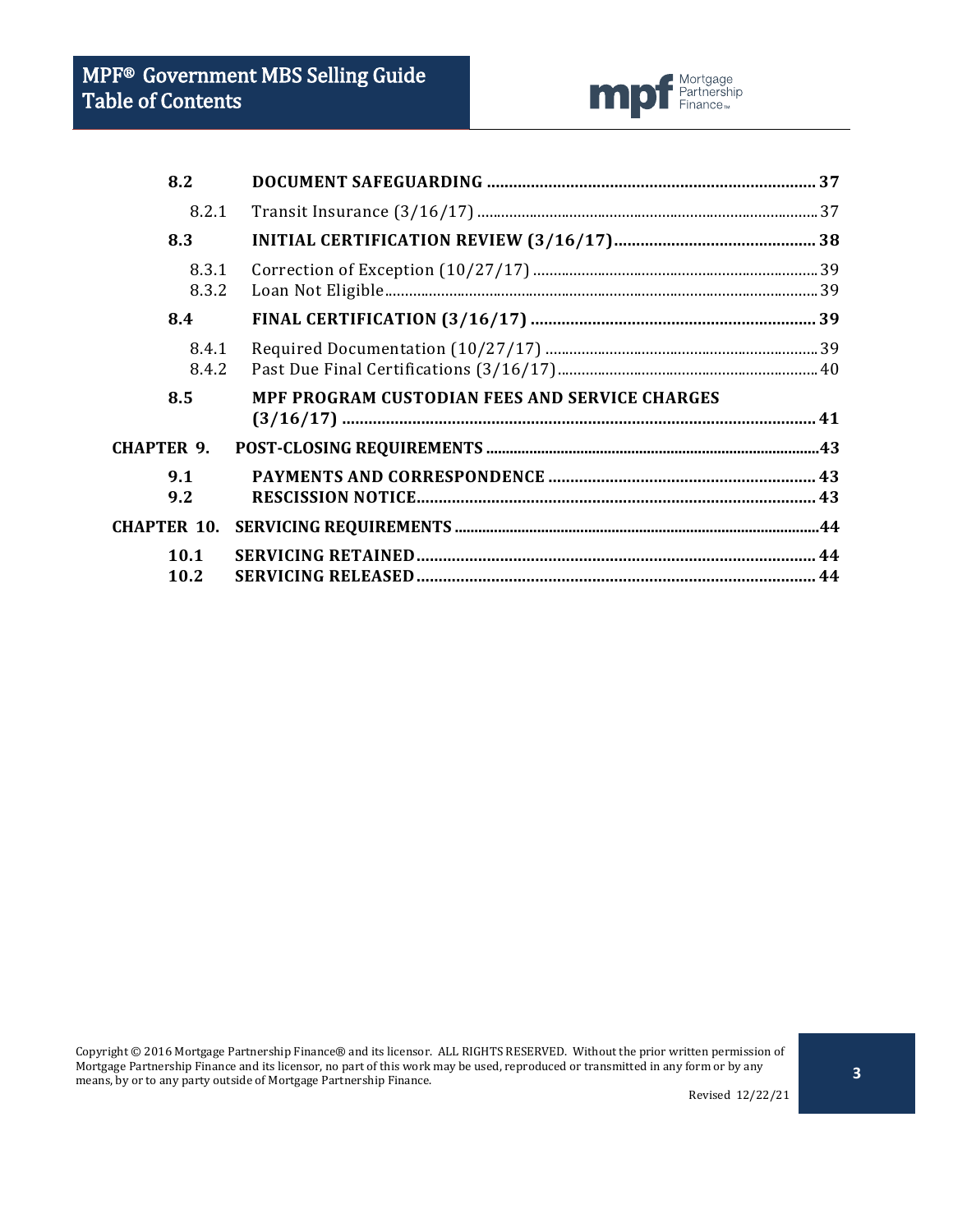

## <span id="page-3-0"></span>**CHAPTER 1. INTRODUCTION**

The MPF® Government MBS Selling Guide ("Selling Guide"), the MPF Program Guide, the MPF Government MBS Servicing Guide, product specific manuals, forms, exhibits, (together referred to herein as the "Guides"), and the Applicable Agreements apply to all Participating Financial Institutions (PFIs) originating or delivering MPF Government MBS Mortgage Loans into the MPF Program. This Selling Guide outlines the requirements and/or processes for PFIs to originate, underwrite, and deliver MPF Government MBS Mortgage Loans under the MPF Program. The guidelines are designed to establish sound underwriting criteria and support the MPF Program's mortgage product offerings. This Selling Guide generally follows industry standards guidelines with some enhancements, restrictions, or overlays. All Mortgage Loans delivered under the MPF Program must meet these guidelines. All MPF Government Mortgage Loans delivered under the MPF Program must meet these guidelines. PFIs must abide by the procedures, terms, and conditions set forth in this Selling Guide, as it may be amended from time to time. Failure of a PFI to perform its obligations under either the Applicable Agreements or the Guides constitutes an Event of Default entitling the MPF Bank to exercise all available remedies as provided in the Guides and Applicable Agreements.

#### <span id="page-3-1"></span>**1.1 Disclaimer**

Government insured and guaranteed mortgage loans are eligible to be pooled in Ginnie Mae Guaranteed Mortgage-Backed Securities ("MBS").

The MPF Provider has agreed with Ginnie Mae that the MPF Government MBS product is being conducted to conform to Ginnie Mae's requirements for loan servicing and MBS bond administration, including handling of funds and reporting on loan performance, as modified by the agreement between the MPF Provider and Ginnie Mae.

The MPF Provider acknowledges that Ginnie Mae may amend or supplement the Ginnie Mae MBS Guide, at its sole discretion, by furnishing amendments or supplementary matters to the Bank, including making such amendments and supplements available through its normal Ginnie Mae Issuer distribution channels; provided, however, that no such amendment or supplement shall adversely affect the continued inclusion in a securitized pool of any mortgage included in a Ginnie Mae MBS issued prior to the date of such amendment or supplement.

The MPF Provider shall ensure that the MPF Guides incorporate the applicable requirements of the Ginnie Mae MBS Guide, as modified by the agreement between the Bank and Ginnie Mae, for all loans securitized in Ginnie Mae-guaranteed MBS. The Ginnie Mae MBS Guide, including any amendments, updates or supplements, is available in electronic form through Ginnie Mae's website (www.ginniemae.gov).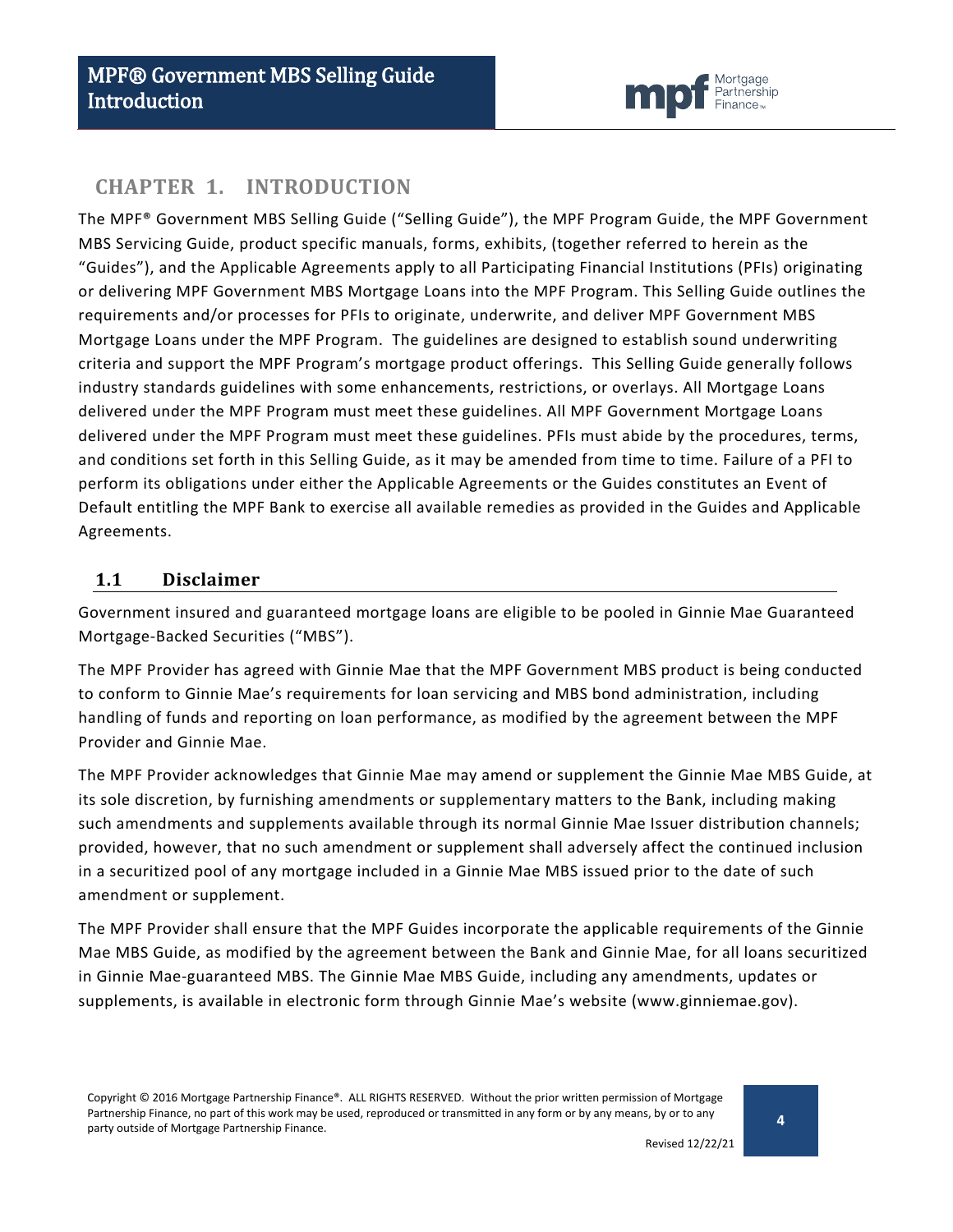

For the purpose of clarity, PFIs and Servicers are required to abide by the Guides. It is the MPF Provider's responsibility to update the Guide for consistency with applicable Ginnie Mae Guide requirements for the MPF Government MBS product.

## <span id="page-4-0"></span>**1.2 PFI Eligibility**

If the PFI is to sell Government MBS Mortgage Loans to the MPF Provider, in addition to the PFI eligibility requirements of the Guides, it must meet all the requirements listed below:

- To sell eligible FHA insured Mortgage Loans:
	- o Be an FHA approved Mortgagee in good standing (a Mortgagee approved only as an FHA loan correspondent is not eligible).
- To sell eligible non-FHA Government Mortgage Loans:
	- $\circ$  Be an approved Mortgagee with each applicable Government Agency in good standing; and
	- o Have a "satisfactory" or equivalent rating on its most recent Government Agency audit;(if the PFI has not undergone a Government Agency audit or not received a rating for a Government Agency audit, the MPF Bank may request and evaluate the PFI's internal QC results, the MPF Provider's QC results, or choose to assess the PFI's eligibility with some other reasonable method of evaluation).
- None of the PFI's principals or officers may be the subject of any government debarment or HUD program exclusion, or have been subject to any such sanction within the ten (10) years preceding the submission of a request to establish an MPF Government MBS Master Commitment.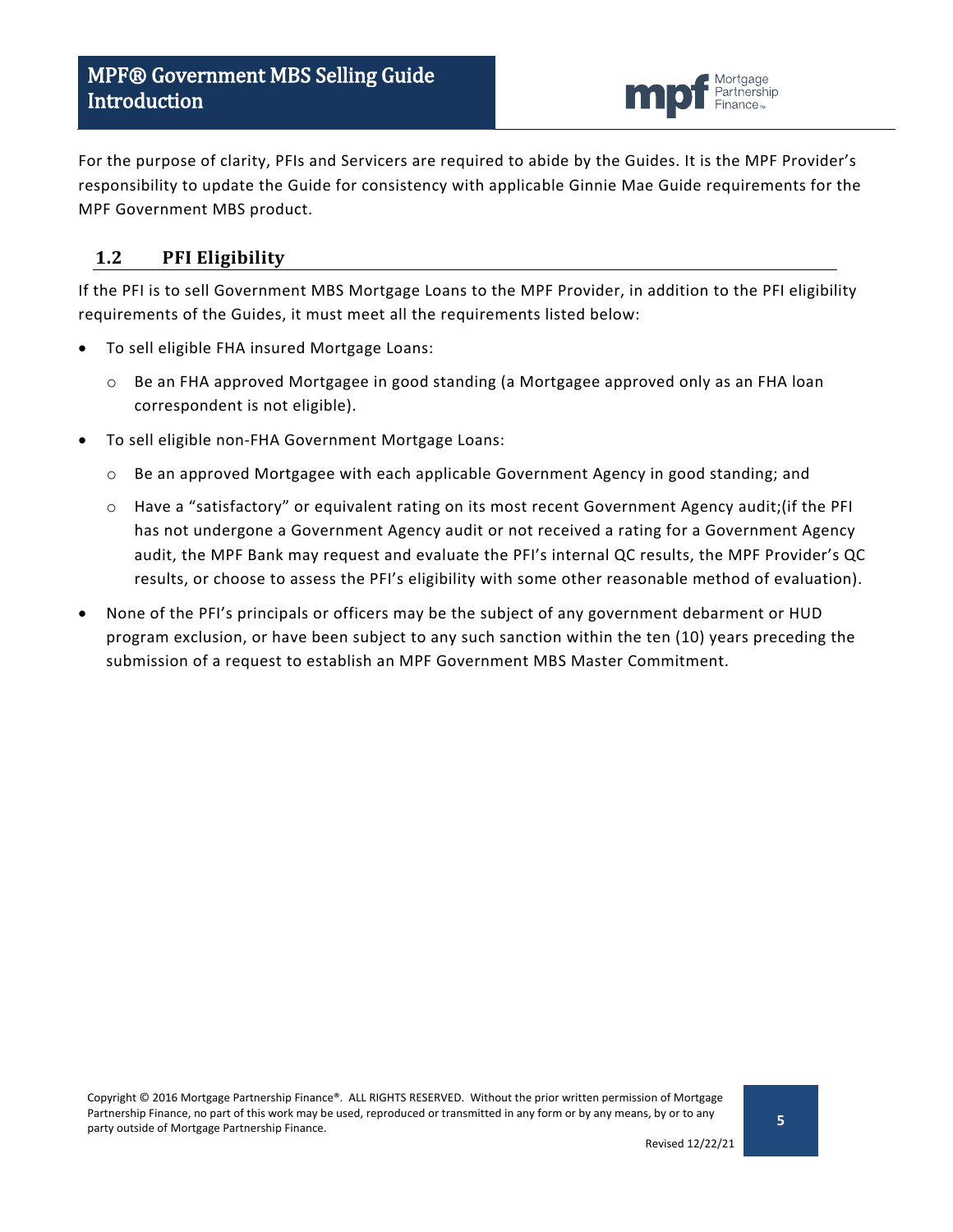

## <span id="page-5-0"></span>**CHAPTER 2. MORTGAGE ELIGIBILITY**

## <span id="page-5-1"></span>**2.1 Government MBS Mortgage Loan Eligibility and Underwriting Requirements (3/26/21)[1](#page-5-4)**

To be eligible under the MPF Program, Government MBS Mortgage Loans must meet the MPF Program's eligibility requirements in addition to the following:

- Comply with the applicable Government Agency's standards.
- Comply with all Applicable Laws; (See also [MPF Program Guide Chapter 7\)](https://www.fhlbmpf.com/docs/default-source/mpf-guides/mpf-program-guide/mpf-program-guide---5-28-20.pdf?sfvrsn=33b1ee11_0) and
- Maintain the associated Government Agency guaranty and/or insurance at all times until payoff or liquidation of the loan.

Government MBS Mortgage Loans eligible for delivery under the MPF Program are one-to-four family fully amortizing fixed rate Mortgage Loans that are:

- FHA insured Mortgage Loans;
- VA guaranteed Mortgage Loans; or
- RHS Section 502 guaranteed Mortgage Loans.

The Originator must comply with all of the specific underwriting requirements of the applicable insuring or guaranteeing Government Agency as identified below:

- For FHA/HUD, visit<http://portal.hud.gov/hudportal/HUD>
- For VA, visit [\[http://www.benefits.va.gov/homeloans/lenders.asp\]](http://www.benefits.va.gov/homeloans/lenders.asp)
- For Rural Housing Service, visit [\[http://www.usdaloans.net/usda-home-loan-guidelines-2\]](http://www.usdaloans.net/usda-home-loan-guidelines-2)

### <span id="page-5-2"></span>**2.1.1 Eligible Borrowers**

Eligible Borrowers are those established by the applicable Government Agency.

## <span id="page-5-3"></span>**2.1.2 Eligible Property Types**

Eligible property types are one- to- four family units fully amortizing fixed rate Mortgage Loans that are guaranteed by FHA, VA, or RHS, and meet the property eligibility guidelines established by the applicable Government Agency.

<span id="page-5-4"></span> $\overline{1}$ MPF Announcement 2021-29 (3/26/21) MPF Announcement 2017-37 (7/24/17)

PFI Notice 2016-12 (9/1/16)

Copyright © 2016 Mortgage Partnership Finance®. ALL RIGHTS RESERVED. Without the prior written permission of Mortgage Partnership Finance, no part of this work may be used, reproduced or transmitted in any form or by any means, by or to any party outside of Mortgage Partnership Finance.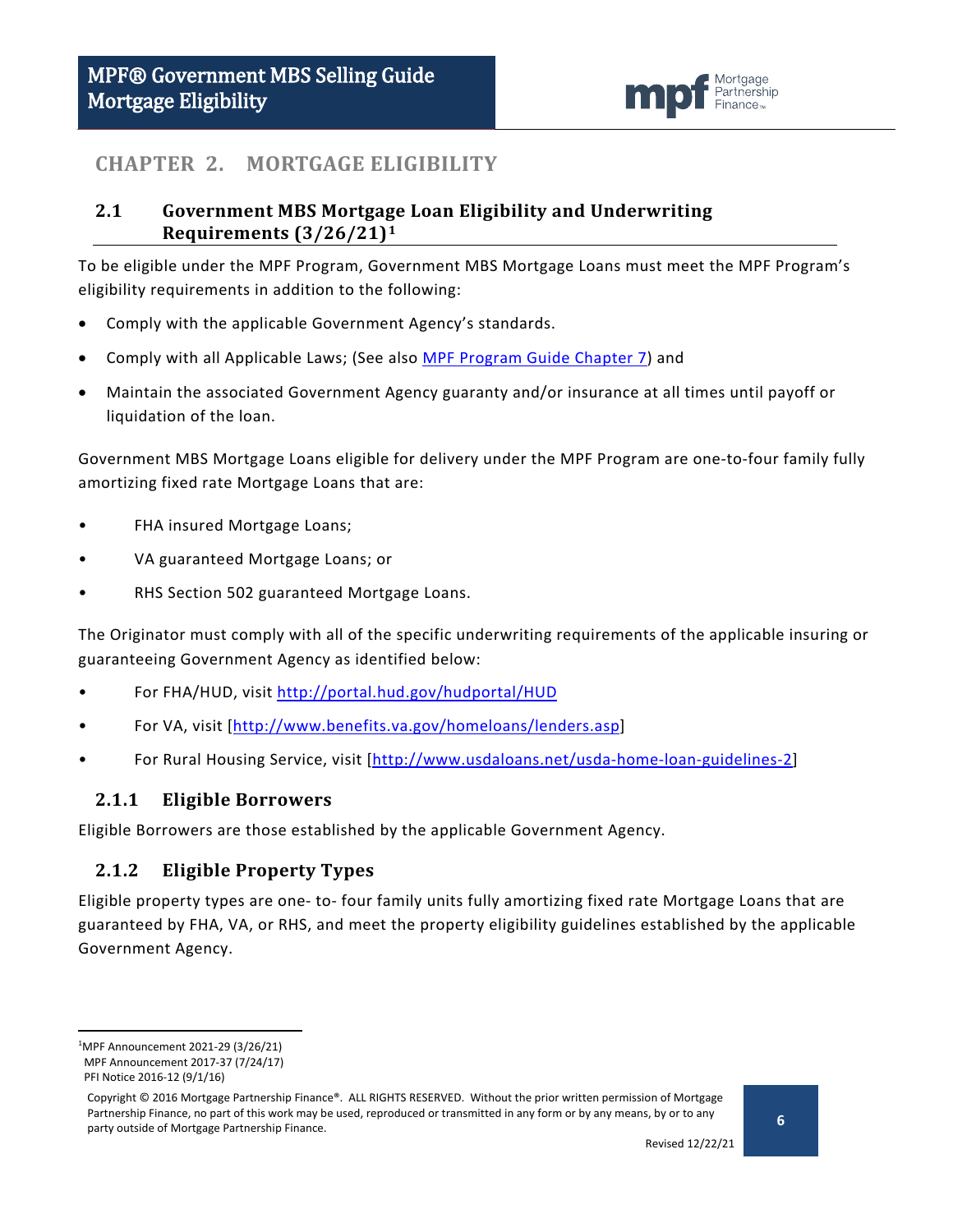

## <span id="page-6-0"></span>**2.1.3 Ineligible Products or Attributes (10/25/19) [2](#page-6-2)**

- Adjustable rate
- Balloon payments
- HUD 184
- **Buydowns**
- HPML/Section 32
- Interest only
- Graduated payments
- Negative amortization
- Loans with Prepayment Penalties
- VA Texas 50(a)(6)
- First mortgages that are a HELOC
- Second mortgages
- FHA Tile I
- FHA 203K
- HAMP and Non-HAMP Loss Mitigation Modifications
- VA Vendee
- Investment properties
- Co-ops
- Condotels
- Non-warrantable condominiums
- **Timeshares**
- Manufactured homes
- High LTV VA cash-out refinance loans (LTV >90%)

## <span id="page-6-1"></span>**2.1.4 Properties Impacted by a Major Disaster (2/12/19)[3](#page-6-3)**

PFIs are required to follow the applicable Government Agency requirements for providing Major Disaster assistance.

<span id="page-6-2"></span> <sup>2</sup> MPF Announcement 2019-55 (10/18/19)

<span id="page-6-3"></span><sup>3</sup> MPF Announcement 2019-15 (2/12/19)

Copyright © 2016 Mortgage Partnership Finance®. ALL RIGHTS RESERVED. Without the prior written permission of Mortgage Partnership Finance, no part of this work may be used, reproduced or transmitted in any form or by any means, by or to any party outside of Mortgage Partnership Finance.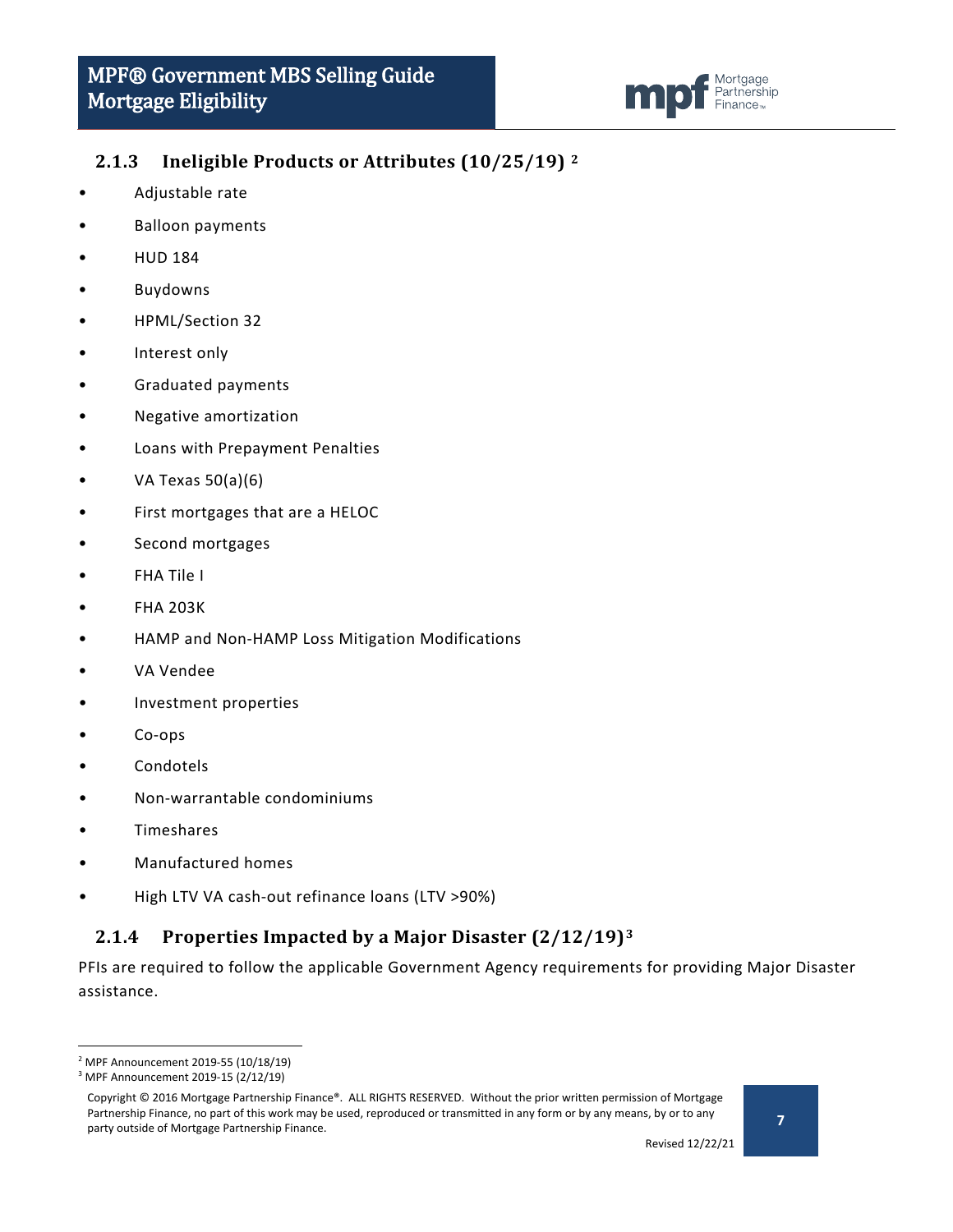

## <span id="page-7-0"></span>**2.2 Maximum Loan Limits (12/6/21)[4](#page-7-3)**

The maximum loan limits for Government MBS Mortgage Loans are shown below and represent the maximum permissible loan amount eligible for securitization in 2022 calendar year (i.e., MBS issuance dates January 1, 2022 through December 1, 2022) net of any financed mortgage insurance premium or funding fee as reflected on the Note, unless a lower amount is required by the applicable Government Agency.

| <b>Number of Units</b> | <b>Maximum Original Loan Amount</b><br>for Government MBS Mortgage<br><b>Loans (Properties in Contiguous</b><br><b>States, District of Columbia &amp;</b><br><b>Puerto Rico)</b> | <b>Maximum Original Loan Amount</b><br>for Government MBS Mortgage<br>Loans (Properties in Alaska,<br>Guam, Hawaii & Virgin Islands) |
|------------------------|----------------------------------------------------------------------------------------------------------------------------------------------------------------------------------|--------------------------------------------------------------------------------------------------------------------------------------|
| 1                      | \$647,200                                                                                                                                                                        | \$970,800                                                                                                                            |
| 2                      | \$828,700                                                                                                                                                                        | \$1,243,050                                                                                                                          |
| 3                      | \$1,001,650                                                                                                                                                                      | \$1,502,475                                                                                                                          |
| 4                      | \$1,244,850                                                                                                                                                                      | \$1,867, 275                                                                                                                         |

The minimum loan amount for Government MBS Mortgage Loans is \$25,000.

### <span id="page-7-1"></span>**2.3 Maximum LTV/TLTV (12/22/16)[5](#page-7-4)**

The maximum LTV and TLTV limits for Government MBS Mortgage Loans are those established by the applicable Government Agency.

#### <span id="page-7-2"></span>**2.4 Additional VA Mortgage Loan Requirements**

All VA Mortgage Loans delivered under the MPF Government MBS Product must comply with the following additional requirements:

• The amount of cash down payment plus the amount of available VA guaranty must equal at least 25% of (a) the purchase price of the property, or (b) the Certificate of Reasonable Value (CRV), whichever is

<span id="page-7-3"></span> $\frac{1}{4}$ MPF Announcement 2021-84 (12/6/21)

MPF Announcement 2020-80 (12/2/20)

MPF Announcement 2020-74 (11/12/20)

MPF Announcement 2019-64 (12/5/19)

MPF Announcement 2018-61 (12/13/18)

MPF Announcement 2017-77 (12/22/17)

MPF Announcement 2017-37 (7/24/17)

<span id="page-7-4"></span>MPF Announcement 2016-30 (12/22/16) <sup>5</sup> MPF Announcement 2016-30 (12/22/16)

Copyright © 2016 Mortgage Partnership Finance®. ALL RIGHTS RESERVED. Without the prior written permission of Mortgage Partnership Finance, no part of this work may be used, reproduced or transmitted in any form or by any means, by or to any party outside of Mortgage Partnership Finance.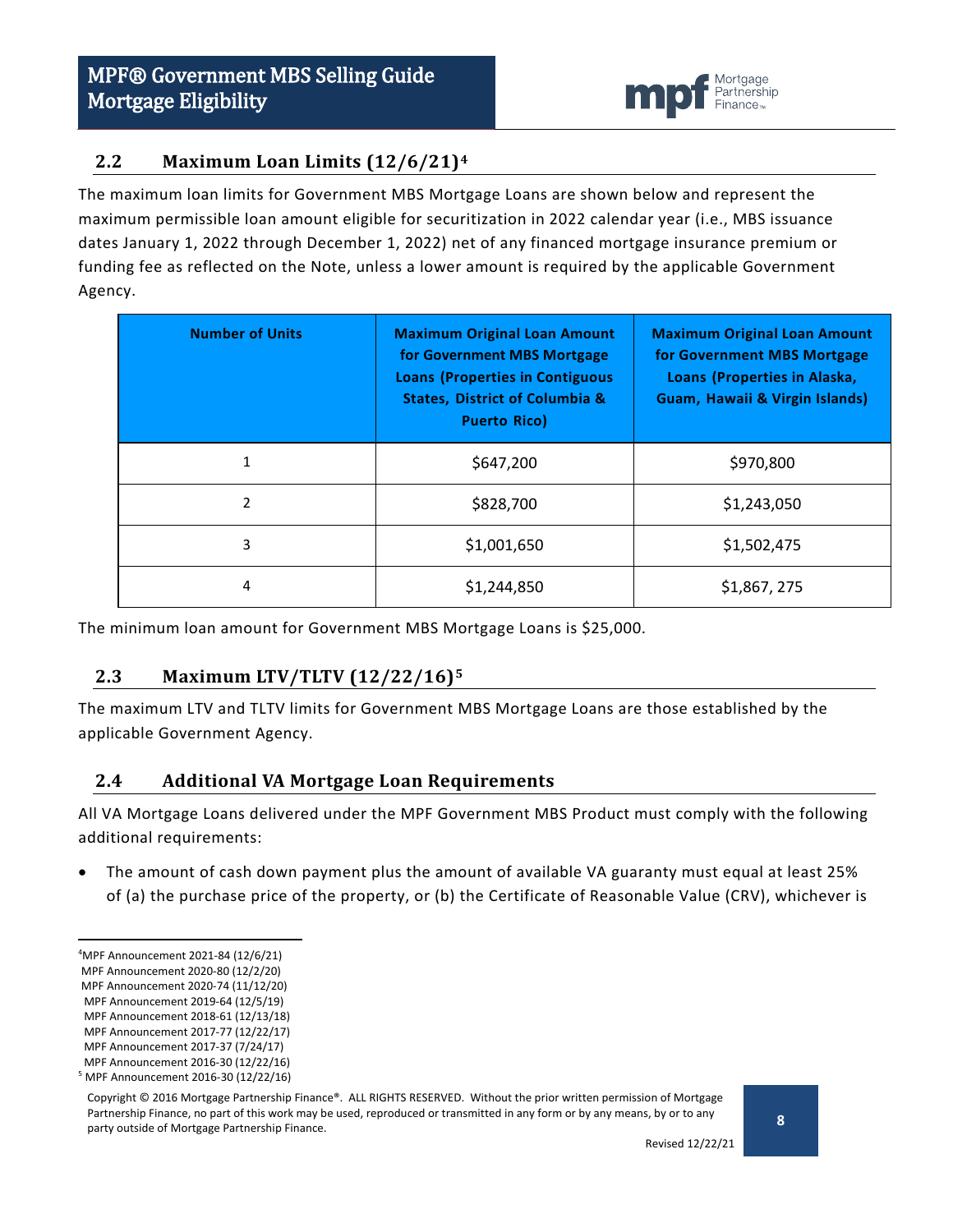

less. The funding fee charged by VA must not be included in this calculation. The cash down payment must also include the amount, if any, by which the purchase price exceeds the CRV. Mortgage Loans for the simultaneous purchase of a home and energy conservation improvement are based solely on the CRV amount. The cash down payment may not be derived from a second mortgage on the property.

- The Mortgage Loan amount may exceed the CRV amount only if the VA funding fee is included in the Mortgage Loan and only to the extent of the funding fee. The unpaid Principal Balance of the VA Mortgage Loan may be greater than the current conforming loan limit and still be eligible for delivery under the Government MBS product.
- If there are co-Borrowers on a Mortgage Loan (other than a spouse) and one or more of the Borrowers do not have VA eligibility (i.e., veterans/non-veterans joint mortgages) the Mortgage Loan is eligible to be delivered under the MPF Government MBS Mortgage product if the 25 percent requirement of VA guaranty plus cash/equity is met. The cash requirement may be satisfied by either cash or "equity" which is the positive difference between the amounts specified in the CRV and the new Mortgage Loan amount.

## <span id="page-8-0"></span>**2.5 Government Loan Streamline Refinance and Cash-Out Refinance (8/9/19)[6](#page-8-1)**

Cash-out refinance loans, FHA streamlined refinance loans, VA Interest Rate Reduction Refinance Loans (IRRRLs), and RHS streamlined refinance loans are eligible for delivery under the MPF Government MBS product, provided that they comply with all MPF Program and applicable Government Agency requirements for Government Loans, and Government MBS seasoning requirements.

- For cash-out refinance loans and streamlined refinance loans:
	- $\circ$  the borrower must have made at least six (6) consecutive monthly payments on the loan being refinanced, beginning with the payment made on the first payment due date; and
	- $\circ$  the first payment due date of the refinanced loan occurs no earlier that 210 days after the first payment due date of the initial loan.
- Effective August 1, 2019 all VA refinance loans (IRRRL and non-IRRRL) must meet the following criteria in order to be delivered to the MPF Program:

The Note date of the refinance loan must be on or after the later of:

 $\circ$  the date that is 210 days after the first payment due date of the loan being refinanced; and

<span id="page-8-1"></span><sup>-&</sup>lt;br>6 MPF Announcement 2019-42 (8/9/19)

MPF Announcement 2019-40 (8/2/19)

MPF Announcement 2019-15 (2/12/19)

MPF Announcement 2018-5 (1/30/18)

MPF Announcement 2016-30 (12/22/16)

Copyright © 2016 Mortgage Partnership Finance®. ALL RIGHTS RESERVED. Without the prior written permission of Mortgage Partnership Finance, no part of this work may be used, reproduced or transmitted in any form or by any means, by or to any party outside of Mortgage Partnership Finance.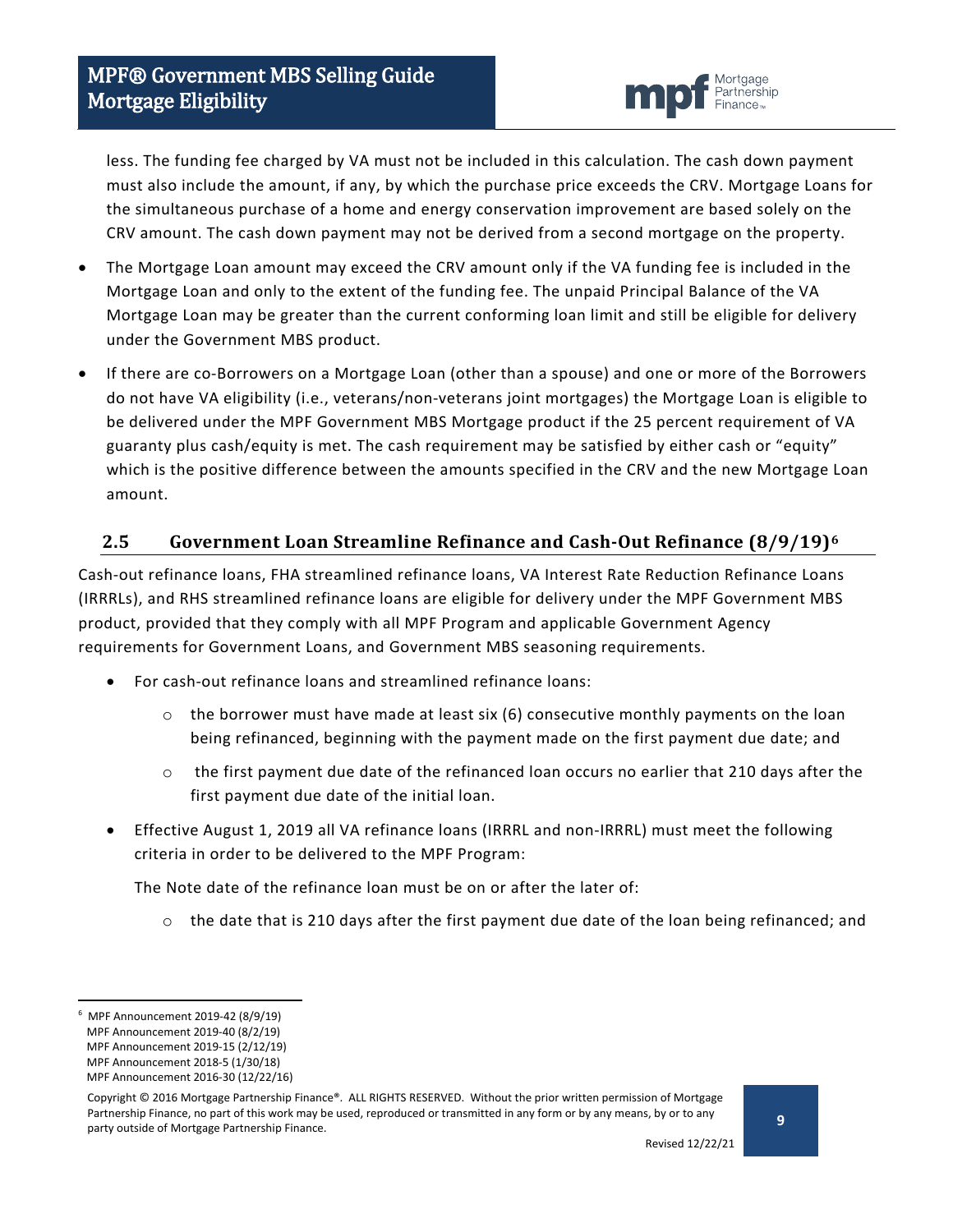

 $\circ$  the date on which the Borrower has made at least six (6) full monthly payments on the Mortgage Loan being refinanced.

Documentation supporting the payment activity on the previous loan must be maintained in the Mortgage Loan File.

For all Government Mortgage Loan streamline refinances, Borrower and Co-Borrower income must be collected and delivered for the purpose of Loan Presentment, regardless of the requirements of the Government Agency that insures or guarantees the loan. The MPF Program does not require the income be used to qualify the Borrower(s) if the Government Agency does not require its use for qualification purposes.

## <span id="page-9-0"></span>**2.6 Permitted Underwriting Methods**

This section contains guidance for underwriting methods to be used for Government Mortgage Loans.

### <span id="page-9-1"></span>**2.6.1 FHA Mortgage Loans**

FHA Mortgage Loans may be underwritten manually in compliance with the requirements of the MPF Selling Guide as well as FHA requirements, or underwritten using DU or LP as described below.

### **2.6.1.1 DU Underwritten FHA Mortgage Loans**

Any FHA Mortgage Loan underwritten using DU must comply with the following requirements:

- DU for FHA Mortgage Loans must include the Underwriting Findings report(s) in the file;
- All conditions and requirements identified through DU must be included in the file; and
- Files must be packaged in accordance with FHA published requirements.

Any FHA Mortgage Loan underwritten using DU must comply with the terms of the FHA Lenders Handbook and Fannie Mae's Desktop User Guide.

Any FHA Mortgage Loans underwritten using DU, except a Streamline Refinance and assumption, must be scored through TOTAL Mortgage Scorecard. TOTAL Mortgage Scorecard is not an AUS, but a scorecard that interfaces with an AUS such as DU, and provides a Feedback Certificate/Finding Report. The TOTAL Mortgage Scorecard Feedback Certificate/Finding Report used in the underwriting decision must be included in the FHA case binder. All data entered into the AUS must be verified as accurate and complete, and the entire mortgage application must comply with all FHA requirements.

## **2.6.1.2 LP Underwritten FHA Mortgage Loans**

Any FHA Mortgage Loans underwritten using LP must comply with the following requirements:

- LP files must include:
	- o Loan Prospector Feedback Certificate;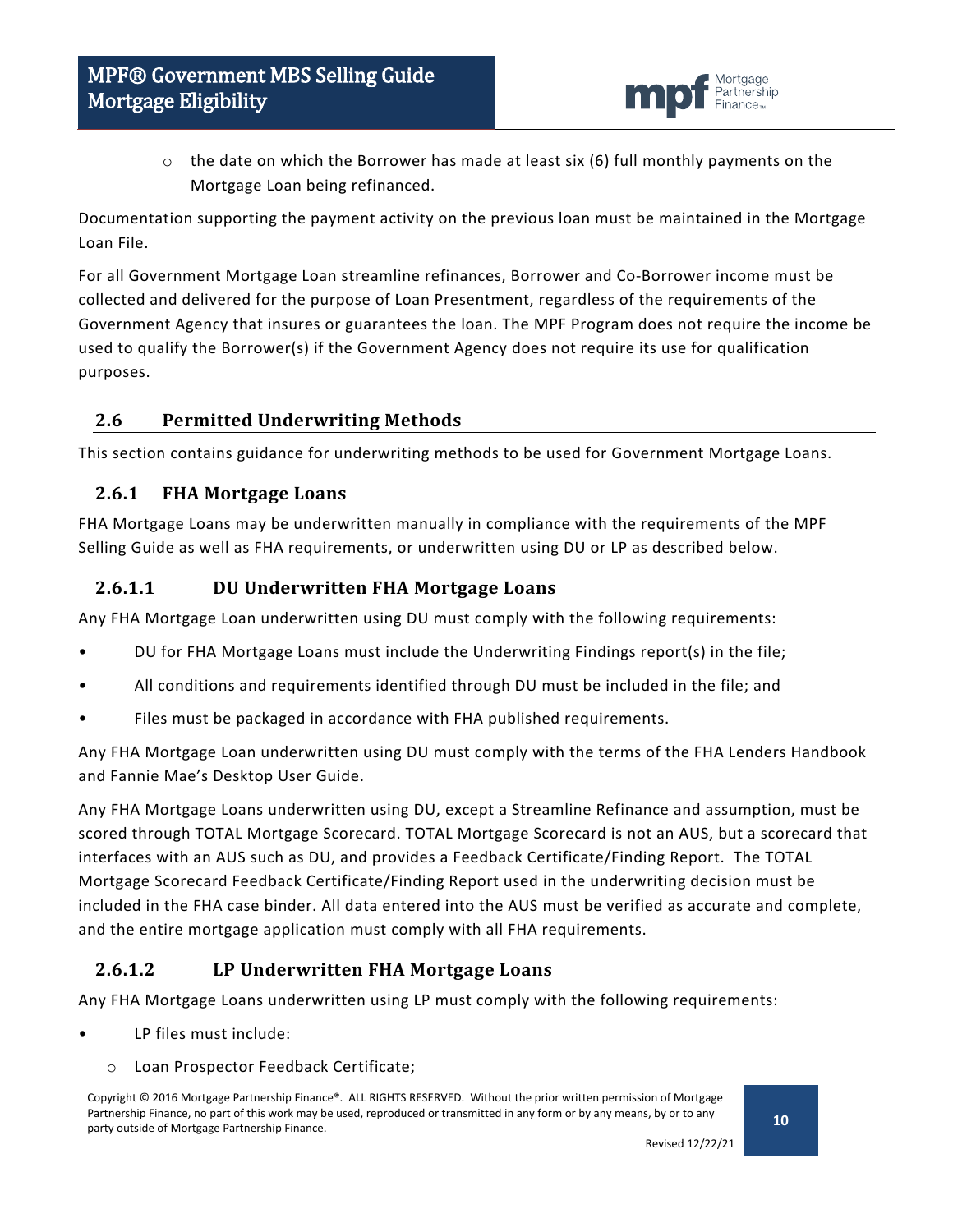

- o All documents as indicated by the Loan Prospector Feedback Certificate, including all conditions; and
- o Indication of "Freddie Mac LP" on the completed loan submission summary report.

Any FHA Mortgage Loan, except a Streamline Refinance and assumption, must be scored through TOTAL Mortgage Scorecard. TOTAL Mortgage Scorecard is not an AUS, but a scorecard that interfaces with an AUS such as LP, and provides a Feedback Certificate/Finding Report. The TOTAL Mortgage Scorecard Feedback Certificate/Finding Report used in the underwriting decision must be included in the FHA case binder. All data entered into the AUS must be verified as accurate and complete, and the entire mortgage application must comply with all FHA requirements.

### <span id="page-10-0"></span>**2.6.2 VA Mortgage Loans**

VA Mortgage Loans may be underwritten manually in compliance with the requirements of the MPF Selling Guide as well as VA requirements or underwritten using DU or LP as described below.

## **2.6.2.1 DU Underwritten VA Mortgage Loans**

Any VA Mortgage Loan underwritten using DU must comply with the terms of the VA Lenders Handbook and Fannie Mae's DU requirements.

Any VA Mortgage Loan underwritten using DU must include the Underwriting Reporting in the Mortgage Loan File as well as meet all conditions and requirements identified by DU.

## **2.6.2.2 LP Underwritten VA Mortgage Loans**

Any VA Mortgage Loan underwritten using LP must comply with the terms of the VA Lenders Handbook and the Freddie Mac LP requirements.

LP files must include:

- Loan Prospector Feedback Certificate;
- All documents as indicated by the Loan Prospector Feedback Certificate, including all conditions; and
- Indication of "Freddie Mac LP" on the completed loan submission summary report.

### <span id="page-10-1"></span>**2.7 Government Mortgage Insurance**

Government Mortgage Loans must maintain the insurance or guaranty from the applicable Government Agency. If any premium is not paid to the Government Agency when due, or if the insurance or guarantee is canceled by the Government Agency for any reason, the MPF Bank may:

- Require repurchase of the Mortgage Loan; or
- Advance the premium or behalf of the PFI and debit the PFI's DDA for the amount of the advance.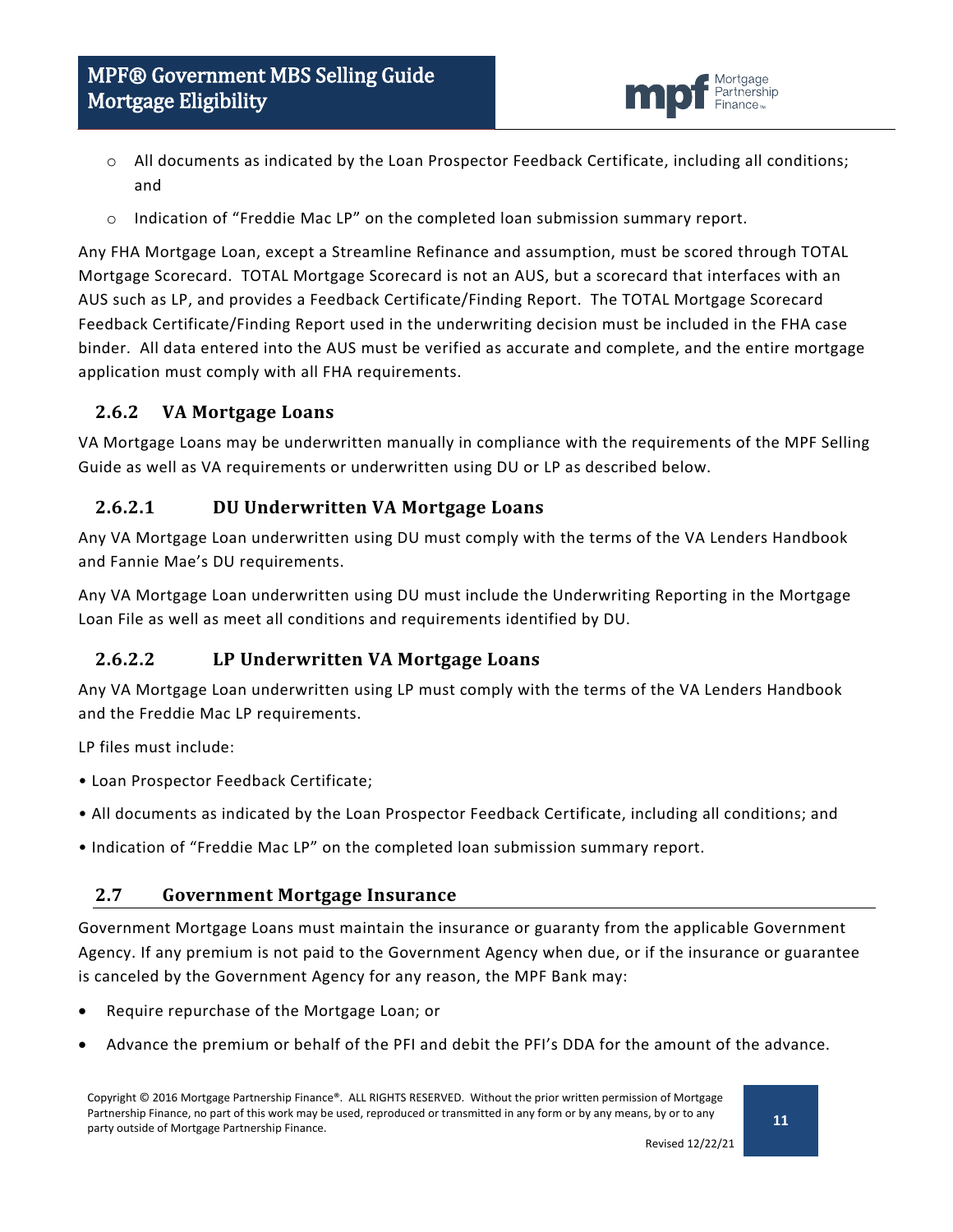

## <span id="page-11-0"></span>**CHAPTER 3. MORTGAGE LOAN DOCUMENT EXECUTION AND RETENTION**

This chapter describes which documents must be retained in the Mortgage Loan File, as well as the requirements for executing certain Closing documents.

## <span id="page-11-1"></span>**3.1 Mortgage Loan File Contents**

The Mortgage Loan File must be maintained in accordance MPF Program Requirements. All documents that demonstrate compliance with all Applicable Standards and MPF Program Requirements must be included in the Mortgage Loan File. All documents in the Mortgage Loan File must be legible.

## <span id="page-11-2"></span>**3.1.1 Closing Documents (3/16/17)[7](#page-11-3)**

The following Closing documents must be retained in the Mortgage Loan File:

- A copy of the front and back of the Note showing all endorsements, any applicable addenda and allonges, and any related modification or Assumption/Release of Liability instrument;
- POA (if applicable) attached to the copy of the Note;
- The original Security Instrument, complete with recording notation and any applicable riders and addenda. In jurisdictions where Applicable Law or common practice requires the presentation of the original Security Instrument to obtain a release, a certified copy of the original Security Instrument complete with recording notation must be retained in the file;
- A copy of all Assignments of the Security Instrument with any applicable riders and any documents that modify the mortgage terms;
- The final, fully executed Settlement Statement detailing all costs to the home buyer and seller;
- Closing instructions;
- All disclosures required under Applicable Law;
- The following insurance documentation is required:
- The original mortgage or guaranty insurance certificate;
- Title policy;
- Plat of survey or title insurance that provides coverage over "matters of survey"
- Current, endorsed property insurance policy, or suitable evidence of insurance, obtained at Closing;
- Flood zone determination; and

<span id="page-11-3"></span> $7$  MPF Announcement 2017-12 (3/16/17) MPF Announcement 2017-03 (1/30/17)

Copyright © 2016 Mortgage Partnership Finance®. ALL RIGHTS RESERVED. Without the prior written permission of Mortgage Partnership Finance, no part of this work may be used, reproduced or transmitted in any form or by any means, by or to any party outside of Mortgage Partnership Finance.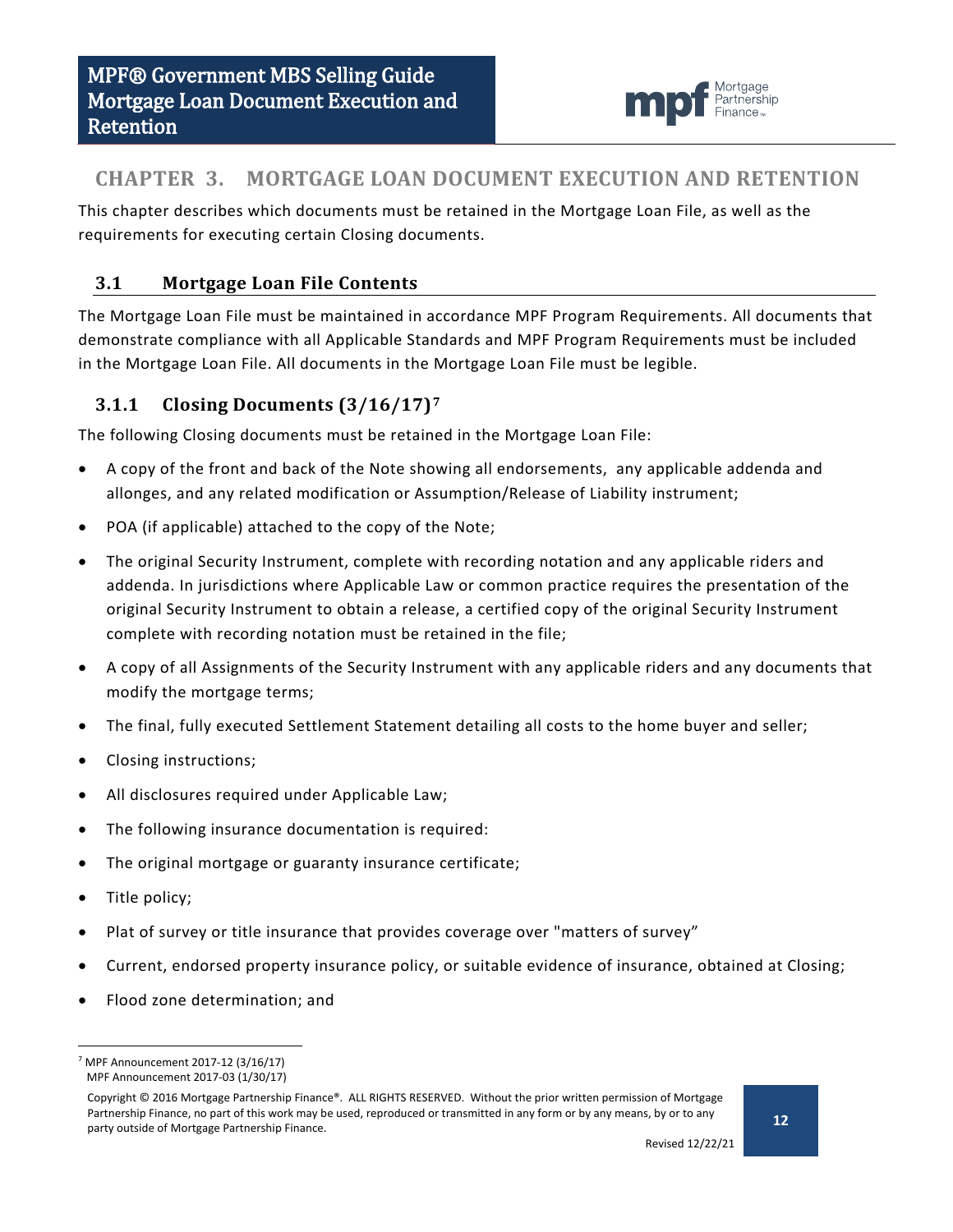

- Flood insurance policy (if required); and
- All flood insurance documents necessary to comply with Applicable Standards.

#### <span id="page-12-0"></span>**3.1.2 Underwriting Documents (1/4/18)[8](#page-12-1)**

The following underwriting documentation must be retained in the Mortgage Loan File:

- Uniform Residential Loan Application (must be a version of the FNMA Form 1003 / FHLMC Form 65 that is acceptable to the applicable Government Agency);
- A credit report meeting the requirements of this Selling Guide and which shows valid credit scores. For a Mortgage Loan originated in a jurisdiction that requires a Borrower's consent to obtain the Borrower's credit information (report), this consent must be included in the Mortgage Loan File, and must extend to the Originator's successors and assigns and/or to subsequent investors and Servicers;
- Verification of Employment and Income;
- Verification of all sources of cash or other equity or assets utilized for down payment, prepaid items, closing costs, financing costs, and reserves;
- An intelligible payment history for the Mortgage Loan is required beginning with the Closing date of the Mortgage Loan;
- Verification of the Borrower's housing payment history;
- A completed Uniform Underwriting and Transmittal Summary (most current version of FNMA Form 1008 / FHLMC Form 1077) is required for manually underwritten Mortgage Loans;
- A written explanation fully supporting the underwriting decision is required when there are any special or extenuating circumstances;
- The Uniform Residential Appraisal Report;
- Automated Underwriting System Certificate for loans underwritten with DU or LP; and
- For Mortgage Loans with subordinate financing, the following documents must be retained in the Mortgage Loan File:
	- o A copy of the subordinate Note;
	- o A copy of the subordinate Security Instrument; and
	- o A copy of Settlement Statement or HELOC closing statement, as applicable.

<span id="page-12-1"></span> <sup>8</sup> MPF Announcement 2018-1 (1/4/18) MPF Announcement 2017-12 (3/16/17)

Copyright © 2016 Mortgage Partnership Finance®. ALL RIGHTS RESERVED. Without the prior written permission of Mortgage Partnership Finance, no part of this work may be used, reproduced or transmitted in any form or by any means, by or to any party outside of Mortgage Partnership Finance.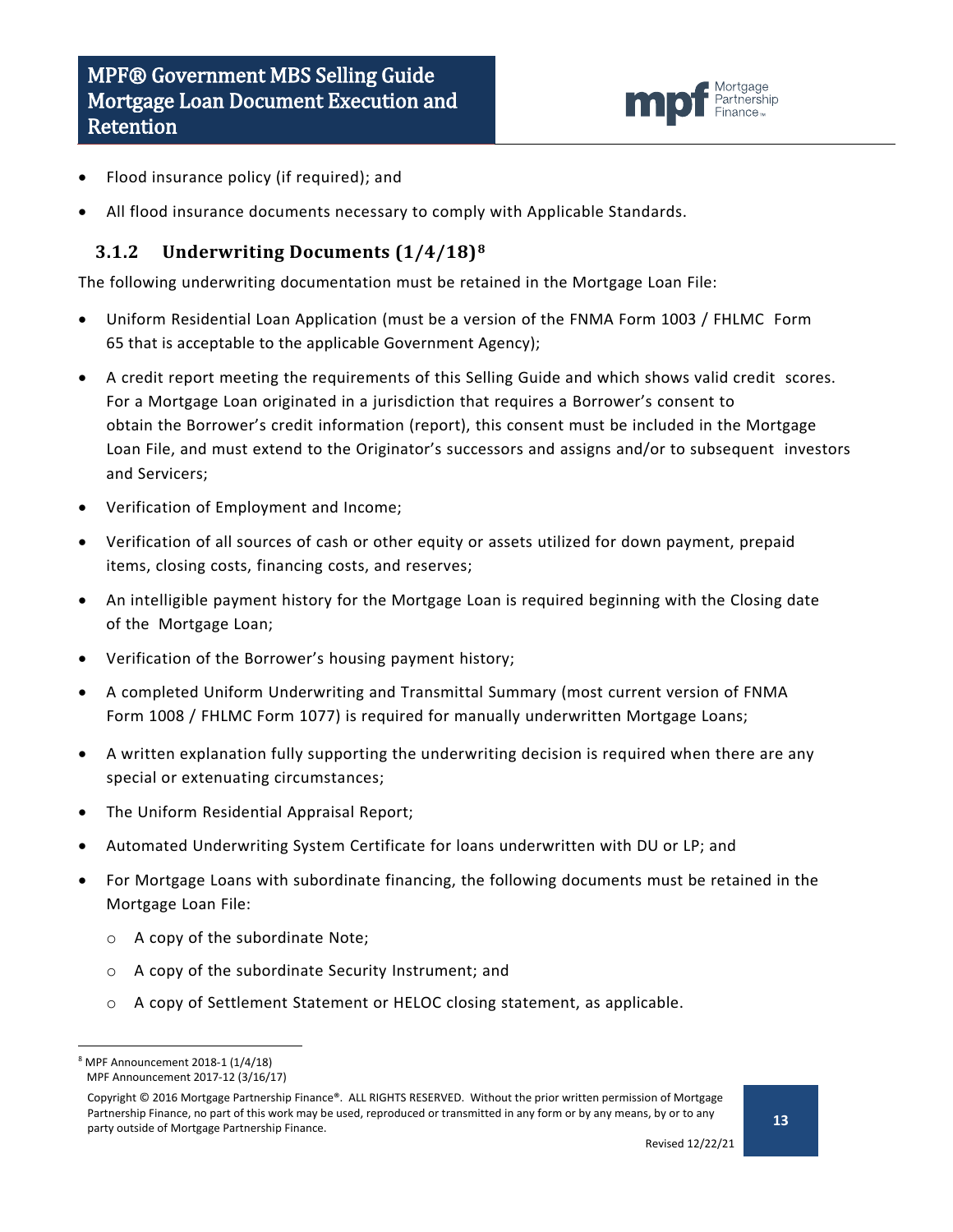

## <span id="page-13-0"></span>**3.1.3 Special Purpose Documents (1/30/17)[9](#page-13-2)**

The following special purpose documents must be retained in the Mortgage Loan File, if applicable:

- For New York Consolidation, Extension, and Modification Agreements (CEMA) loans, the original previous Notes and the gap Note listed on Exhibit A of the FNMA/FHLMC Form 3172.
- A legible signed copy of the sales contract, or an equivalent document, is required for purchase transactions.
- The original buydown agreement and evidence of the total amount of Buydown Funds, property interested party contributions, and the calculation of the Principal and Interest Payments are required, if applicable.
- A Satisfactory Completion Certificate (FNMA Form 1004D / FHLMC Form 442), or equivalent, is required to be completed and maintained in the Mortgage Loan File when the Appraisal is made subject to conditions.
- The legal opinion, if any, addressed to the Originator and the MPF Bank, unconditionally confirming the legal conclusions in the certification of compliance with the warranties of condominium or PUD projects.
- If the Mortgaged Property is dependent upon assurance of an adequate supply of water from a water or irrigation company that supplies water only to its shareholders, the Mortgage Loan File must contain a stock certificate, duly endorsed to the MPF Bank, entitling the property owner to an adequate supply of water.
- If the Mortgaged Property is secured by existing subordinate financing, the Mortgage Loan File must contain a copy of the executed note, trust deed, and subordination agreement.
- If the Mortgaged Property is secured by new subordinate financing, the Mortgage Loan File must contain a copy of the note executed at closing on the subordinate financing, if available.

### <span id="page-13-1"></span>**3.1.4 Access to Records**

Upon request, the PFI must deliver all Mortgage Loan records and documents to the MPF Bank or MPF Provider. Each Mortgage Loan File must be clearly identified. If the records have been microfilmed or otherwise condensed, the PFI must reproduce them at its own expense. The MPF Bank will not execute any trust receipts for documents it requests and will not participate in, or provide compensation for, their delivery.

<span id="page-13-2"></span> <sup>9</sup> MPF Announcement 2017-03 (1/30/17)

Copyright © 2016 Mortgage Partnership Finance®. ALL RIGHTS RESERVED. Without the prior written permission of Mortgage Partnership Finance, no part of this work may be used, reproduced or transmitted in any form or by any means, by or to any party outside of Mortgage Partnership Finance.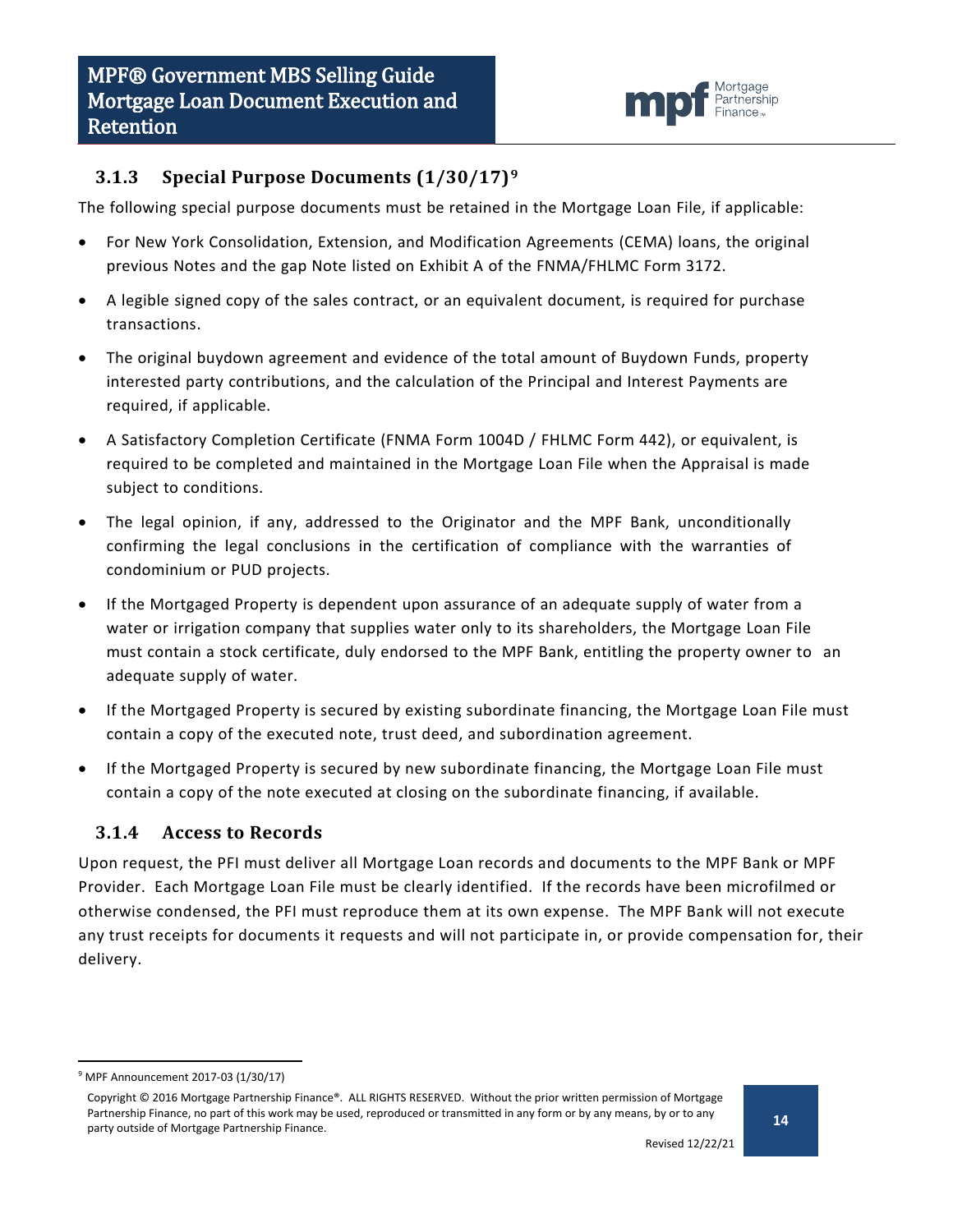

#### <span id="page-14-0"></span>**3.2 Document Execution**

This section details the requirements for executing certain Mortgage Loan documents.

#### <span id="page-14-1"></span>**3.2.1 Instruments and Notes**

For Government Mortgage Loans, forms specified by the applicable Government Agency must be used. No modifications to any Security Instrument or Note is permitted other than as required by the applicable Government Agency or by law.

### <span id="page-14-2"></span>**3.2.2 Security Instrument Preparation**

The Security Instrument must be properly executed, acknowledged and recorded in all places required to perfect a first lien security interest in the Mortgaged Property in favor of the Mortgagee.

These actions must be completed by the PFI at its own expense and include actions necessary to conform with the local practice and state law, or to fulfill a request from the MPF Bank, MPF Provider or Custodian. The PFI must inform the Custodian of any material changes to these requirements as they occur.

## <span id="page-14-3"></span>**3.2.3 Assignment Preparation (3/16/17)[10](#page-14-4)**

The Assignment must meet the following requirements:

- The Assignment must not contain any statement to the effect that the Assignment is "without recourse". Any statement in the Assignment to the effect that the Assignment is made with recourse will in no way affect the PFI's delivery or repurchase obligations under the PFI Agreement;
- Must not be dated prior to the Note;
- Must include the date of the Security Instrument;
- Must include the Mortgaged Property's legal description or the property address; and
- The PFI must ensure the Assignments of the Security Instrument are prepared and completed for each applicable condition as follows:
	- o Recordable But Unrecorded Assignments The PFI must prepare and execute an Assignment of the Security Instrument "in blank" in recordable form. The PFI must not record this Assignment;
	- o Intervening Assignments If the PFI is not the original Mortgagee on the Security Instrument, the chain of Assignments must be complete and recorded from the original Mortgagee to the PFI. If the PFI concurrently or subsequently transfers the Servicing Rights, an Assignment must be completed to the new Servicer, thus keeping the chain complete; and

<span id="page-14-4"></span> <sup>10</sup> MPF Announcement 2017-12 (3/16/17)

Copyright © 2016 Mortgage Partnership Finance®. ALL RIGHTS RESERVED. Without the prior written permission of Mortgage Partnership Finance, no part of this work may be used, reproduced or transmitted in any form or by any means, by or to any party outside of Mortgage Partnership Finance.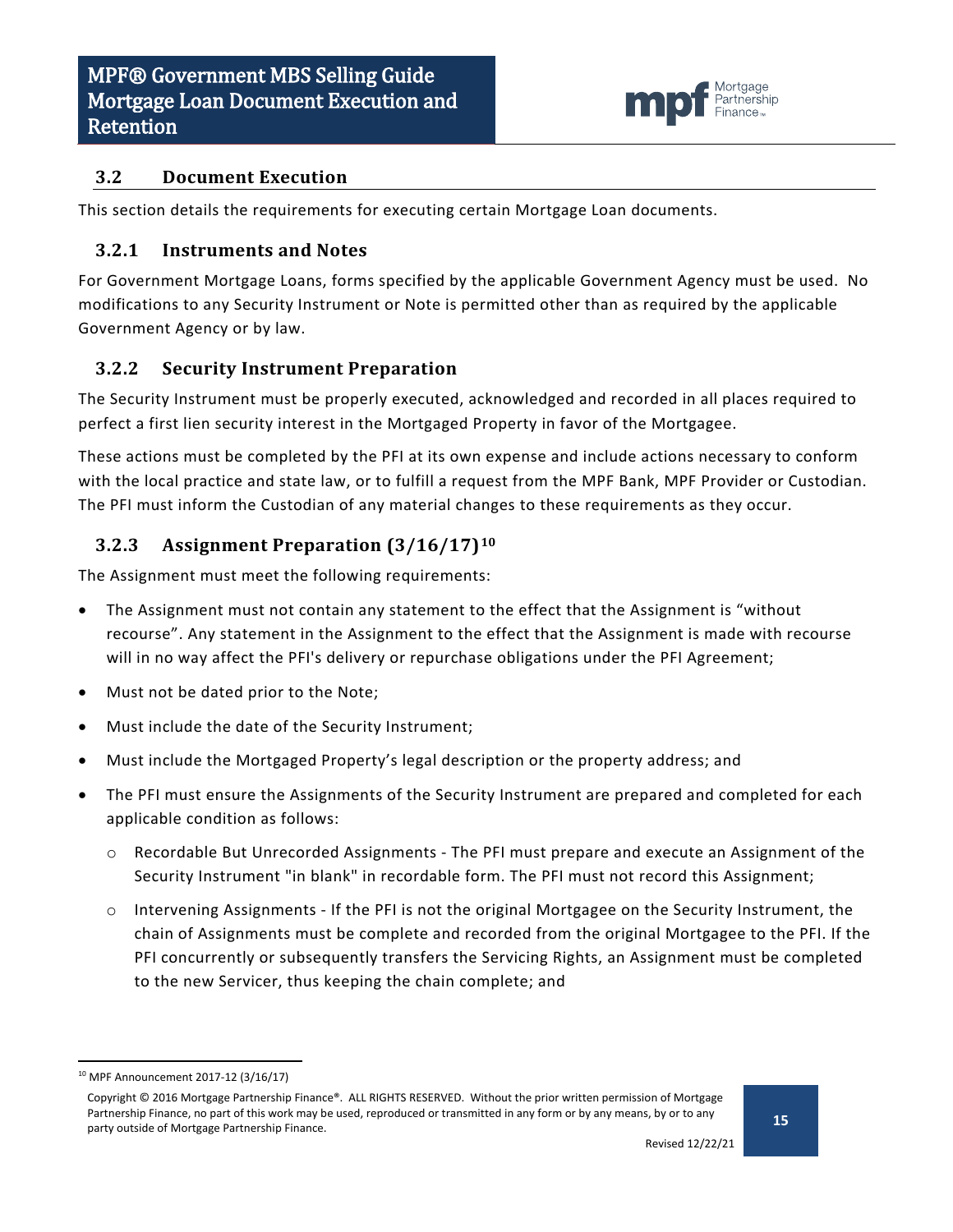

o States without Recorded Assignments - If a state does not accept or require Assignments for recordation, the PFI must provide a copy of an attorney's opinion maintained with the unrecorded Assignment, stating that the law in the state does not permit or require recordation of Assignments of the Security Instrument.

The MPF Provider or the MPF Bank reserves the right to require that the recordable Assignment be recorded at any time.

The PFI agrees to complete and record any Assignment necessary at its own expense to transfer the Security Instrument to the MPF Bank or its assignee, designee or transferee.

## <span id="page-15-0"></span>**3.2.4 Note Preparation (3/16/17)[11](#page-15-1)**

The Note must be prepared in accordance with the following requirements:

- The Note must be signed by any individual whose income or financial strength is used in the underwriting process;
- The Note Rate must be indicated in one-eighth percent (0.125%) increments. Examples of eligible Note Rates are: 5.375%, 5.625%, or 5.125%.

#### Note Endorsement

The PFI must endorse the Note must be endorsed "in blank" as follows:

PAY TO THE ORDER OF WITHOUT RECOURSE (Name of PFI) (Signature of authorized officer) (Typed name and title of authorized officer)

For loans sold under an MPF Government MBS Servicing Released Master Commitment, the PFI must endorse the Note to the Federal Home Loan Bank of Chicago.

This endorsement "without recourse" will in no way affect the PFI's obligations under the PFI Agreement.

The original payee on the Note may not delegate to an attorney-in-fact its authority to execute a Note endorsement. An authorized signer that is an employee of the original payee must execute the Note endorsement.

<span id="page-15-1"></span> <sup>11</sup> MPF Announcement 2017-12 (3/16/17)

Copyright © 2016 Mortgage Partnership Finance®. ALL RIGHTS RESERVED. Without the prior written permission of Mortgage Partnership Finance, no part of this work may be used, reproduced or transmitted in any form or by any means, by or to any party outside of Mortgage Partnership Finance.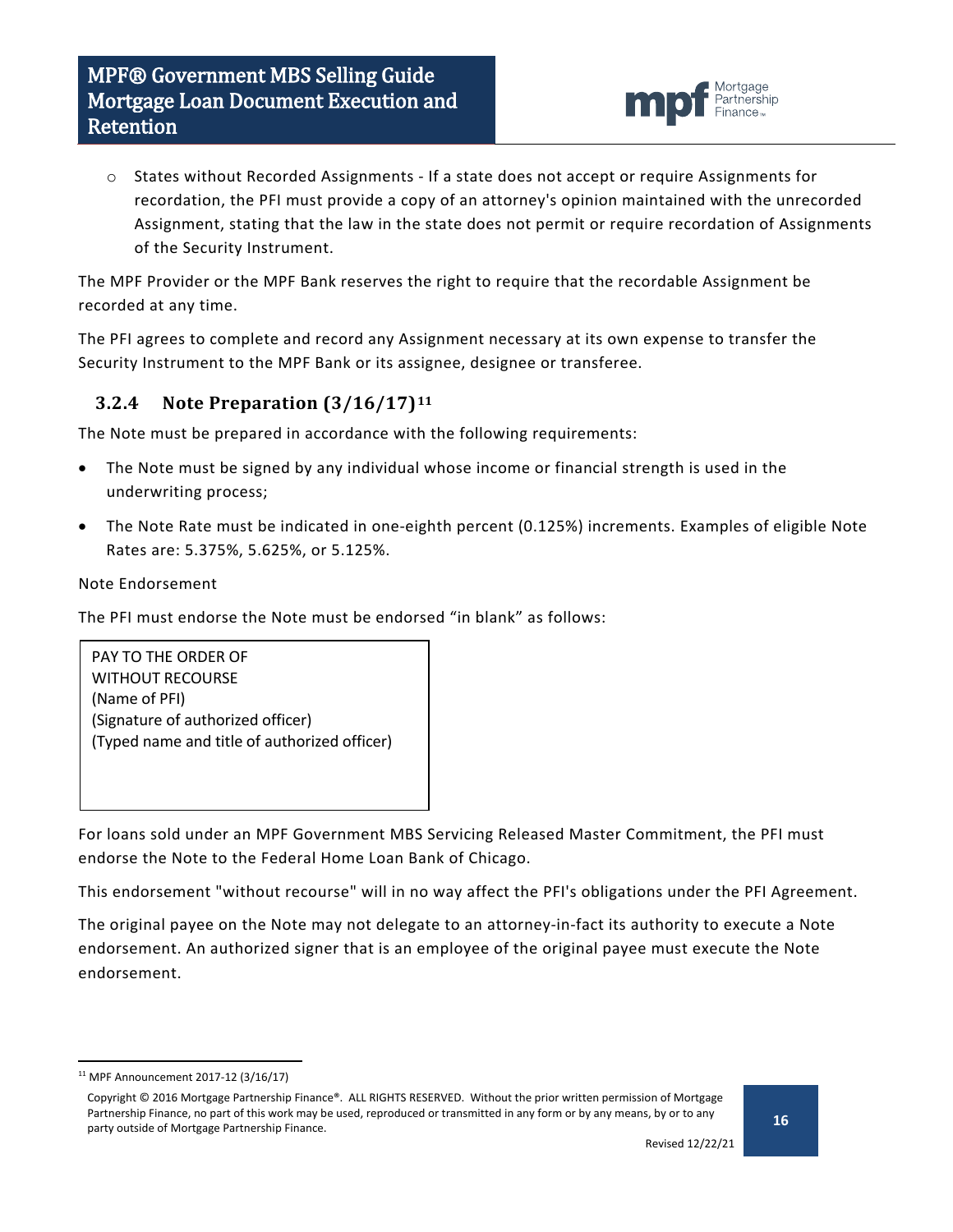

If the PFI is not the original payee on the Note, then the chain of endorsements must be proper and complete from the original payee shown on the Note to the PFI.

#### **Use of an Allonge**

An allonge to the Note may be used for the endorsement if the following requirements are met:

- If the allonge is dated, the endorsement must be dated on or after the Note date;
- The allonge must be permanently affixed to the Note;
- The allonge must identify the associated Note by referencing:
	- o The Note date;
	- o Borrower(s) name(s);
	- o Note amount;
	- o Mortgage Property Address.
- The form of the allonge, and its use, complies with all Applicable Laws; and
- The use of the allonge does not impair the MPF Bank's or any other investors' status as a "holder in due course" or any of the MPF Bank's or any other investors' rights.

### <span id="page-16-0"></span>**3.2.5 Power of Attorney**

When the Borrower has designated an individual to act as attorney-in-fact by granting a Power of Attorney (POA), the POA must be notarized and dated on or before the Note date. The POA must specifically grant the attorney-in-fact the power to act in the transaction, either by specifically describing the applicable transaction or by generally describing the type of transaction. The original POA must be attached to and delivered with the Note, unless:

- It is recorded with the Security Instrument, in which case a certified copy of the POA must be attached to the Note; or
- The signatory used a general POA to sign the Note and the signatory needs the general POA for other legal documents, in which case a certified copy of the POA must be attached to the Note.

### <span id="page-16-1"></span>**3.2.6 Facsimile Signatures (3/16/17)[12](#page-16-2)**

If facsimile signatures are used to endorse the Note, the documentation described below must be provided as evidence that such endorsements are valid in relevant states, are authorized by appropriate corporate action, and are valid and enforceable. The following documentation is required:

<span id="page-16-2"></span> <sup>12</sup> MPF Announcement 2017-12 (3/16/17)

Copyright © 2016 Mortgage Partnership Finance®. ALL RIGHTS RESERVED. Without the prior written permission of Mortgage Partnership Finance, no part of this work may be used, reproduced or transmitted in any form or by any means, by or to any party outside of Mortgage Partnership Finance.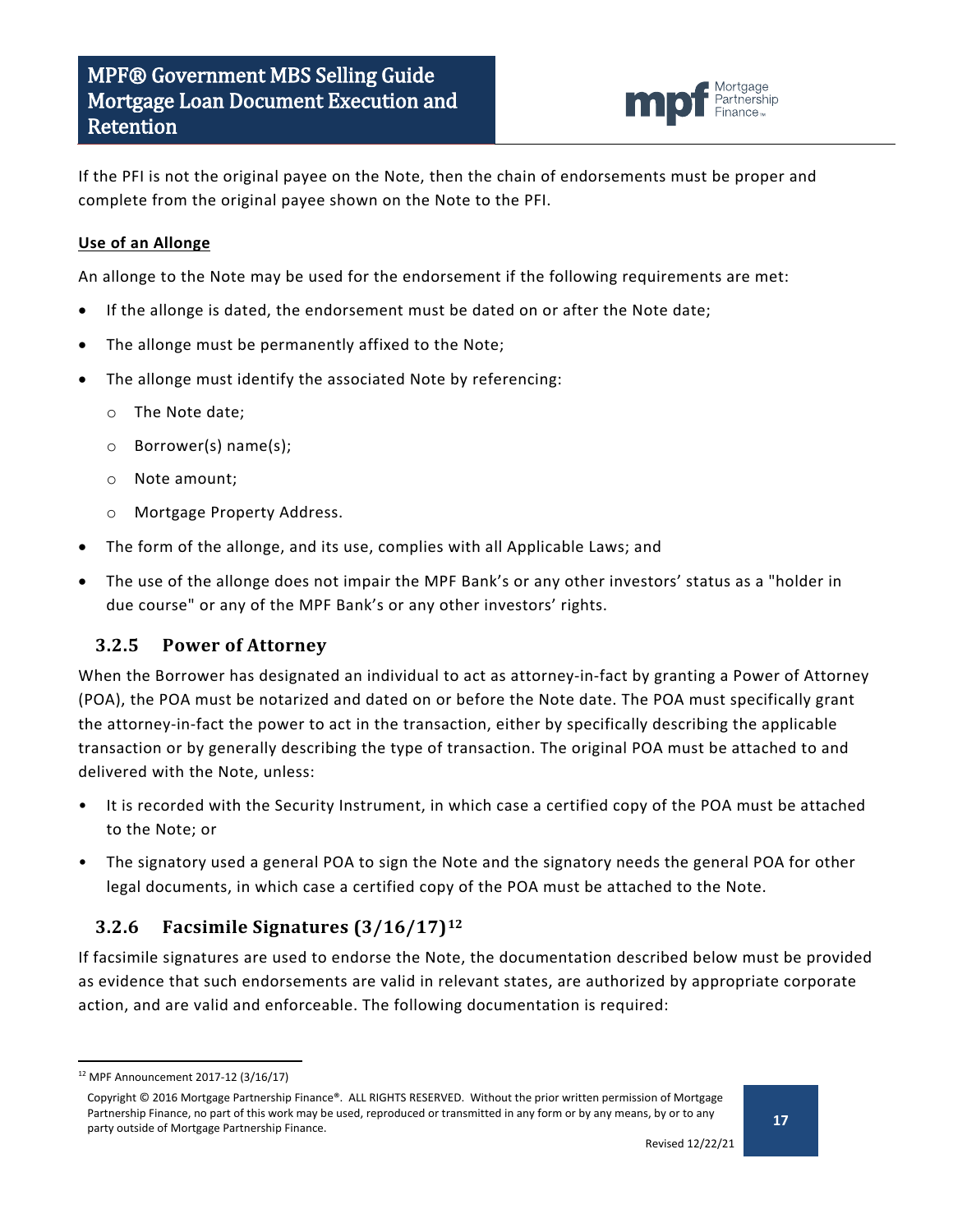# MPF® Government MBS Selling Guide Mortgage Loan Document Execution and Retention



- A copy, certified by the PFI's secretary or other authorized officer, of the resolution by the PFI's board of directors: (i) authorizing specific officers to use their facsimile signatures to endorse Notes; (ii) stating that such facsimile signatures by the authorized officer will be a valid and binding act by the PFI; and (iii) authorizing the PFI's secretary or other appropriate officer to certify the validity of the resolution, the names of the officers authorized to endorse Notes using their facsimile signatures and the authenticity of specimen forms of facsimile signatures;
- A notarized "certification of facsimile signature", which includes both the facsimile and the original signatures of the signing officer(s) and each officer's certification that the facsimile is a true and correct copy of his or her original signature; and
- Legal opinions from the PFI's counsel indicating that facsimile signatures are valid for each jurisdiction in which the PFI uses them.

Additionally, the PFI must indemnify and hold the MPF Bank harmless against any claims, losses, judgments, costs and expenses, including reasonable attorneys' fees, arising from the invalidity of its use of facsimile signatures. The PFI must provide a copy of all documentation to the MPF Bank and must retain a copy in its records.

## <span id="page-17-0"></span>**3.2.7 MERS Registration (3/16/17)[13](#page-17-1)**

The PFI must comply with the requirements of the Mortgage Electronic Registration System (MERS) Membership Agreement if it is a MERS Member and delivers Mortgages registered in MERS to an MPF Bank.

If any requirement of the MERS Membership Agreement is in conflict with the requirements of the Selling Guide, the PFI must comply with the requirements of the Selling Guide.

If a Mortgage has been registered with MERS, no Assignment from the PFI is required. However, the PFI must immediately register with MERS that the investor for that Mortgage is "Org ID 1000491".

If MERS is the original Mortgagee (a MOM loan), a certified copy of the Security Instrument showing MERS as the original Mortgagee must be delivered to the Custodian.

### **Use of MERS Rider in Specified Geographic Areas**

In the states listed below, use of the MERS Rider (Fannie Mae/Freddie Mac Form 3158) is required when a newly originated Mortgage will be registered with MERS. In addition, the instructions to the MERS Rider must be followed in order to make changes to the standard Security Instruments for the following states:

- Montana;
- Oregon; and

<span id="page-17-1"></span> <sup>13</sup> MPF Announcement 2017-12 (3/16/17)

Copyright © 2016 Mortgage Partnership Finance®. ALL RIGHTS RESERVED. Without the prior written permission of Mortgage Partnership Finance, no part of this work may be used, reproduced or transmitted in any form or by any means, by or to any party outside of Mortgage Partnership Finance.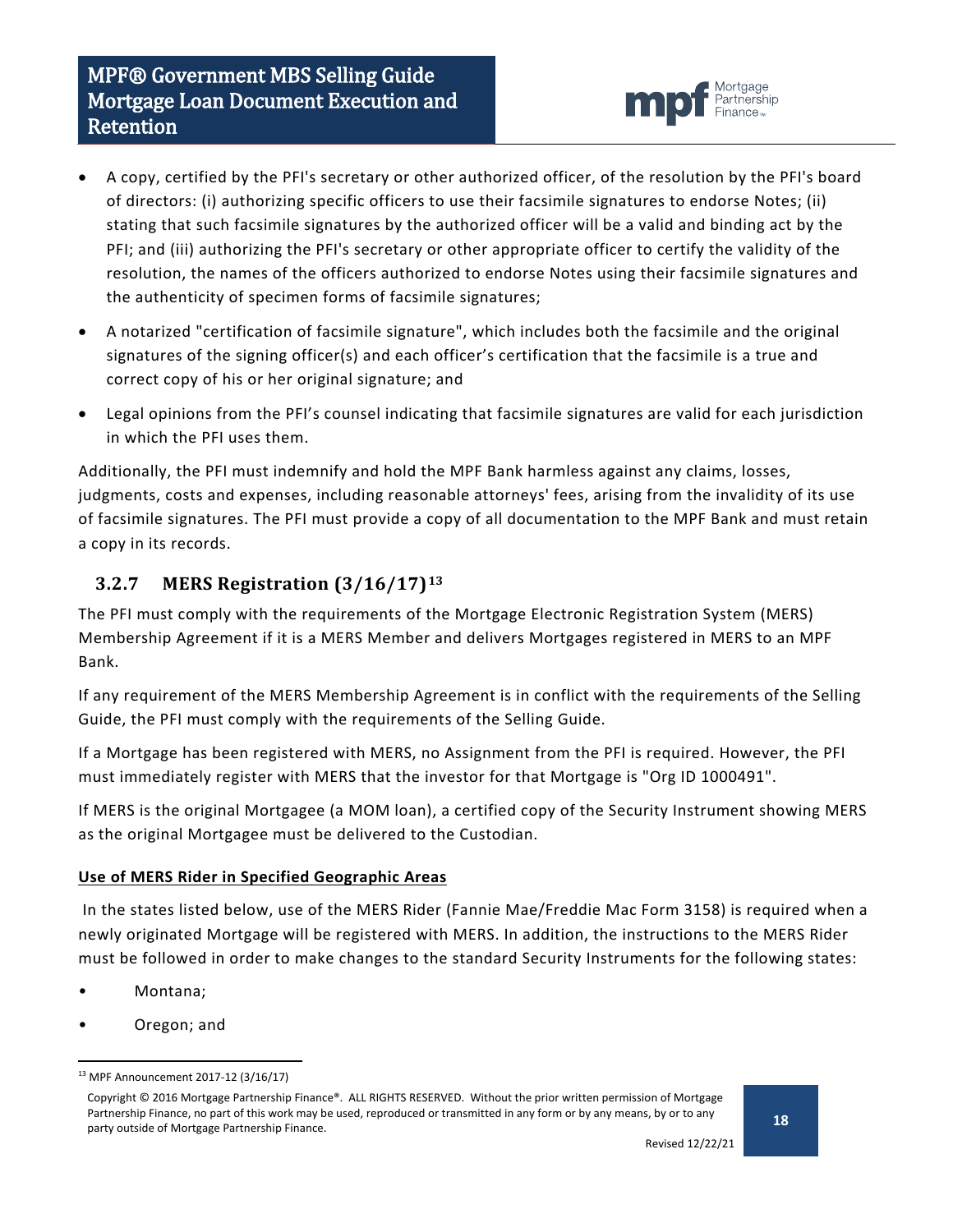

#### • Washington

As the MERS Rider must be used in these specified states, post-closing assignments into MERS are prohibited.

The new rider and instructions are available on the Single-Family Riders & Addenda page at https://www.fanniemae.com/singlefamily/riders-addenda. The instructions are under the "Summary" link for the Form 3158.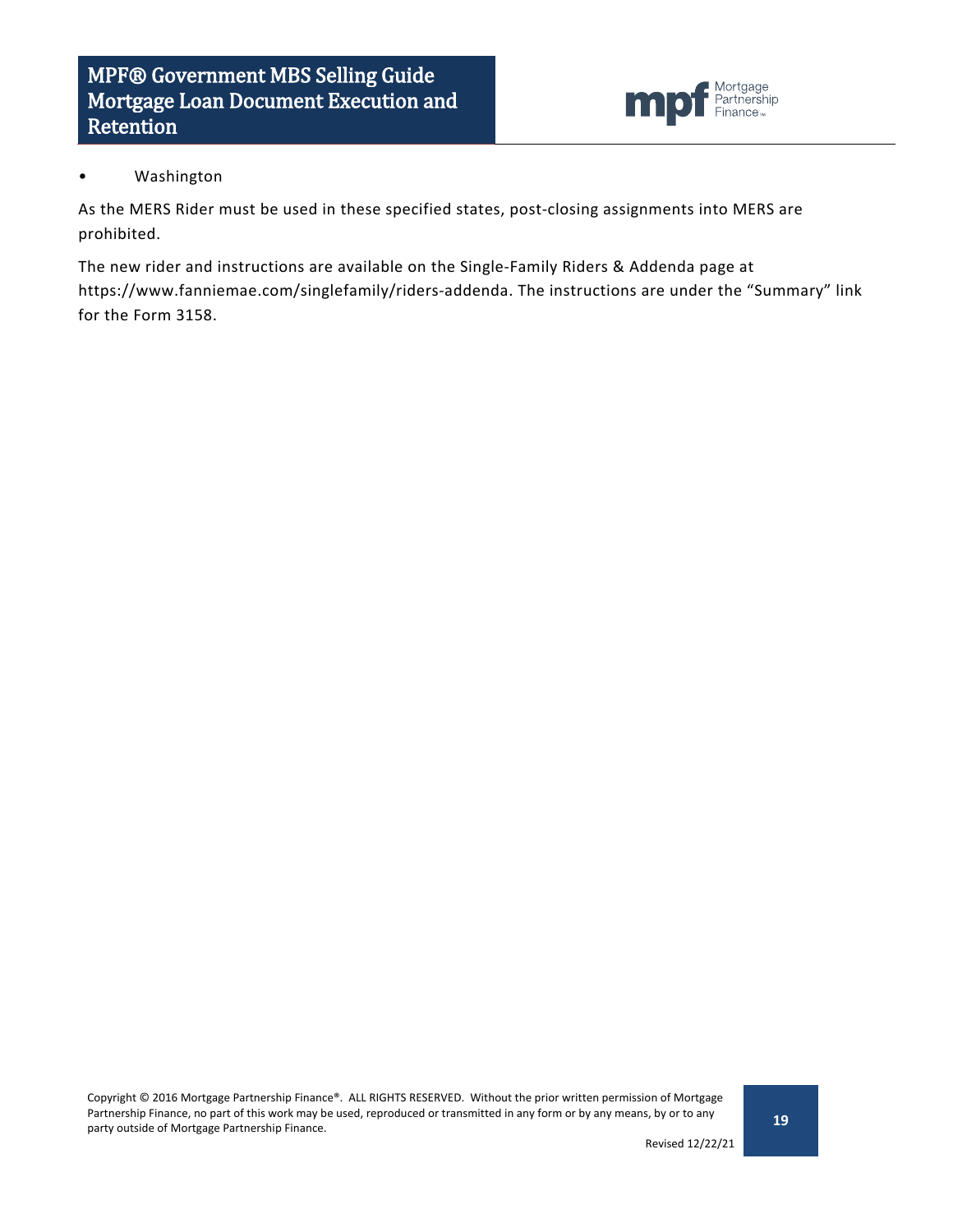

## <span id="page-19-0"></span>**CHAPTER 4. LOAN PRESENTMENT**

<span id="page-19-1"></span>This chapter addresses the requirements for submitting a Mortgage Loan for Loan Presentment.

## **4.1 Loan Presentment Overview (2/12/19)[14](#page-19-4)**

The Mortgage Loan must be submitted for Loan Presentment prior to delivery. The Loan Presentment Request (Form OG3) must be completed and submitted electronically via the eMPF website or via secure email to MPF-Help@fhlbc.com.

## <span id="page-19-2"></span>**4.1.1 Submission (2/12/19)[15](#page-19-5)**

Secure emails will be accepted any time and will be processed each Business Day between 8:30 A.M. and 3:30 P.M. Central Standard Time. A Loan Presentment Request received via the eMPF Website will be accepted 7 days per week, including holidays, between 6:00 A.M. and 8:00P.M. Central Time, except when system maintenance is necessary and the eMPF Website is not available. Note that during non-business hours and on holidays and weekends, MPF Service Center staff will not be available to provide assistance to PFIs who may experience problems with their Loan Presentments. If problems occur, PFIs need to contact the MPF Customer Support Desk for assistance the next Business Day.

## <span id="page-19-3"></span>**4.1.2 Special Instructions (3/16/17)[16](#page-19-6)**

In limited instances where a loan originator may be exempt from licensing or registration under the de minimums exception of the SAFE Act and does not have a loan originator identifier through NMLS, the PFI should populate all applicable data fields related to an NMLS license number, including the OG3, with a value of "1000".

For the purpose of Loan Presentment, the TLTV must be calculated using the full HELOC limit, even if undrawn.

The following table provides an example of how to calculate the TLTV for Loan Presentment:

| 1) First Mortgage<br>Amount | 2) Full HELOC Limit | 3) Outstanding<br><b>HELOC Amount</b> | 4) Mortgaged<br><b>Property Value</b> | TLTV $(1+2) / 4$ |
|-----------------------------|---------------------|---------------------------------------|---------------------------------------|------------------|
| \$50,000.00                 | \$40,000.00         | \$10,000.00                           | \$100,000.00                          | 90%              |

<span id="page-19-4"></span> <sup>14</sup> MPF Announcement 2019-15 (2/12/19)

<span id="page-19-6"></span><span id="page-19-5"></span><sup>15</sup> MPF Announcement 2019-15 (2/12/19)

<sup>16</sup> MPF Announcement 2017-12 (3/16/17)

Copyright © 2016 Mortgage Partnership Finance®. ALL RIGHTS RESERVED. Without the prior written permission of Mortgage Partnership Finance, no part of this work may be used, reproduced or transmitted in any form or by any means, by or to any party outside of Mortgage Partnership Finance.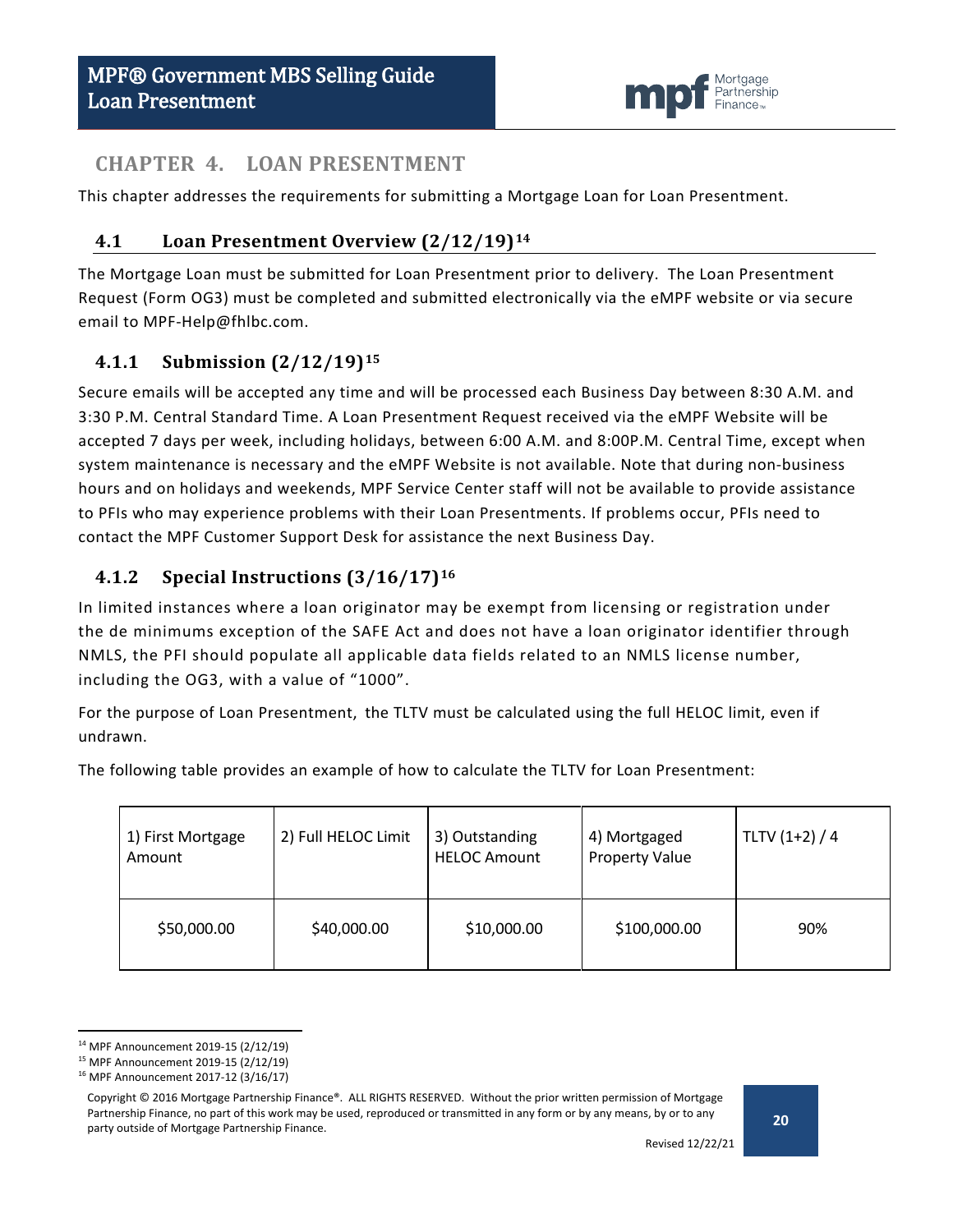

### <span id="page-20-0"></span>**4.1.3 Resubmission**

If any of the Loan Presentment data changes after submission, the PFI must re-submit the Loan Presentment data. For a resubmission, only the data that has changed since the last submission should be submitted.

For Government Mortgage Loans, the most recent Loan Presentment submission is considered the only valid data.

## <span id="page-20-1"></span>**4.1.4 Inability to Obtain a Usable FICO Score (3/16/17)[17](#page-20-2)**

Credit repositories are unable to provide FICO scores to the Originator when:

- No file is found; or
- There is a match, but there is insufficient credit data to calculate a FICO score (known as a "thin file").

In the case where only a thin file can be obtained, the loan must be submitted for Loan Presentment, and the PFI must indicate "thin file" in place of a FICO score.

<span id="page-20-2"></span> <sup>17</sup> MPF Announcement 2017-12 (3/16/17)

Copyright © 2016 Mortgage Partnership Finance®. ALL RIGHTS RESERVED. Without the prior written permission of Mortgage Partnership Finance, no part of this work may be used, reproduced or transmitted in any form or by any means, by or to any party outside of Mortgage Partnership Finance.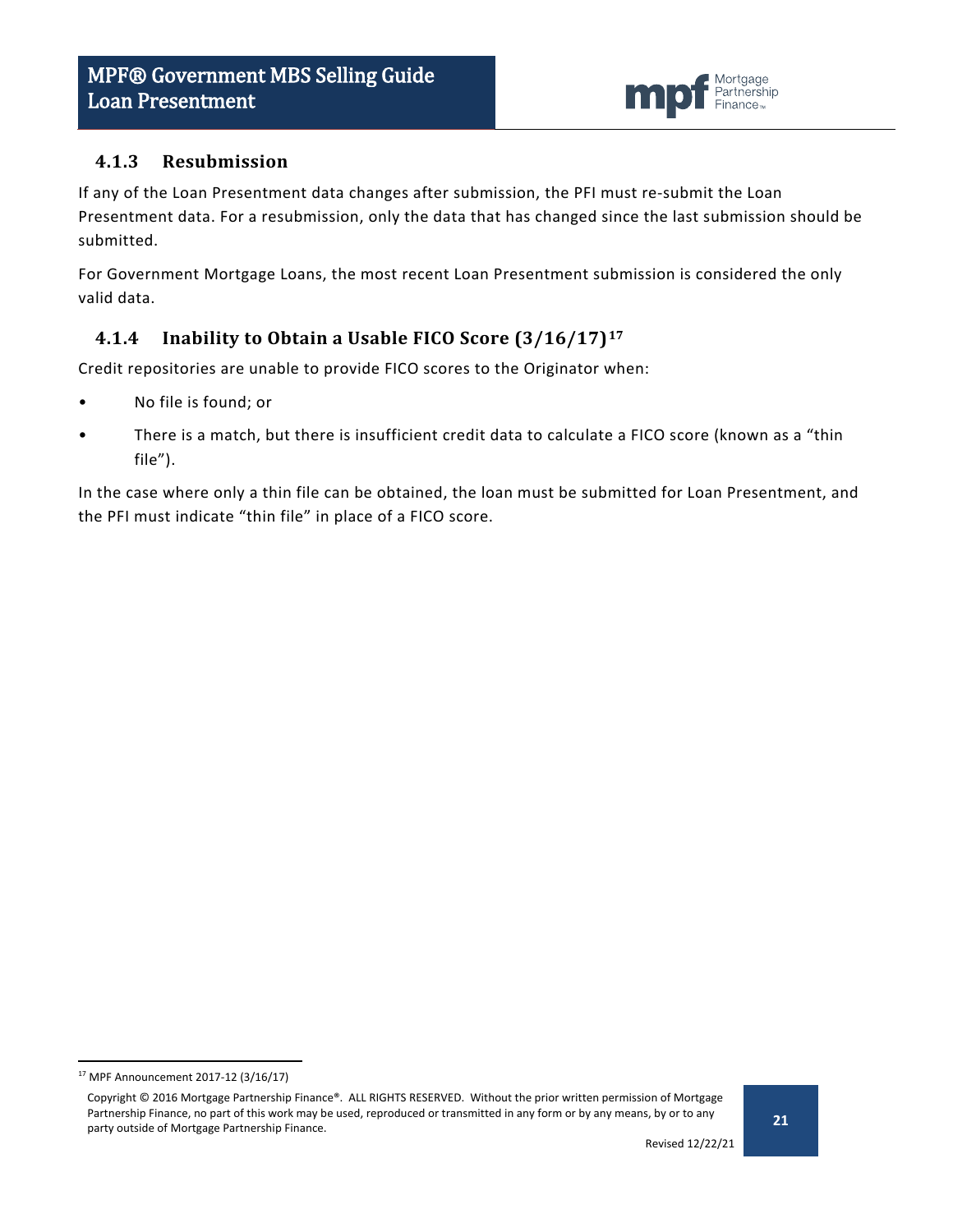

## <span id="page-21-0"></span>**CHAPTER 5. MASTER COMMITMENTS**

This chapter describes the requirements for establishing, filling, and closing a Master Commitment.

## <span id="page-21-1"></span>**5.1 Master Commitment Overview**

A Master Commitment is an agreement between the PFI and the MPF Bank which defines the terms under which the MPF Bank will purchase a pool of Mortgage Loans delivered by the PFI. A Master Commitment must be completed and signed by an authorized party of the PFI in accordance with the PFI Agreement, and must be signed as accepted by the MPF Bank.

The signing of a Master Commitment does not require the PFI to originate or sell any mortgages under the agreement, but it does constitute the PFI's best efforts commitment to deliver mortgages to the MPF Bank. The MPF Bank reserves the right to limit the number and/or total dollar amount of Master Commitments.

## <span id="page-21-2"></span>**5.2 Establishing a Master Commitment (11/24/20)[18](#page-21-3)**

Master Commitments must be established for each distinct Mortgage Loan type and distinct remittance type.

When establishing a Master Commitment, the PFI and the MPF Bank must determine and/or be aware of the following:

- The estimated number and dollar amount of Mortgage Loans it believes it will deliver to the MPF Bank over the term of the Master Commitment (The estimated dollar amount of Mortgages will be shown as the amount of the Master Commitment);
- The remittance type for the Master Commitment (actual/actual, actual/actual single remittance or scheduled/scheduled);
- The initial term of the Master Commitment (the term must be at least three (3) months and, at the discretion of the MPF Bank, may be up to five years with a renewal term of up to an additional five years).
- Whether Servicing of the Mortgage Loans will be retained, or sold concurrently with the sale of Mortgage Loans.

The following combinations of Mortgage Loan types are not allowed within the same Master Commitment and require separate Master Commitments:

- Conventional Loans may not be combined with Government Loans;
- HUD Section 184 loans may not be mixed with any other Government or Conventional Loans;

<span id="page-21-3"></span> <sup>18</sup> MPF Announcement 2020-76 (11/24/20)

Copyright © 2016 Mortgage Partnership Finance®. ALL RIGHTS RESERVED. Without the prior written permission of Mortgage Partnership Finance, no part of this work may be used, reproduced or transmitted in any form or by any means, by or to any party outside of Mortgage Partnership Finance.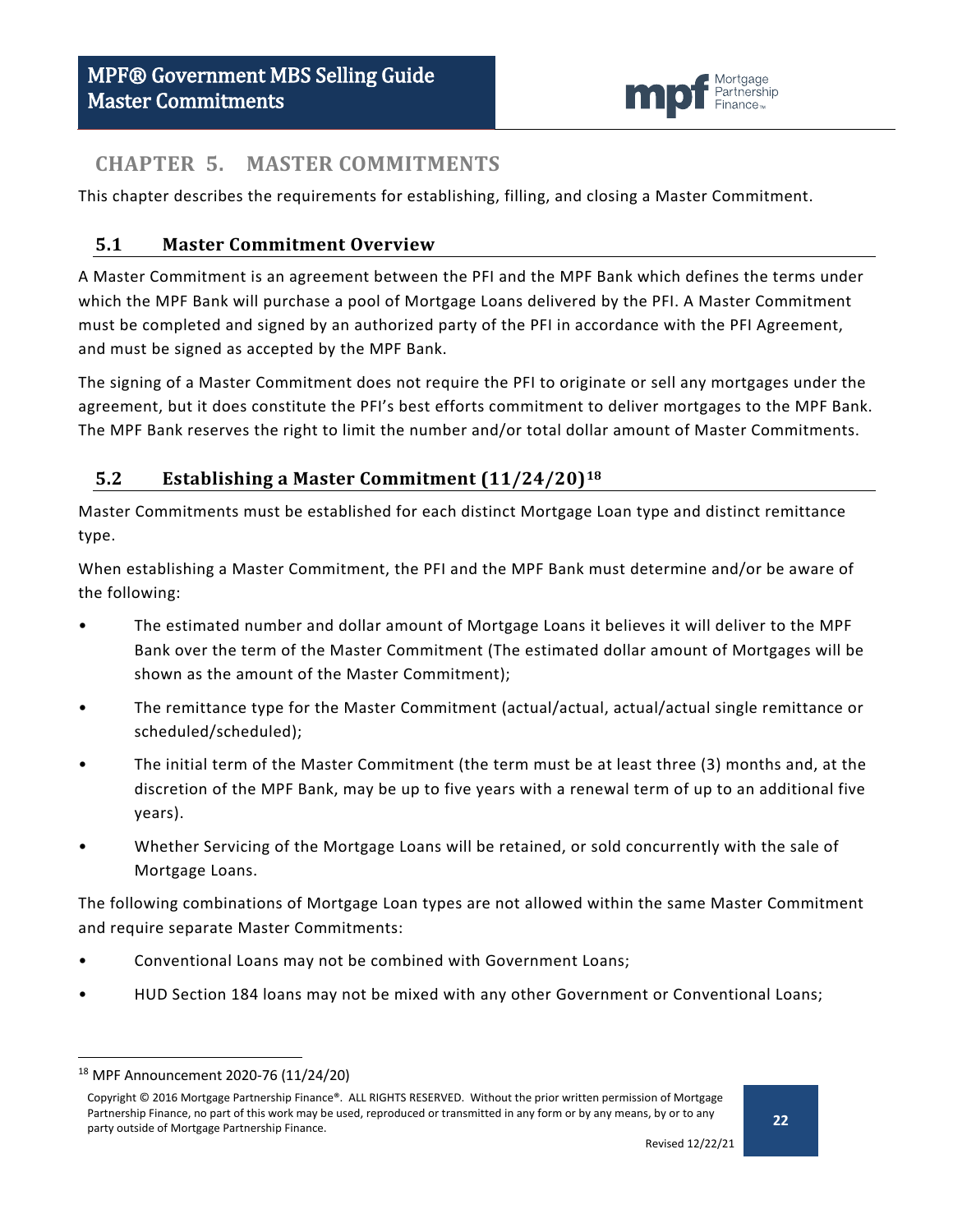

- RHS Section 502 loans may not be mixed with any other Government or Conventional Loans; and
- Remittance types (actual/actual, actual/actual single remittance, and scheduled/scheduled) may not be combined.

#### <span id="page-22-0"></span>**5.3 Filling a Master Commitment**

The Master Commitment gets filled when Delivery Commitments are obtained under the Master Commitment and when Mortgage Loans are delivered under the Delivery Commitments.

The PFI must assign each Delivery Commitment to a specific open Master Commitment. A Master Commitment is open for the issuance of a new Delivery Commitment as long as the sum of open

Delivery Commitments and the Mortgage Loans already delivered under the Master Commitment is less than the Master Commitment amount.

#### <span id="page-22-1"></span>**5.4 Amending a Master Commitment**

The PFI may request that the MPF Bank amend an open Master Commitment at any time. Any Master Commitment amendment made by the MPF Bank will be made at the MPF Bank's sole discretion.

Amendments may be requested to:

- Change the size and term of the Master Commitment; or
- Extend the expiration date of the Master Commitment.

Amendment requests are subject to the following conditions:

- Requests for amendments must be accompanied by complete information and supporting data;
- No request for amendment may be made which would affect a Mortgage Loan or Delivery Commitment already assigned to a specific Master Commitment.

#### <span id="page-22-2"></span>**5.5 Closing a Master Commitment**

A Master Commitment is closed when any of the following occurs:

- The sum of open Delivery Commitments and the Mortgage Loans delivered under the Master Commitment equals or exceeds the Master Commitment amount; or
- The Master Commitment term has expired.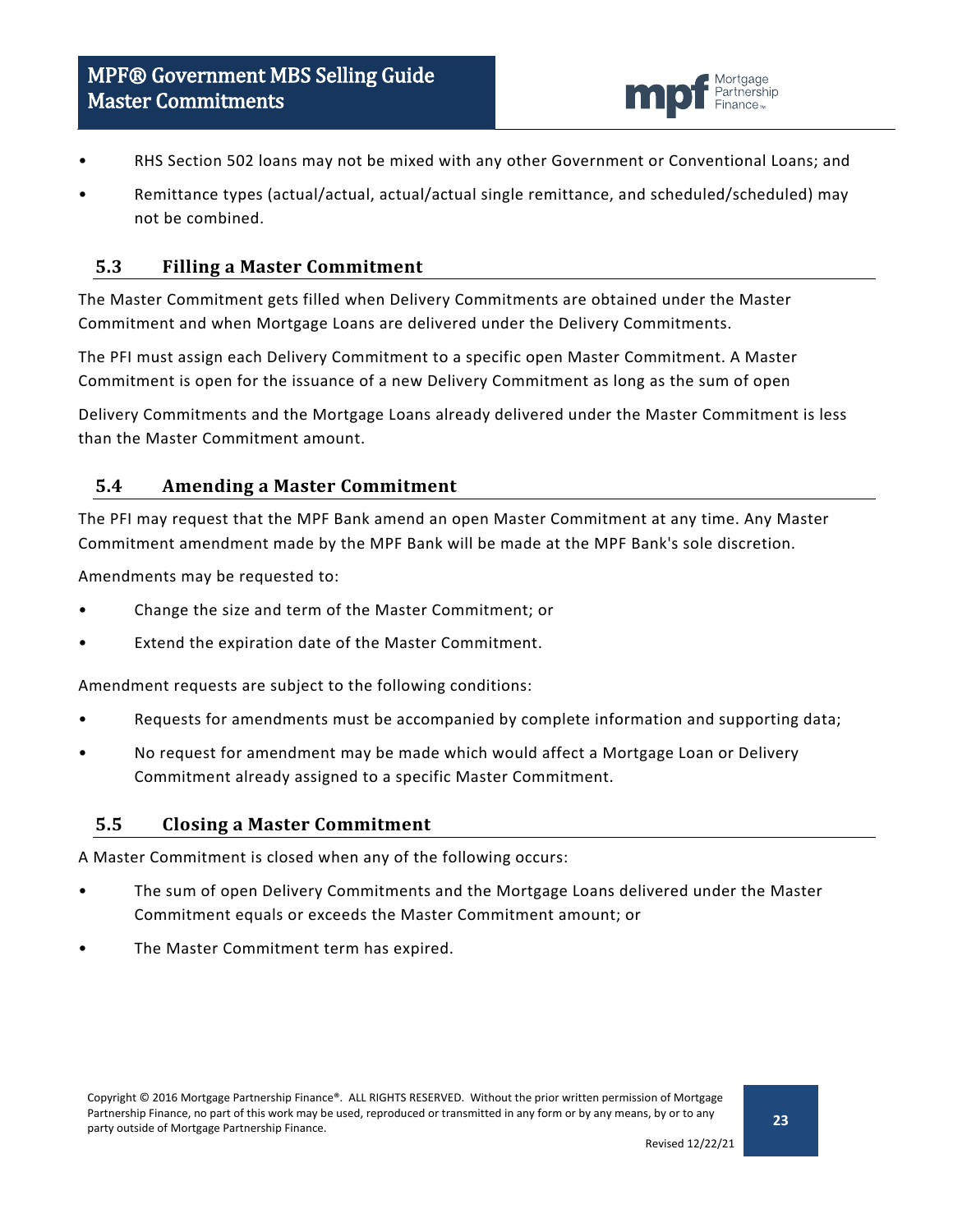

## <span id="page-23-0"></span>**CHAPTER 6. DELIVERY COMMITMENTS**

This chapter describes the requirements for establishing, filling, and closing a Delivery Commitment.

## <span id="page-23-1"></span>**6.1 Overview (3/16/17)[19](#page-23-3)**

A Delivery Commitment is an agreement between the PFI and the MPF Bank that defines the Note Rate, premium or discount, Closing time interval, product type, total dollar amount, and other terms pertaining to the purchase of Mortgage Loans under the terms of the corresponding Master Commitment.

Except for Best Efforts Delivery Commitments delivered under specified MPF Xtra® Master Commitments, all Delivery Commitments are mandatory and may be filled with a single Mortgage Loan or multiple Mortgage Loans. For information on Best Efforts Delivery Commitments see the MPF Xtra Selling Guide.

A Delivery Commitment cannot be assigned to a closed Master Commitment, nor reassigned to another Master Commitment.

## <span id="page-23-2"></span>**6.2 Establishing a Delivery Commitment (2/12/19)[20](#page-23-4)**

By 8:30 A.M. Central Time each Business Day, the MPF Provider will publish electronically on the eMPF® Website, the Rate and Fee Schedules for each remittance type, if available from the MPF Bank. Each individual Rate and Fee Schedule posted will have a unique schedule number.

Posted Rate and Fee Schedules expire at 3:30 P.M. Central Time on the date of issue. The MPF Provider may cancel, withdraw and/or reissue the Rate and Fee Schedules at any time during the Business Day. Each new issue of a Rate and Fee Schedule will be assigned a new unique schedule number and will be published electronically as indicated above.

The Rate and Fee Schedules posted directly by the MPF Provider on the eMPF Website or by a third- party investor for the MPF Direct product provide indicative pricing and do not constitute an offer by the MPF Bank to the PFI for a Delivery Commitment.

At any time between 8:30 A.M. Central Time and 3:30 P.M. Central Time, the PFI may obtain a Delivery Commitment using the following methods:

- For Delivery Commitments less than \$10 Million, the PFI may utilize the eMPF Website; or
- For Delivery Commitments greater than or equal to \$10 Million, the PFI must contact the MPF Servicer Center. All telephone conversations relative to obtaining a Delivery Commitment will be tape-recorded.

<span id="page-23-3"></span> <sup>19</sup> MPF Announcement 2017-12 (3/16/17)

<span id="page-23-4"></span><sup>20</sup> MPF Announcement 2019-15 (2/12/19)

MPF Announcement 2017-62 (10/27/17) MPF Announcement 2017-12 (3/16/17)

Copyright © 2016 Mortgage Partnership Finance®. ALL RIGHTS RESERVED. Without the prior written permission of Mortgage Partnership Finance, no part of this work may be used, reproduced or transmitted in any form or by any means, by or to any party outside of Mortgage Partnership Finance.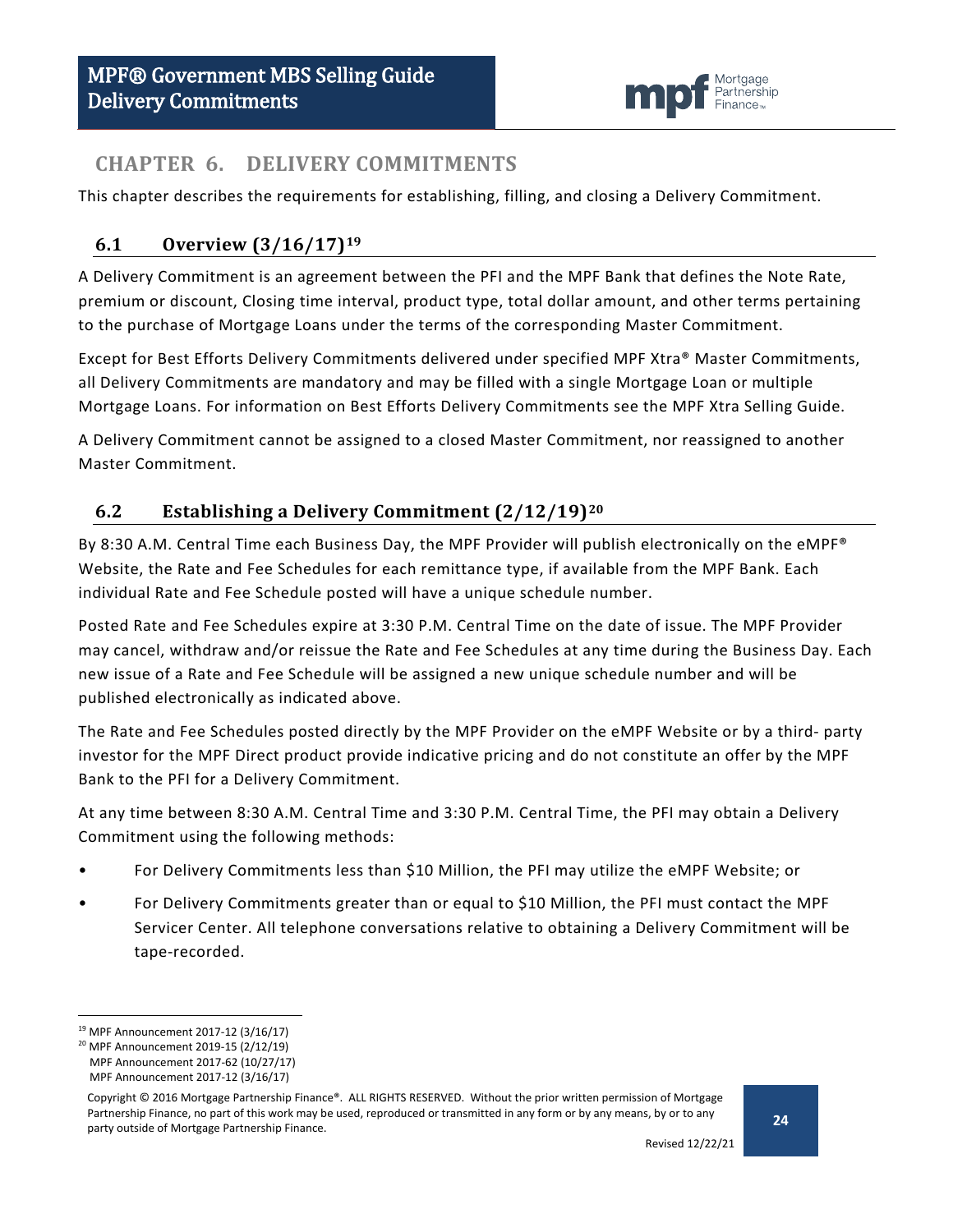

The PFI will supply the following information to the MPF Provider:

- PFI name and number (if via telephone);
- The name of the person calling and authorized to obtain a Delivery Commitment (if via telephone);
- The number of the Master Commitment to which the Delivery Commitment is to be assigned;
- The Rate and Fee Schedule number, and associated product type and delivery period;
- The Note Rate for the Delivery Commitment; and
- The Delivery Commitment amount.

The PFI is required to make specific representations and warranties when requesting a Delivery Commitment for certain MPF Mortgage Products.

The MPF Provider will verify the following information:

- The referenced Rate and Fee Schedule is still valid; and
- The referenced Master Commitment is open and the remaining amount equals or exceeds the amount of the Delivery Commitment.

If the above items are confirmed, the MPF Provider will assign a Delivery Commitment number and issue a binding Delivery Commitment. The terms of each Delivery Commitment will be confirmed with the PFI on the day of issuance via on-screen notification and e-mail.

### <span id="page-24-0"></span>**6.2.1 Note Rate Range**

For each Government MBS Delivery Commitment, all the associated Note rates included must be provided in one-eighth percent increments (0.125%) at the time the Mortgage Loans are delivered to the MPF Bank by the PFI.

| Note Rate (X)<br>denotes any<br>integer) | Note Rate Change (see MPF Government MBS Selling Guide section 3.2.4<br>for acceptable increments) |
|------------------------------------------|----------------------------------------------------------------------------------------------------|
| $X.000\%$                                | Minus (-) 0.250% and Plus (+) 0.125%                                                               |
| X.125%                                   | Minus (-) 0.375% and Plus (+) 0.000%                                                               |
| X.250%                                   | Minus (-) 0.000% and Plus (+) 0.375%                                                               |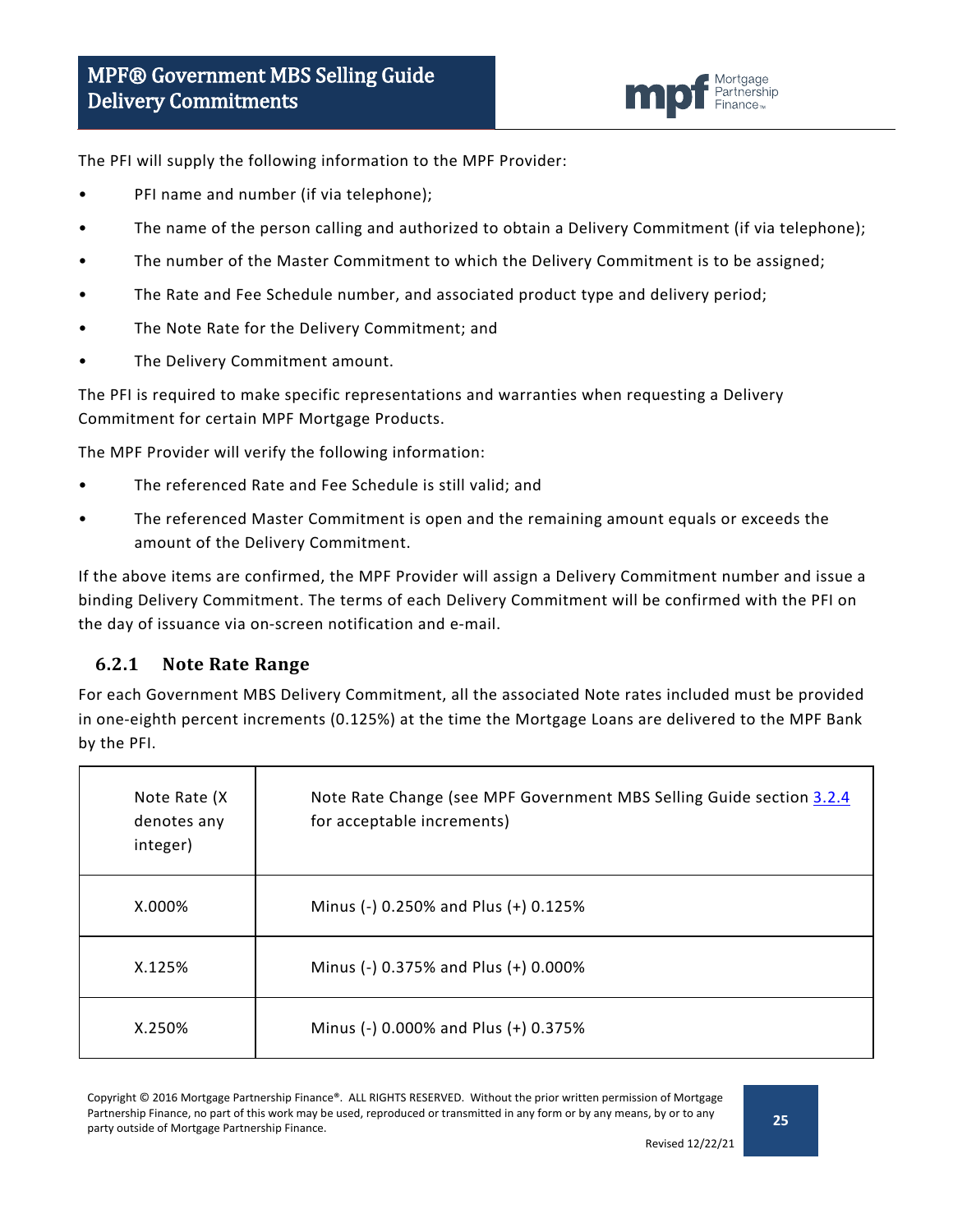# MPF® Government MBS Selling Guide Delivery Commitments



| X.375% | Minus (-) 0.125% and Plus (+) 0.250%  |
|--------|---------------------------------------|
| X.500% | Minus (-) 0.250% and Plus (+) 0.125%  |
| X.625% | Minus (-) 0.375% and Plus (+) 0.000%  |
| X.750% | Minus (-) 0.000% and Plus (+) 0.375%  |
| X.875% | Minus (-) 0.125% and Plus (+) 0.250 % |
| X.000% | Minus (-) 0.250% and Plus (+) 0.125%  |
| X.125% | Minus (-) 0.375% and Plus (+) 0.000%  |

#### Further examples substituting four (4) or five (5) for X:

| Sample Note<br>Rate | Note Rate Range (see MPF Government MBS Selling Guide section 3.2.4<br>for acceptable increments) |
|---------------------|---------------------------------------------------------------------------------------------------|
| 4.000%              | 3.750% to 4.125%                                                                                  |
| 4.125%              | 3.750% to 4.125%                                                                                  |
| 4.250%              | 4.250% to 4.625%                                                                                  |
| 4.375%              | 4.250% to 4.625%                                                                                  |
| 4.500%              | 4.250% to 4.625%                                                                                  |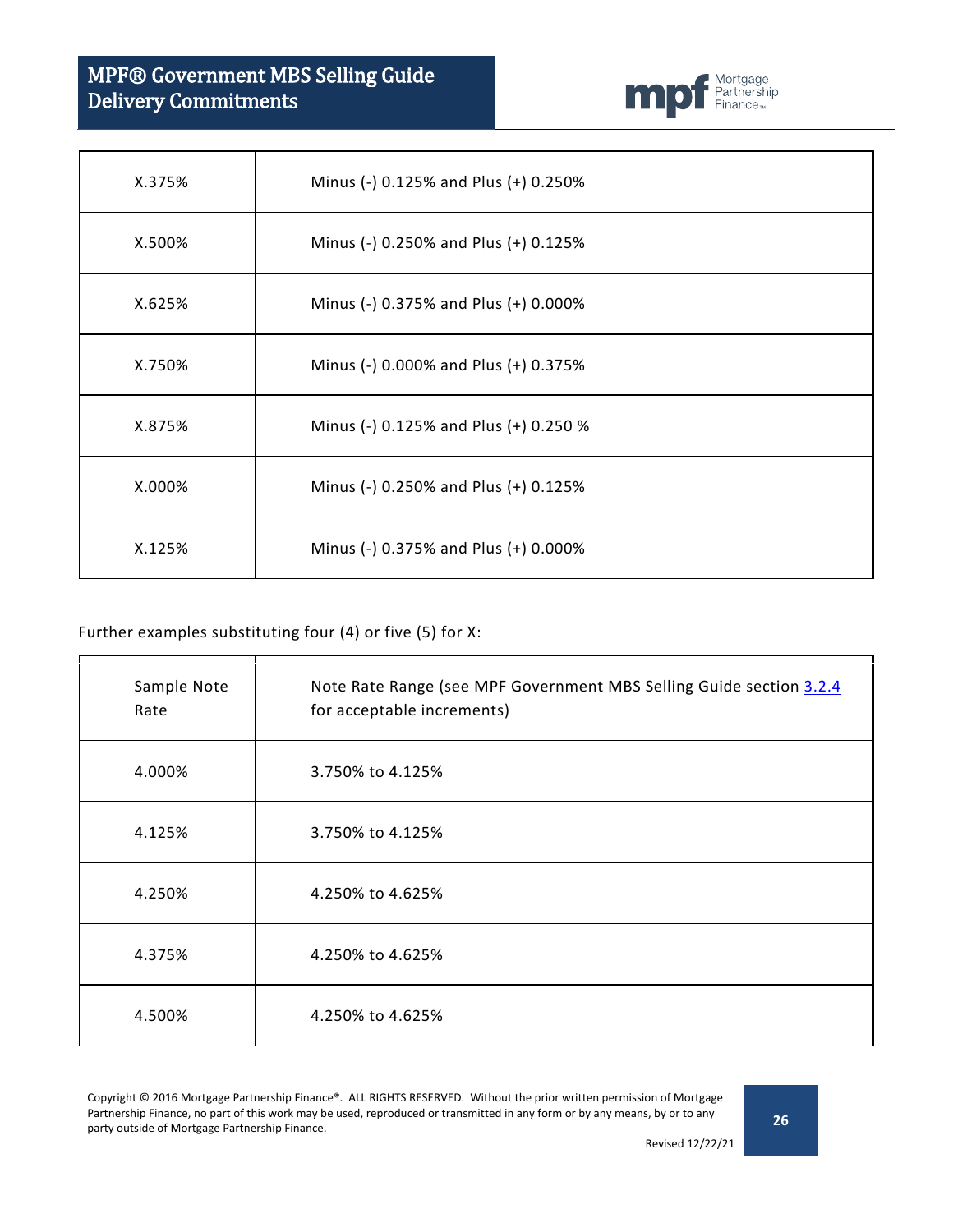# MPF® Government MBS Selling Guide Delivery Commitments



| 4.625% | 4.250% to 4.625% |
|--------|------------------|
| 4.750% | 4.750% to 5.125% |
| 4.875% | 4.750% to 5.125% |
| 5.000% | 4.750% to 5.125% |
| 5.125% | 4.750% to 5.125% |

#### <span id="page-26-0"></span>**6.3 Extending a Delivery Commitment**

A Delivery Commitment may be extended prior to its expiration by contacting the MPF Service Center or via the eMPF website. The extension is in one-day increments up to a maximum of thirty (30) Calendar Days. A Delivery Commitment extension fee will be assessed for each extension. The Delivery Commitment must have delivery capacity available in order to be extended.

#### <span id="page-26-1"></span>**6.4 Closing a Delivery Commitment**

A Delivery Commitment is closed on the applicable expiration date or on the date the Delivery Commitment is filled, whichever occurs first.

A Delivery Commitment is considered filled when Mortgage Loans aggregating the maximum permitted dollar amount have been delivered. The maximum permitted dollar amount is the greater of:

- 101% of the original Delivery Commitment amount; or
- The original Delivery Commitment amount plus \$100,000.

Price adjustment fees may apply when the aggregate principal amount of the Mortgage Loans delivered under the Delivery Commitment is greater than the Delivery Commitment amount at expiration.

No Mortgage Loan may be delivered under a Delivery Commitment if it would cause that Delivery Commitment to exceed the maximum permitted dollar amount.

### <span id="page-26-2"></span>**6.5 Delivery Commitment Fees**

This section describes the fees that may be assessed in relation to a Delivery Commitment.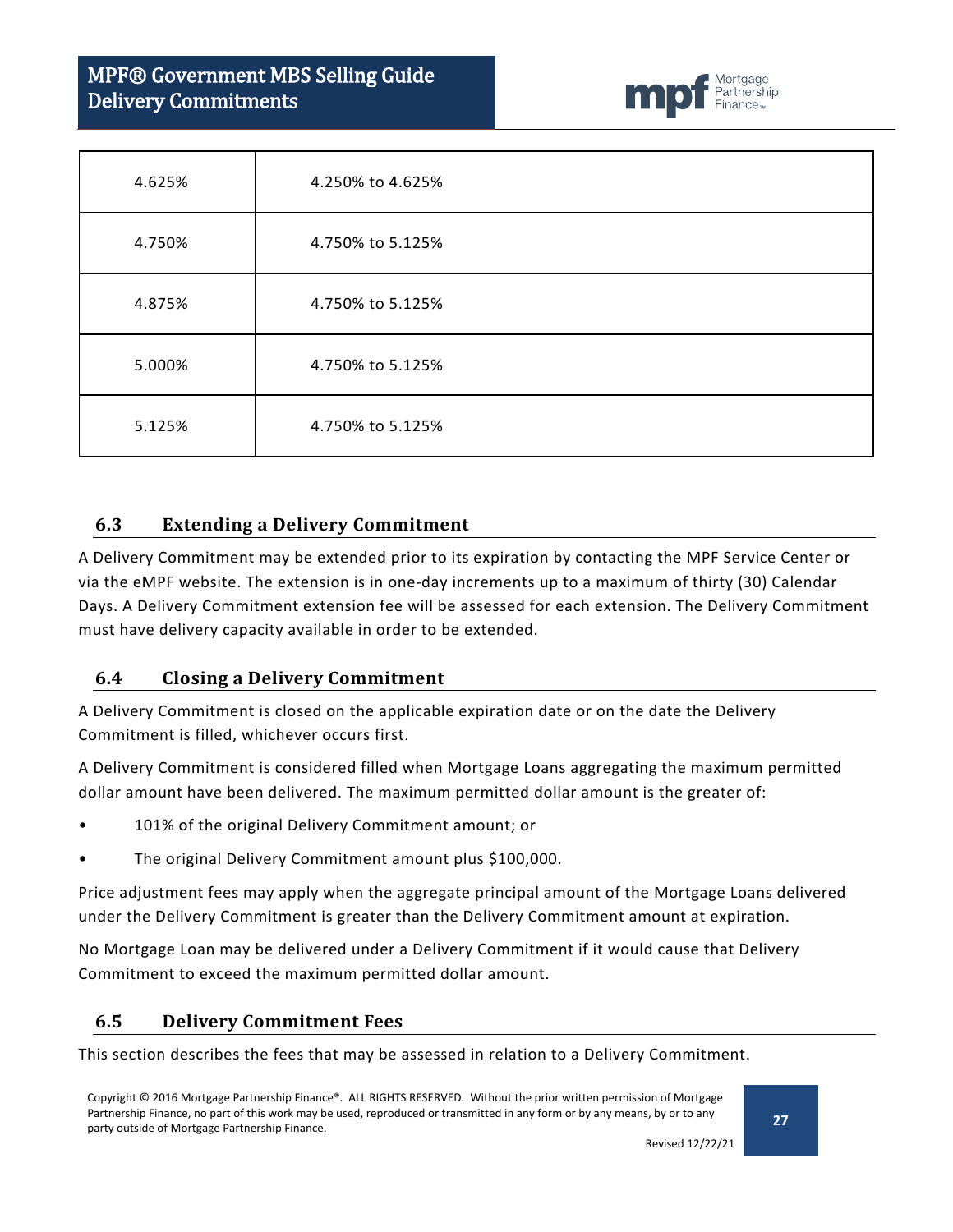

## <span id="page-27-0"></span>**6.5.1 Pair-off Fees**

For each Delivery Commitment of greater than \$2 Million or for each MPF Government MBS Mortgage Delivery Commitment of any amount, the PFI will be assessed a Pair-off Fee at expiration when the aggregate principal amount of the Mortgages delivered under a Delivery Commitment amount is less than ninety-nine percent (99%) of the original Delivery Commitment amount. The Pair-off Fee will be calculated on the difference between the aggregate principal amount of the Mortgages actually purchased by the MPF Bank and ninety-nine percent (99%) percent of the original Delivery Commitment amount.

The Pair-off Fee will be calculated as of the close of business on the expiration date of the Delivery Commitment.

#### **Reduced Delivery Commitments**

The PFI may reduce the amount of a Delivery Commitment prior to the expiration of that Delivery Commitment. For all Delivery Commitments which are reduced, a Pair-off Fee will be calculated on one hundred percent (100%) of the reduction amount of the Delivery Commitment.

The reduction amount of the Delivery Commitment is the amount of the existing Delivery Commitment less the amount of the reduced Delivery Commitment. The Pair-off Fee will be calculated at the time of the reduction.

## <span id="page-27-1"></span>**6.5.2 Price Adjustment Fees**

For each Government MBS Mortgage Delivery Commitment of any amount, the PFI will be assessed a Price Adjustment Fee when the aggregate principal amount of the Mortgages delivered under a Delivery Commitment amount is greater than one hundred-five percent (101%) of the Delivery Commitment amount at expiration. The Price Adjustment Fee will be assessed at expiration and calculated on the difference between the aggregate principal amount of the Mortgages actually funded or purchased by the MPF Bank and one hundred-one percent (101%) of the original Delivery Commitment amount at expiration.

The Price Adjustment Fee will be calculated as of the close of business on the date that the aggregate principal amount of the Mortgage Loan purchased exceeds the amount of the Delivery Commitment.

## <span id="page-27-2"></span>**6.5.3 Calculation of the Pair-off Fee and Price Adjustment Fee**

The MPF Provider will calculate the Pair-off Fee and Price Adjustment Fee based on the following:

- The nature and amount of the pair-off;
- The premium or discount corresponding to the Note Rate issued for the Delivery Commitment; and
- The premium or discount in effect at the time of pair-off for Delivery Commitments that have the same product type, Note Rate, and delivery period that most closely approximates the remaining term of the Delivery Commitment being paired off.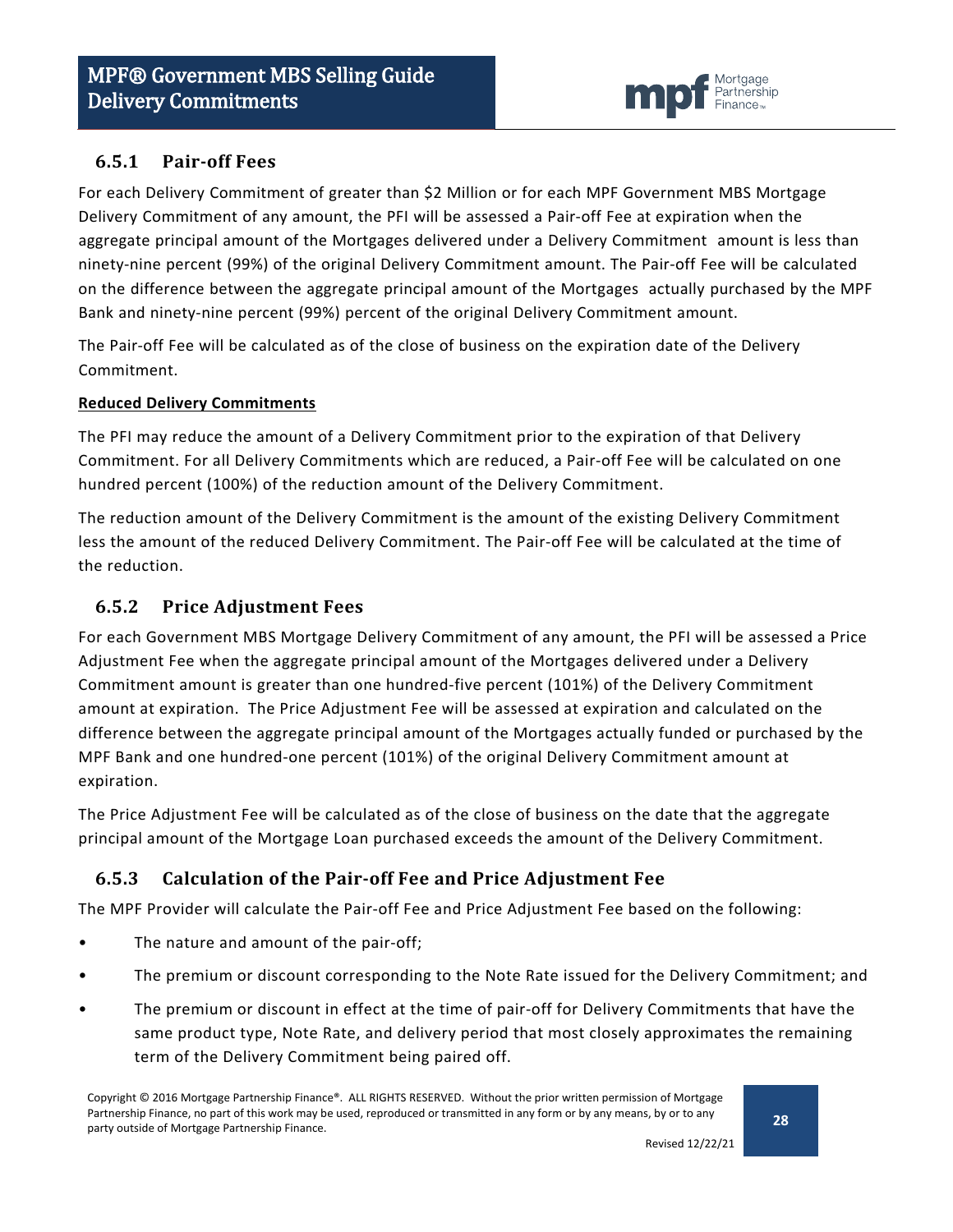MPF® Government MBS Selling Guide Delivery Commitments



Pair-off Fees and Price Adjustment Fees will be charged to the PFI's DDA. Under no circumstances will these fees be paid directly to the PFI.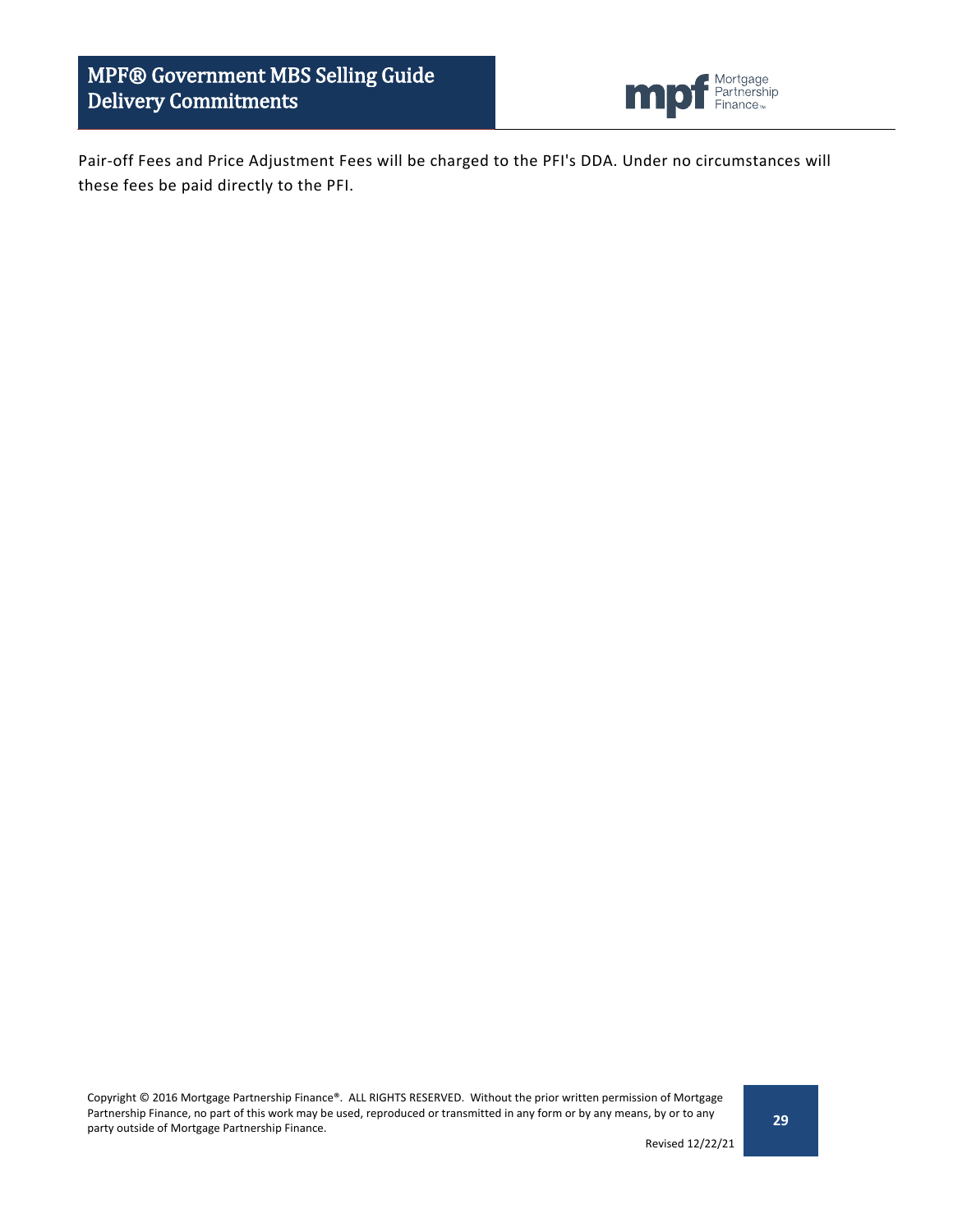

## <span id="page-29-0"></span>**CHAPTER 7. MORTGAGE LOAN PURCHASE**

#### <span id="page-29-1"></span>**7.1 Government Mortgage Loan Seasoning Requirements**

In addition to complying with all MPF Program and applicable Government Agency requirements for Government Loans, Government MBS Mortgage Loans must meet the following criteria:

- No more than twelve (12) Principal and Interest Payments have been applied to the Mortgage Loan from the original Note date; and
- The most recent payment due from the Borrower cannot be past due:
	- o For scheduled/scheduled remittance type, Mortgage Loans must be current through the end of the month prior to delivery to the MPF Bank.

## <span id="page-29-2"></span>**7.2 Data to Be Submitted (3/16/17)[21](#page-29-3)**

In order to deliver a Mortgage Loan under the MPF Program, the following data must be submitted electronically via the eMPF website:

- PFI number and name
- PFI loan number
- Loan Application Date
- Name of the person submitting data and authorized to deliver Mortgages
- Master Commitment number
- Delivery Commitment number
- Borrower(s) name
- Borrower(s) ethnicity
- Borrower(s) race or national origin
- Borrower(s) gender
- Borrower(s) age
- Borrower(s) date of birth
- Borrower(s) monthly income
- Borrower(s) Social Security Number
- Borrower(s) FICO score

<span id="page-29-3"></span> <sup>21</sup> MPF Announcement 2017-12 (3/16/17)

Copyright © 2016 Mortgage Partnership Finance®. ALL RIGHTS RESERVED. Without the prior written permission of Mortgage Partnership Finance, no part of this work may be used, reproduced or transmitted in any form or by any means, by or to any party outside of Mortgage Partnership Finance.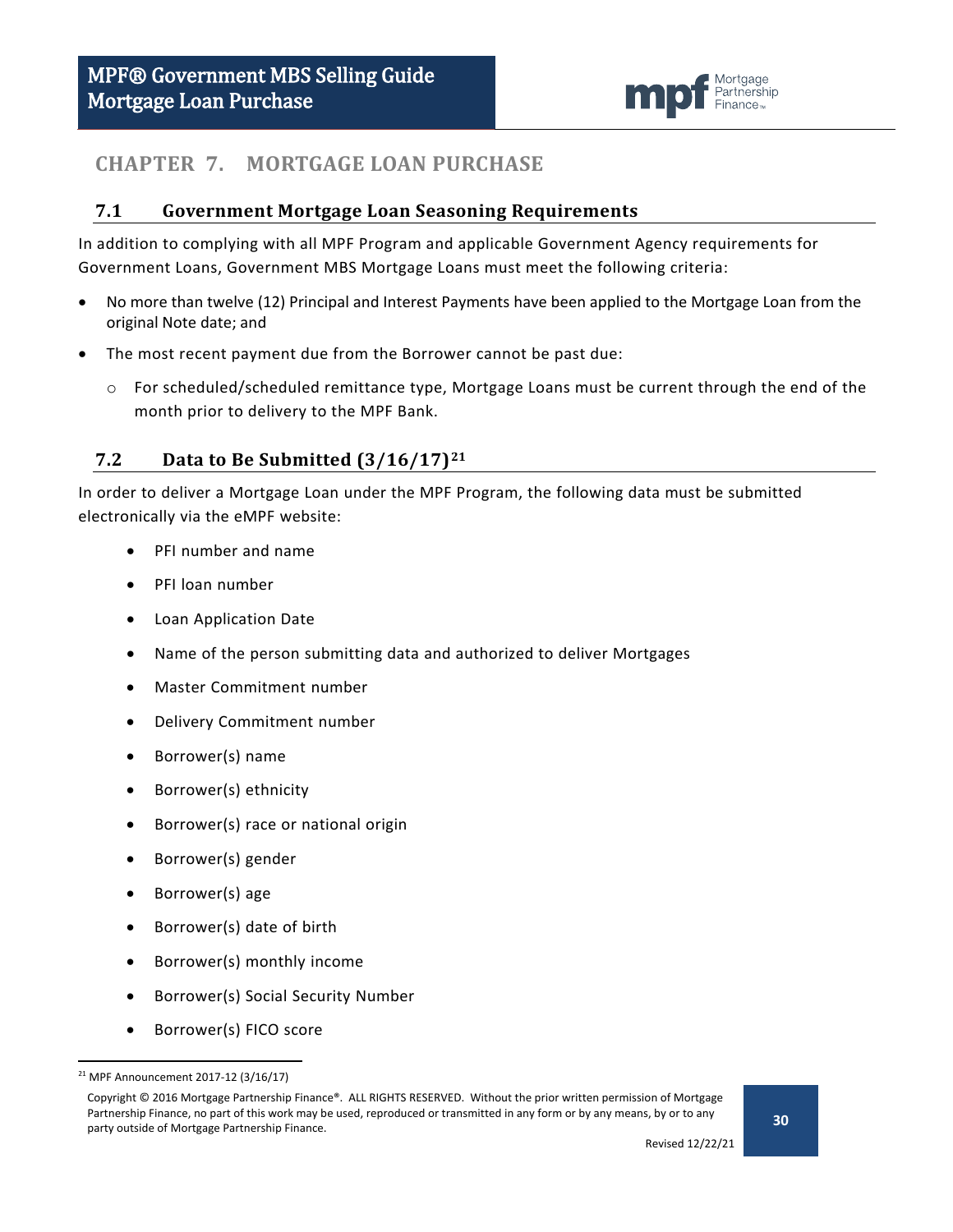

- Borrower(s) FICO score source
- Number of Borrowers
- NextGen FICO®[22](#page-30-0) score
- Borrower(s) self-employed
- First time buyer
- Loan Origination Source
- Mortgage Identification Number (if MERS registered)
- Loan plan type
- Loan purpose
- **Occupancy**
- Loan feature
- Product type
- Loan term (in months)
- Note Rate
- Original loan amount
- Appraised value
- Sales price
- Note Date
- Loan-to-Value (LTV) Ratio
- Subordinated financing
- Total Loan-to-Value (TLTV) Ratio
- Housing expense ratio
- Total debt ratio
- Mortgage insurance coverage level (%)
- Mortgage insurance company code (if required)
- Documentation type

<span id="page-30-0"></span><sup>&</sup>lt;sup>22</sup> NextGen FICO® is a registered trademark of the Fair Isaac Corporation.

Copyright © 2016 Mortgage Partnership Finance®. ALL RIGHTS RESERVED. Without the prior written permission of Mortgage Partnership Finance, no part of this work may be used, reproduced or transmitted in any form or by any means, by or to any party outside of Mortgage Partnership Finance.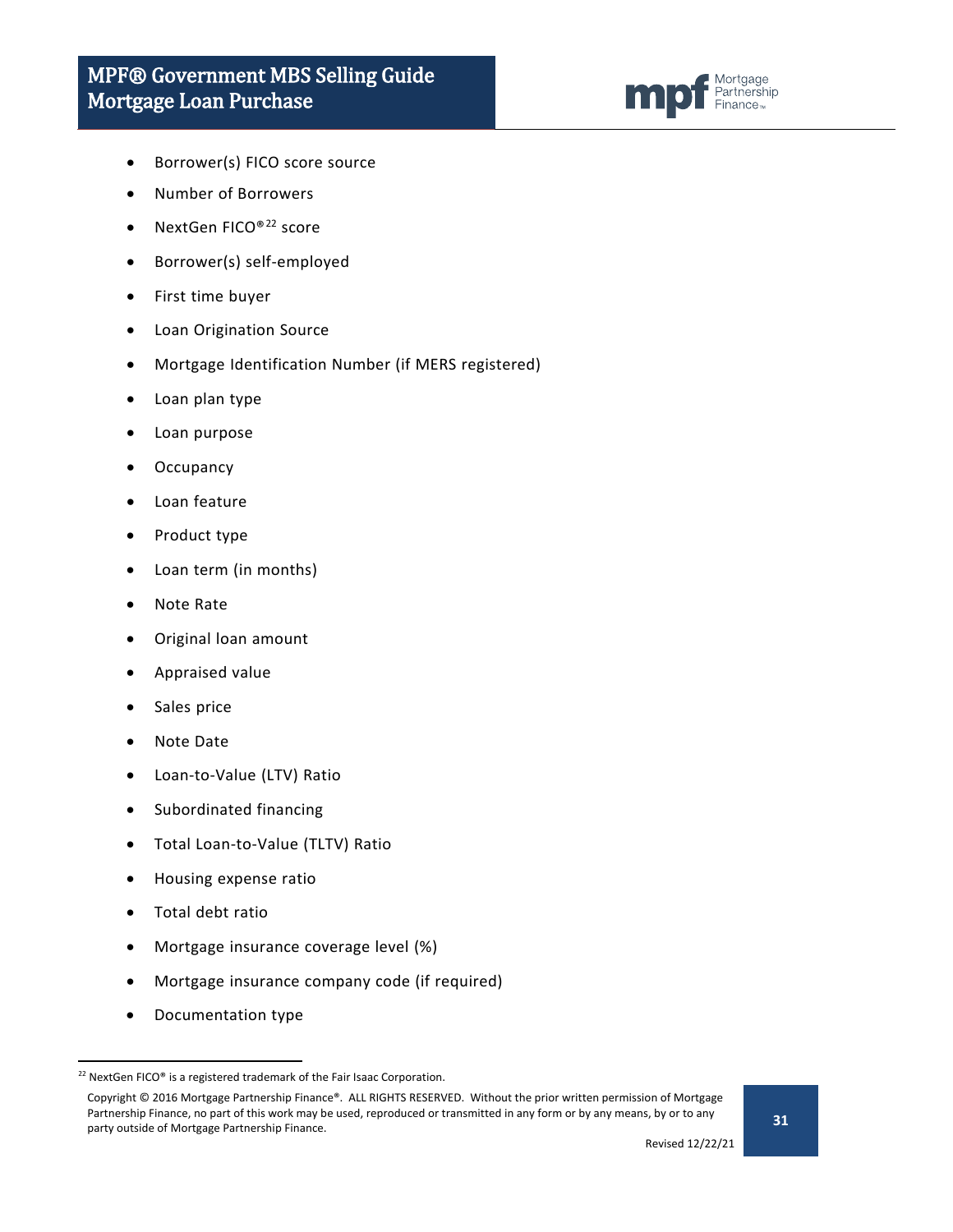

- Asset verification
- Automated Underwriting System (AUS)
- Automated Underwriting System (AUS) certificate number
- Appraisal Type
- Buydown
- Anti-predatory lending (APL) category
- HOEPA status
- Rate/APR spread or Average Prime Offer Rate/APR spread
- Higher Priced Mortgage Loan status
- Property street address and apartment number
- City, state and zip code
- Property county name
- Federal Information Processing Standards (FIPS) code
- Property type
- Manufactured housing information
- Number of bedrooms per unit
- Unit owner occupied per unit
- Rent level per unit
- Rent plus utilities per unit
- Principal and Interest Payment
- Outstanding loan balance
- First payment due date
- Next payment due date
- Maturity date
- Funding Date
- Investor due date
- Disbursement date (if refinance)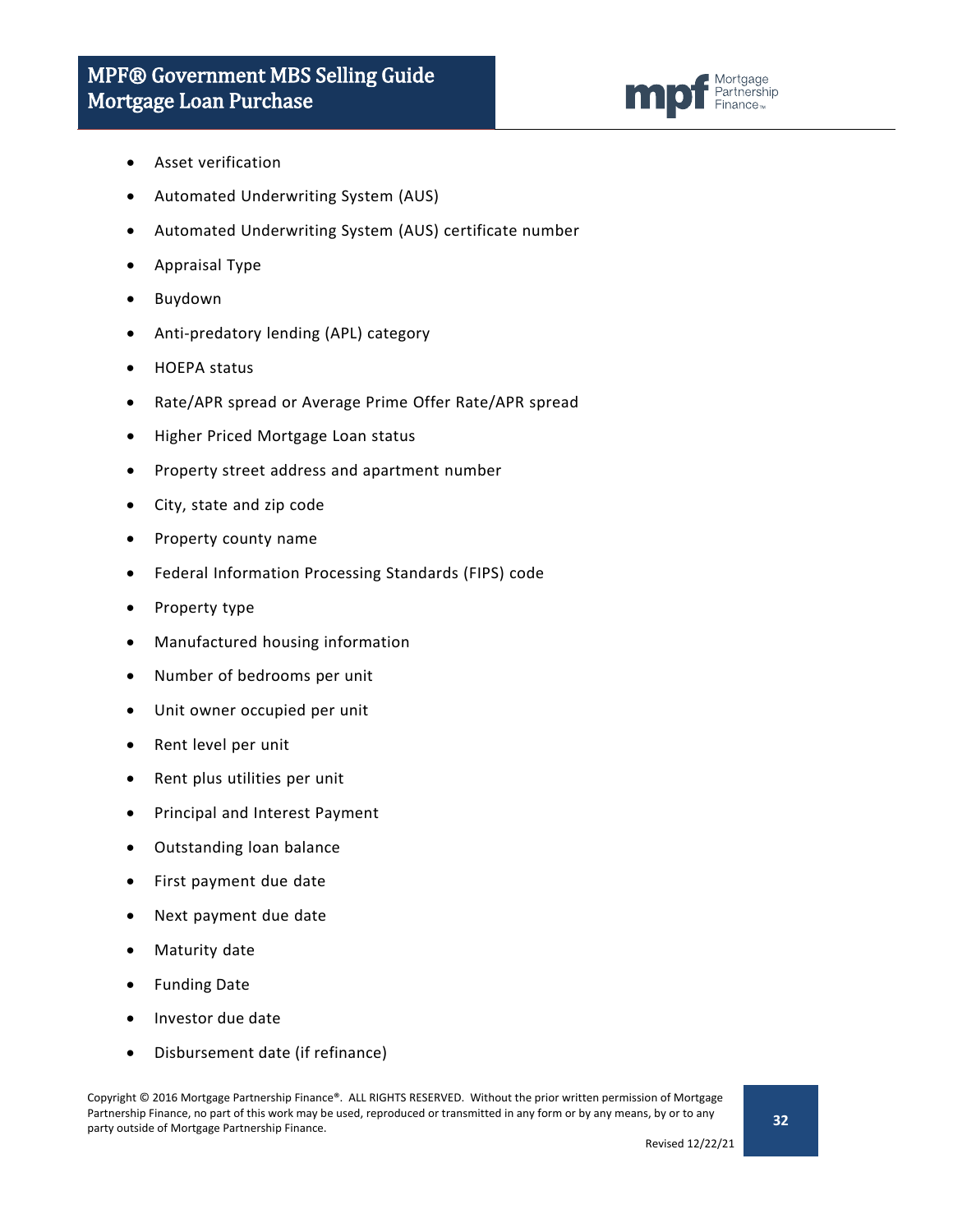

- Loan Originator and Originator's Company ID numbers
- Appraiser state license number (if signor on Appraisal form)
- Agency case number (Government Loan only)
- Current Loan-to-Value ratio (seasoned loan only)
- Pay history (seasoned loan only)

Note: Borrower and Co-Borrower income must be collected and delivered to the MPF Provider for all Government Mortgage Loans, regardless of the applicable Government Agency's requirement to use or collect such information.

In addition to the above requirements, the PFI must submit an electronic transmission of data via eMPF in the following file formats: Detailed List of Uniform Loan Delivery Data (ULDD) File and the Additional Information File. In addition to submitting the electronic data files listed above the PFI must provide a scanned file to the MPF Service Center via the "Upload Mortgage File Documents" link on eMPF within 7 (seven) days of funding containing copies of the following documents in the below order:

- Coversheet (Exhibit S-M), which provides the MPF Provider loan number;
- Underwriting Transmittal Summary:
	- o FHA loans: Form 92900 LT;
	- o VA loans: Form 1008, VA Loan Analysis, and IRRRL Worksheet, if applicable; or
	- o RHS loans: Form 1008.
- Automated Underwriting System (AUS) Certificate or Guaranteed Underwriting System (GUS) Certificate, if applicable;
- Final 1003 Loan Application;
- Case Number Assignment:
	- o FHA loans: Case Number Assignment;
	- o VA loans: Loan note Guarantee; or
	- o RHS loans: USDA-RD Form RD 1980-18 Conditional Commitment or Loan Note Guarantee.
- Final Credit Report with any updates;
- Appraisal and any updates or addendums (VA Mortgage Loans must include Notice of Value);
- Note with all applicable riders;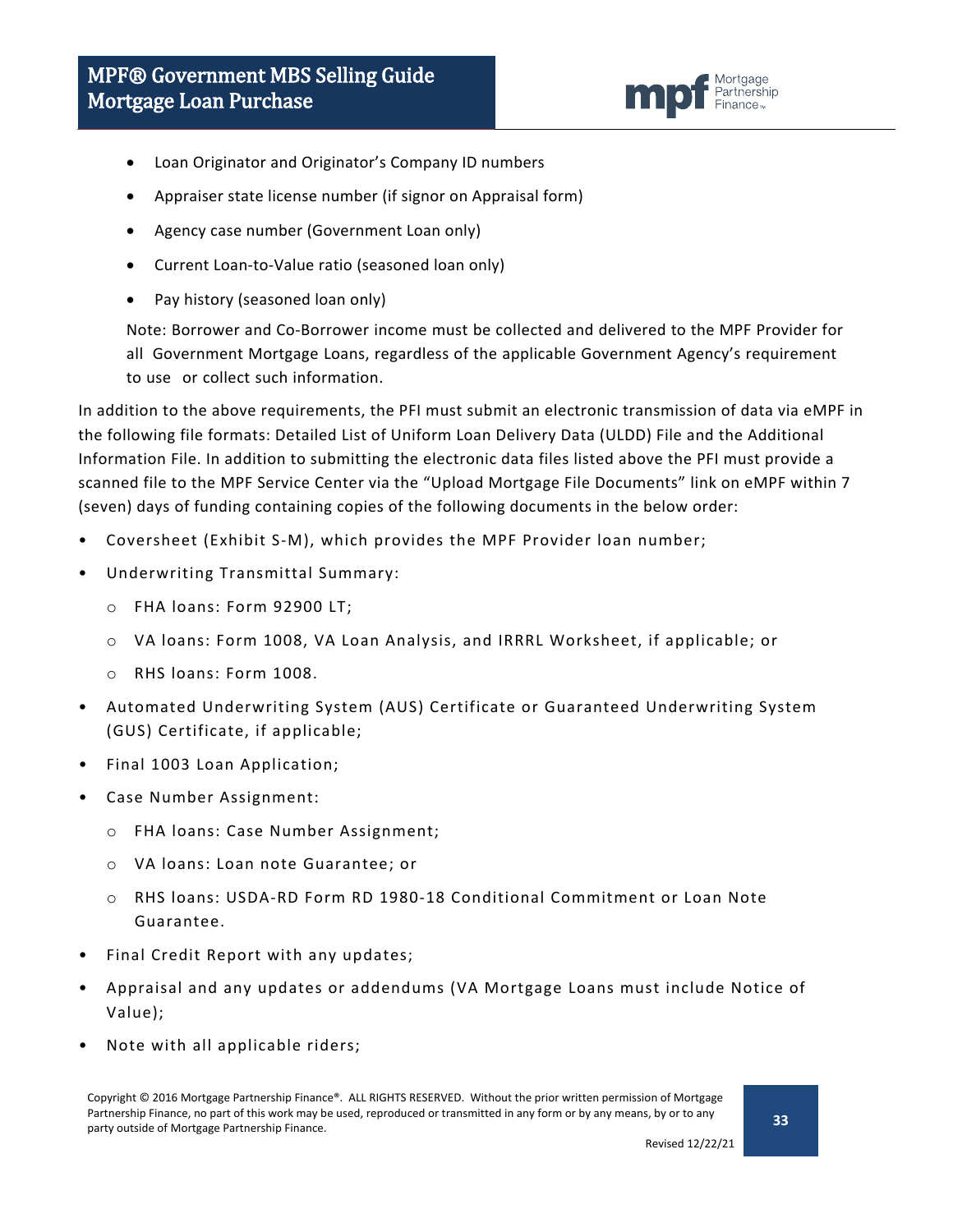

- Mortgage with all applicable riders-stamped true and certified copy; and
- Settlement Statement or final Closing Statement-stamped true and certified copy.

### <span id="page-33-0"></span>**7.3 Purchase Requirements**

In order to qualify for purchase under the MPF Program, the Mortgage Loan must meet the following requirements:

- Be assigned to an open Delivery Commitment that corresponds to the applicable MPF Mortgage Product;
- Not cause the maximum permitted amount of the referenced Delivery Commitment to be exceeded (within tolerance limits); and
- Have the entire principal amount of the Mortgage Loan fully disbursed to the Borrower, or disbursed or advanced in accordance with the direction of the Borrower, prior to the purchase of the Mortgage Loan by the MPF Bank. For example, a refinance Mortgage Loan cannot be delivered under the MPF Program during any applicable rescission period for the refinance Mortgage.

## <span id="page-33-1"></span>**7.4 Amount to be Paid**

Mortgage Loans will be purchased in the amount of the current principal balance plus interim interest, from the prior payment date to the Funding Date, calculated on a 30/360 basis at the pass- through rate, plus or minus any applicable premium or discount.

For the scheduled/scheduled remittance type, the "outstanding loan balance" on the Loan Presentment Request (Form OG3) is the scheduled principal balance as of the month delivered (if the first payment date is in the future, it is the scheduled principle balance following application of the first payment).

## <span id="page-33-2"></span>**7.4.1 Payment Method (10/27/17)[23](#page-33-4)**

Upon determination that a Mortgage Loan can be purchased, the MPF Bank will deposit funds in the PFI's DDA. The purchase of a Mortgage Loan will be confirmed with the PFI on the Funding Date via e-mail or electronically.

The first payment due date for all Mortgage Loans should be the first day of the second month following the disbursement date of the Mortgage.

## <span id="page-33-3"></span>**7.4.2 Reconciliation**

<span id="page-33-4"></span> <sup>23</sup> MPF Announcement 2017-62 (10/27/17)

Copyright © 2016 Mortgage Partnership Finance®. ALL RIGHTS RESERVED. Without the prior written permission of Mortgage Partnership Finance, no part of this work may be used, reproduced or transmitted in any form or by any means, by or to any party outside of Mortgage Partnership Finance.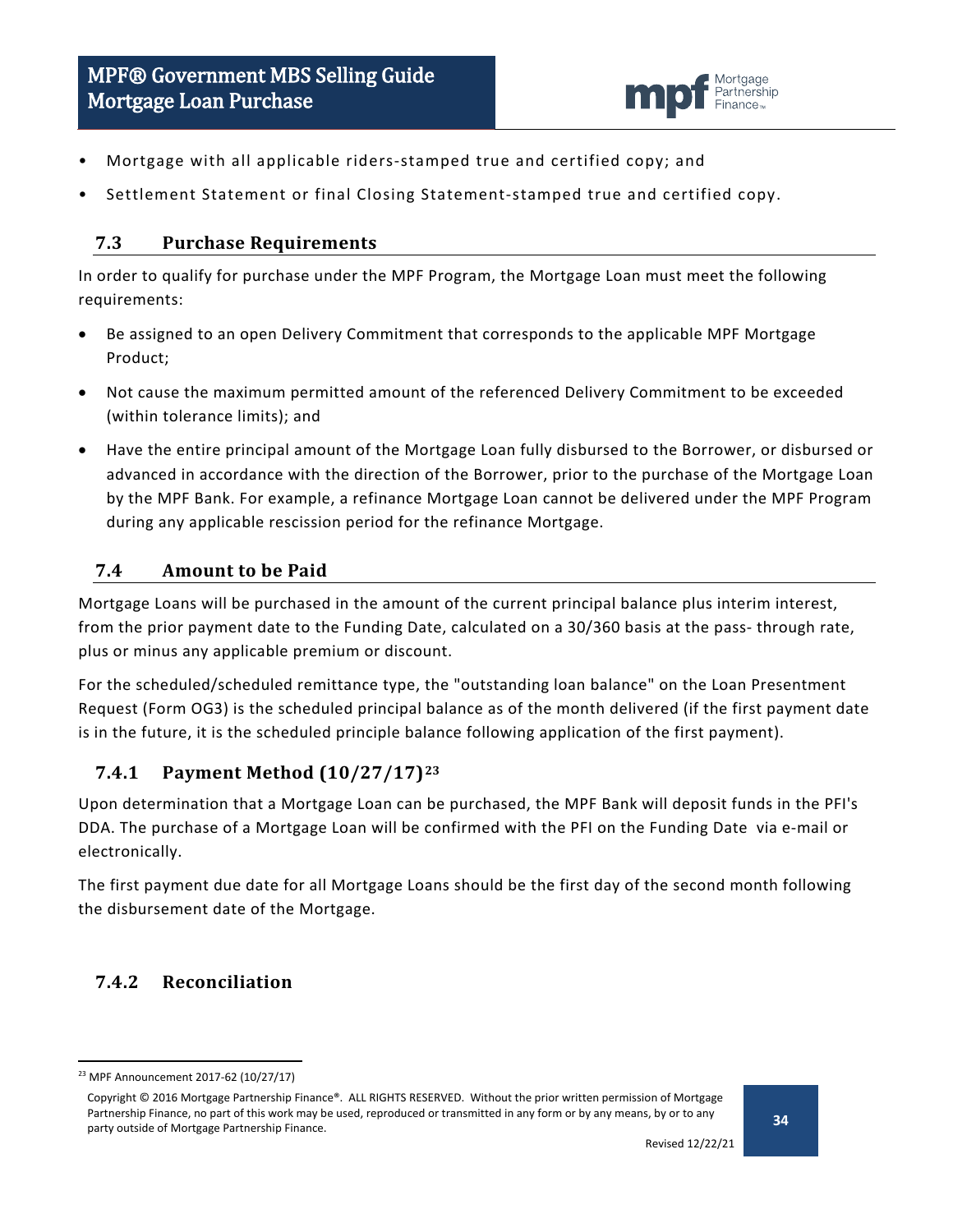

If at a later date it is determined that a payment error has taken place, regardless of the source of the error, the MPF Bank will make adjusting debits or credits to the PFI's DDA and confirm the details of such adjustments with the PFI.

## <span id="page-34-0"></span>**7.4.3 Premium Pricing Reimbursement (12/22/16)[24](#page-34-2)**

The MPF Bank reserves the right to request reimbursement for any premiums paid in connection with Mortgage Loans that are paid off within 120 days of the Funding Date.

## <span id="page-34-1"></span>**7.4.4 Early Payment Default Breach (2/12/19)[25](#page-34-3)**

If any of the first three (3) monthly payments due after a Government MBS Mortgage Loan is delivered into the MPF Program becomes Delinquent and is not paid on or before the next scheduled due date of the monthly payment, the MPF Provider or the MPF Bank may require the PFI or Servicer to repurchase the related Mortgage Loan within (7) Business Days after receipt of written notice of the Early Payment Default. This repurchase obligation only applies where the Mortgage Loan is delivered into the MPF Program within one year of its origination date.

<span id="page-34-2"></span> <sup>24</sup> MPF Announcement 2016-30 (12/22/16)

<span id="page-34-3"></span><sup>25</sup> MPF Announcement 2019-15 (2/12/19)

MPF Announcement 2017-03 (1/30/17)

Copyright © 2016 Mortgage Partnership Finance®. ALL RIGHTS RESERVED. Without the prior written permission of Mortgage Partnership Finance, no part of this work may be used, reproduced or transmitted in any form or by any means, by or to any party outside of Mortgage Partnership Finance.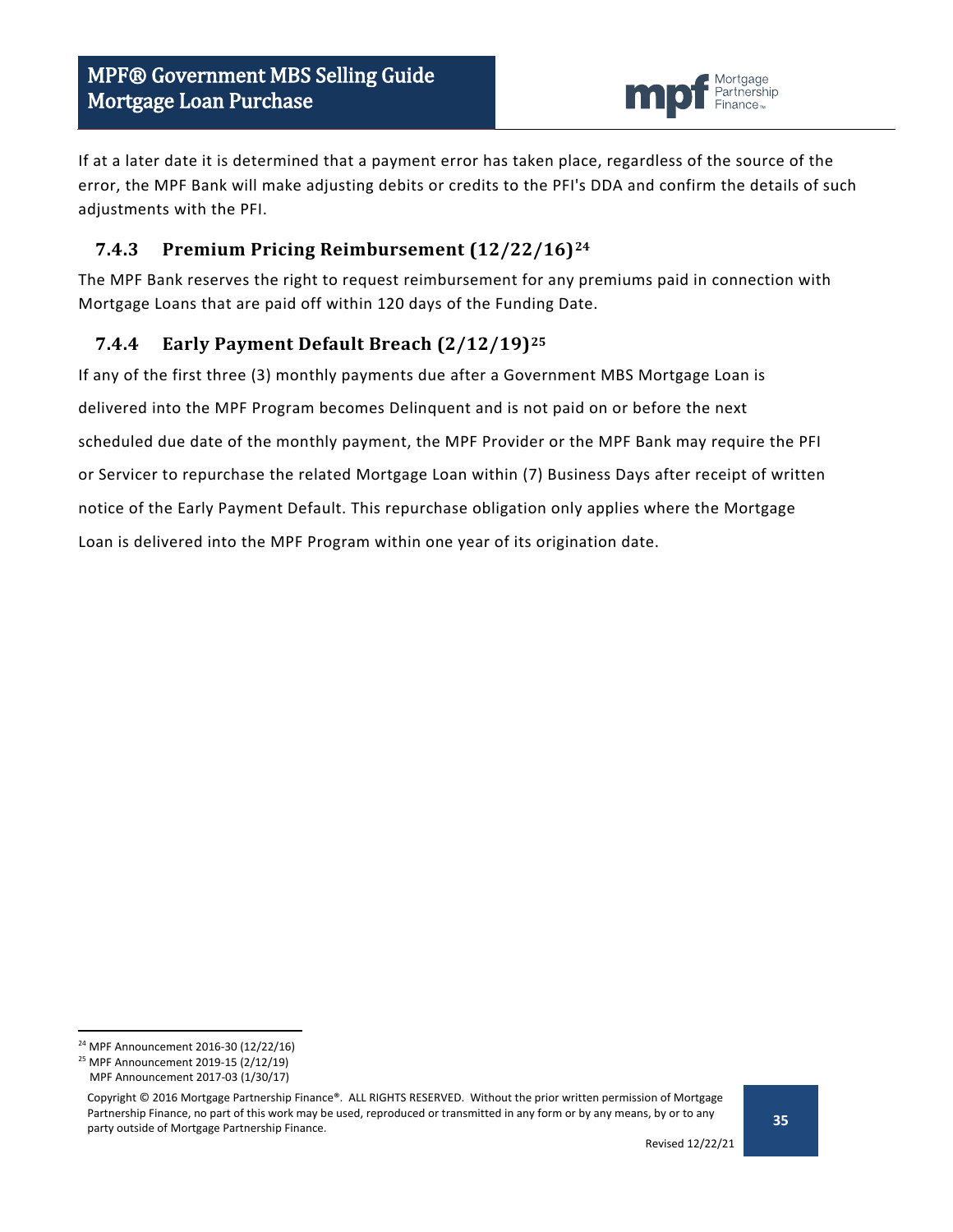

# <span id="page-35-0"></span>**CHAPTER 8. DOCUMENT DELIVERY TO THE CUSTODIAN (10/27/17)[26](#page-35-3)**

The Collateral Files for Government MBS Mortgage Loans must be held by the MPF Program Custodian. The PFI must obtain acceptance from the MPF Program Custodian that documents are in proper form and are properly executed. PFIs should reference MPF Custody Frequently Asked Questions and Answers (Exhibit J) for assistance with the MPF Custody process.

## <span id="page-35-1"></span>**8.1 Collateral File Package (12/22/21)[27](#page-35-4)**

Documents must be submitted to the Custodian in the order specified in a legal-sized manila folder. The outside of the manila folder must identify the MPF Program, the PFI's name, the Master Commitment number, the Borrower's name, the MPF loan number and the PFI's loan number.

Collateral Files must be sent in MPF loan number order to the Custodian.

The following documents must be sent to the Custodian in the order indicated:

• Original Note with proper endorsements;

For Government MBS Mortgages, in the case of a lost Note, a replacement Note must be executed by the mortgagor in accordance with the Initial Certification Review Checklist for MPF Government MBS (Exhibit K-M). A lost note affidavit or a lost instrument bond cannot substitute for the original Note.

- The original unrecorded Assignment of the Security Instrument "in blank" from the PFI;
- Original unrecorded Assignments of the Security Instrument from the Affiliate to the PFI (if applicable);
- All recorded Intervening Assignments or certified copies of Intervening Assignments sent for recording (if applicable);
- Original/certified copy of the Power of Attorney (if applicable);
- Any rider, addendum, modification or Assumption that modifies the Note (if applicable); and
- Trust Agreement(s) (if applicable).

Any copies provided must be certified with the following signed statement: "certified to be a true and correct copy of the original."

## <span id="page-35-2"></span>**8.1.1 New York Consolidation, Extension, and Modification Agreements (CEMA)**

For CEMA, the following documents must be submitted to the Custodian:

Original/Certified Copy of the most current version of CEMA (FNMA/FHLMC Form 3172);

<span id="page-35-3"></span> <sup>26</sup> MPF Announcement 2017-12 (3/16/17)

<span id="page-35-4"></span><sup>27</sup> MPF Announcement 2021-90 (12/22/21)

MPF Announcement 2017-37 (7/24/17)

Copyright © 2016 Mortgage Partnership Finance®. ALL RIGHTS RESERVED. Without the prior written permission of Mortgage Partnership Finance, no part of this work may be used, reproduced or transmitted in any form or by any means, by or to any party outside of Mortgage Partnership Finance.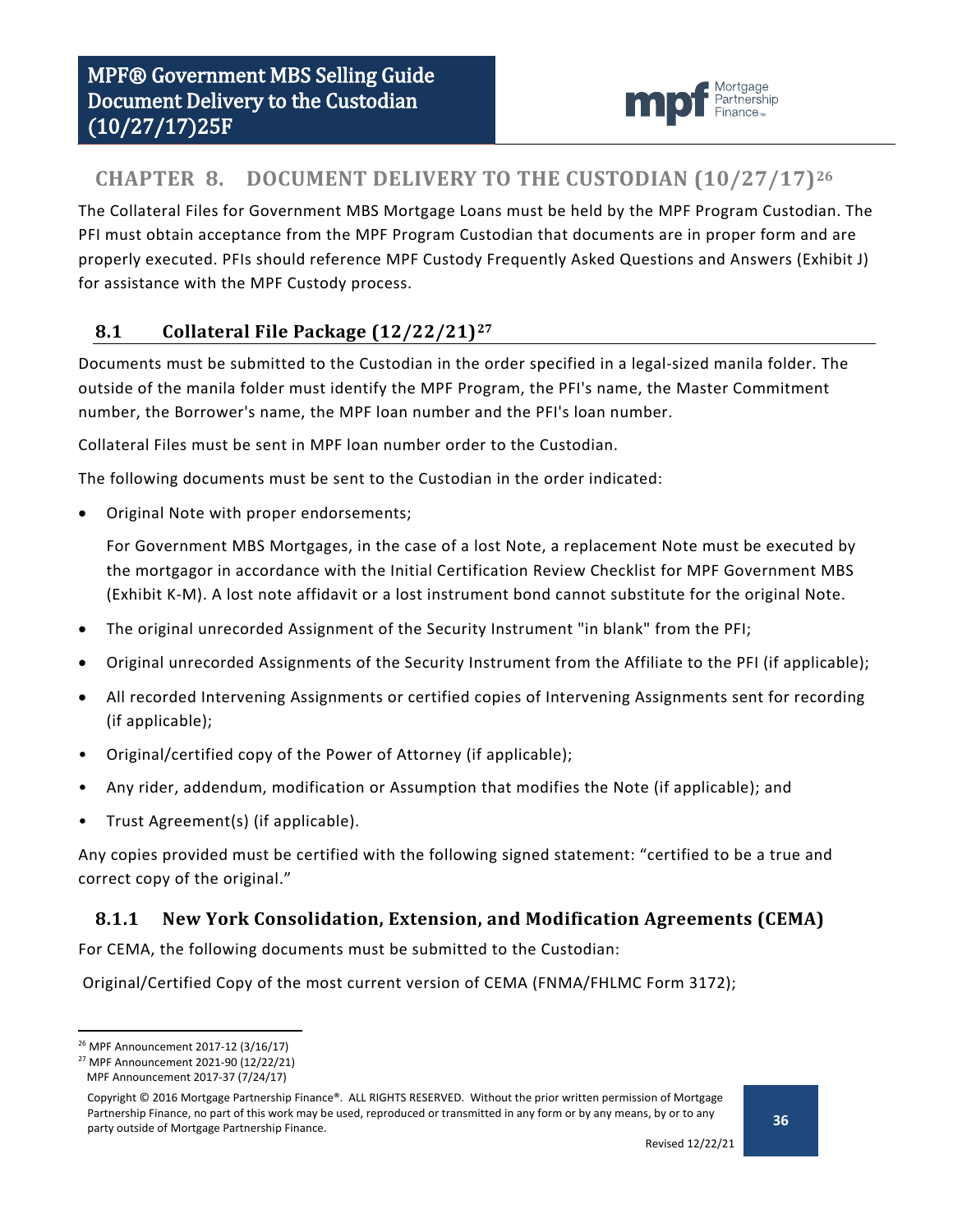

- FNMA/FHLMC Form 3172 Exhibits "A", "B", "C", and "D". Exhibit "A" must list all Notes and Security Instruments being consolidated, modified and extended; and
- The original consolidated Note evidencing the new indebtedness endorsed "in blank", without recourse. (For loans sold under an MFP Government MBS Servicing Released Master Commitment, the PFI must endorse the Note to the Federal Home Loan Bank of Chicago.)

See the Initial Certification Review Checklist for MPF Government MBS (Exhibit K-M) for more CEMA requirements.

## <span id="page-36-0"></span>**8.1.2 Data Accuracy**

The PFI is responsible for reviewing all Mortgage documents for completeness and accuracy, and is responsible for the correction of all errors prior to submission to the Custodian. All Closing documents must be error-free. If corrections are necessary, strike-overs that are initialed by the

Borrower must be used. Corrective coverings are not acceptable.

The names and signatures of each Borrower must be consistent on all Closing documents, and must correspond to the names appearing on the title insurance policy.

## <span id="page-36-1"></span>**8.2 Document Safeguarding**

The PFI must protect and safeguard all Mortgage documents before they are sent to the Custodian or upon release from the Custodian. These practices include protection from external elements (such as fire), identification of documents as MPF Bank assets, and separation from other unrelated documents. Collateral Files should be stored in secure, fire resistant facilities with customary controls on access to assure their safety and security.

## <span id="page-36-2"></span>**8.2.1 Transit Insurance (3/16/17)[28](#page-36-3)**

If the PFI has not contractually agreed with the Custodian to have the Custodian assume liability for Notes and Assignments and any other documents in the Collateral File while in transit, the PFI must obtain insurance covering physical damage or destruction to, or loss of, any Notes, Assignments and other documents while such documents are in transit between the Custodian's premises and anywhere, regardless of the means by which they are transported. For the purpose of this insurance, Mortgage Notes are considered to be "Negotiable Instruments" under Section 3-104 of the Uniform Commercial Code (UCC).

The PFI or PFI's insurer, insurance broker or agent must notify the MPF Provider at least thirty (30) calendar days prior to cancellation or nonrenewal of the insurance.

<span id="page-36-3"></span> <sup>28</sup> MPF Announcement 2017-12 (3/16/17)

Copyright © 2016 Mortgage Partnership Finance®. ALL RIGHTS RESERVED. Without the prior written permission of Mortgage Partnership Finance, no part of this work may be used, reproduced or transmitted in any form or by any means, by or to any party outside of Mortgage Partnership Finance.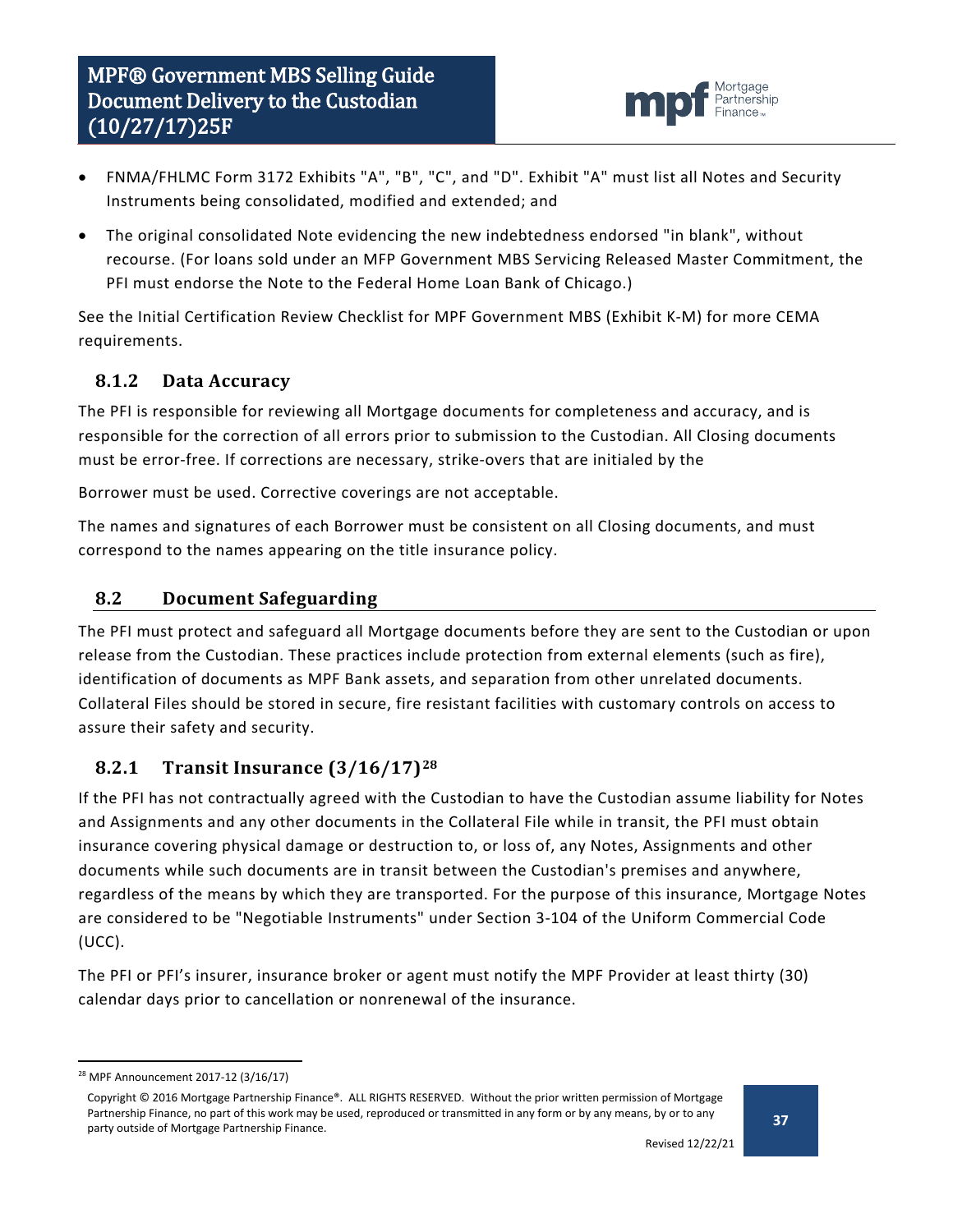

The PFI's insurance policy must:

- Be underwritten by an insurer that has a B+ or better rating and also a financial size category of VI or better according to the A.M. Best Company, or be affiliated with Lloyd's of London;
- Be maintained in an amount that is deemed adequate for the number of Notes and Assignments held in custody and that is deemed appropriate based on prudent business practice; and
- Have a deductible amount no more than the greater of five percent (5%) of the PFI's GAAP net worth or \$100,000, but in no case greater than \$10,000,000.

If the PFI is covered under its parent's insurance program rather than by its own insurance, then the following additional requirements apply:

- The acceptable deductible amount for each insurance policy may be no more than the greater of five percent (5%) of the parent's GAAP net worth or \$100,000, but in no case greater than \$10,000,000; and
- The PFI must be a named insured

## <span id="page-37-0"></span>**8.3 Initial Certification Review (3/16/17)[29](#page-37-1)**

The PFI must deliver all required documents to the MPF Program Custodian for review, certification and safekeeping within seven (7) calendar days of the Funding Date by the MPF Bank. The MPF Program Custodian will review the Collateral File in accordance with the Initial Certification Review Checklist for MPF Government MBS (Exhibit K-M).

For each Collateral File not received and certified within the required time frame, an uncertified loan fee will be assessed to the PFI each calendar day thereafter until the date of Initial Certification by the MPF Program Custodian or repurchase of the Mortgage Loan.

All Collateral Files for Government MBS Mortgages must receive Initial Certification from the MPF Program Custodian within twelve (12) calendar days of the Funding Date. All Mortgages that are not certified within this timeframe are subject to repurchase. Prior to the repurchase being initiated by the PFI, the MPF Provider must repurchase the Government MBS Mortgage Loans from the Ginnie Mae security in accordance with Ginnie Mae's requirements and adhere to all applicable Ginnie Mae standards.

The MPF Provider will notify the PFI of all Mortgage Loans for which the MPF Program Custodian has not received a Collateral File.

If the MPF Program Custodian determines that the documents submitted are not acceptable, the Collateral File will be suspended or deemed ineligible. The MPF Provider will notify the PFI of any Mortgage Loans for which the Collateral Files are suspended or ineligible, and the detailed reasons for the suspension or ineligibility.

<span id="page-37-1"></span> <sup>29</sup> MPF Announcement 2017-12 (3/16/17)

Copyright © 2016 Mortgage Partnership Finance®. ALL RIGHTS RESERVED. Without the prior written permission of Mortgage Partnership Finance, no part of this work may be used, reproduced or transmitted in any form or by any means, by or to any party outside of Mortgage Partnership Finance.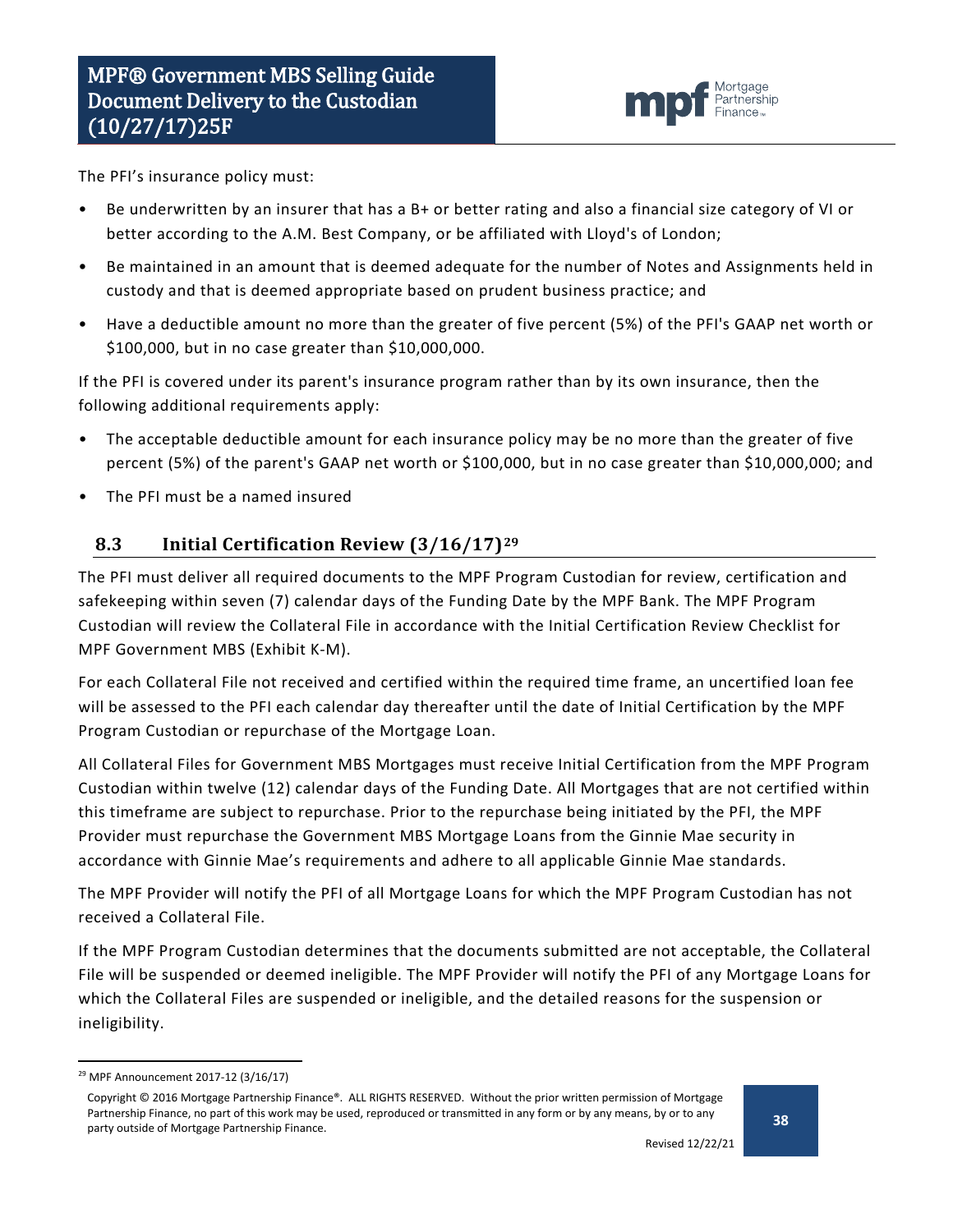

If the MPF Program Custodian sends documents to the PFI for correction, the PFI must immediately correct any defects and return all documents to the MPF Program Custodian. Penalty charges may be assessed for delays in correcting and resubmitting required documents.

## <span id="page-38-0"></span>**8.3.1 Correction of Exception (10/27/17)[30](#page-38-4)**

When the PFI discovers an Exception, which includes an error on one of the documents in the Collateral File or a discrepancy between the Loan Presentment information and the loan document information, the PFI must immediately report the Exception by emailing the MPF Custody Department at [MPFCustody@FHLBC.com](mailto:MPFCustody@FHLBC.com) and work with the MPF Custody Department to correct the Exception.

Exceptions are detailed in the Exception Report on the eMPF website. PFIs should reference Exhibit H (Document Codes) and Exhibit I (Exception Codes) for a translation of the codes on the Exception Report.

## <span id="page-38-1"></span>**8.3.2 Loan Not Eligible**

If the Custodian determines that the documents in the Collateral File do not meet the MPF Program requirements, the Custodian will inform the MPF Provider of the conditions that cause ineligibility, and the Mortgage Loan must be repurchased by the PFI. The MPF Bank will affect the repurchase by withdrawing the required funds from the PFI's DDA.

## <span id="page-38-2"></span>**8.4 Final Certification (3/16/17)[31](#page-38-5)**

The documents for Government MBS Mortgage Loans must be submitted to and certified by the Custodian for Final Certification within twelve (12) months of the Funding Date (Conventional Mortgage Loans are not subject to Final Certification). The documents may be forwarded on a piecemeal basis as the PFI receives them, or the documents may be immediately forwarded once the PFI receives all of them. Multiple documents must be delivered in Master Commitment number order and then within each Master Commitment, by MPF loan number order. The final documents may be provided in a legal-sized pocket manila folder, or as an alternative, the PFI may provide the applicable Government Agency insurance certificate or loan guaranty in the acceptable delivery format listed in the Government Mortgage Final Certification Review Checklist (Exhibit L). The Custodian will review the Collateral File in accordance with the Exhibit L.

An uncertified loan fee will be assessed to the PFI each calendar day for each Mortgage Loan that fails to receive Final Certification in the required time frame.

# <span id="page-38-3"></span>**8.4.1 Required Documentation (10/27/17)[32](#page-38-6)**

<span id="page-38-4"></span> <sup>30</sup> MPF Announcement 2017-62 (10/27/17)

<span id="page-38-5"></span><sup>31</sup> MPF Announcement 2017-12 (3/16/17)

<span id="page-38-6"></span><sup>32</sup> MPF Announcement 2017-62 (10/27/17)

Copyright © 2016 Mortgage Partnership Finance®. ALL RIGHTS RESERVED. Without the prior written permission of Mortgage Partnership Finance, no part of this work may be used, reproduced or transmitted in any form or by any means, by or to any party outside of Mortgage Partnership Finance.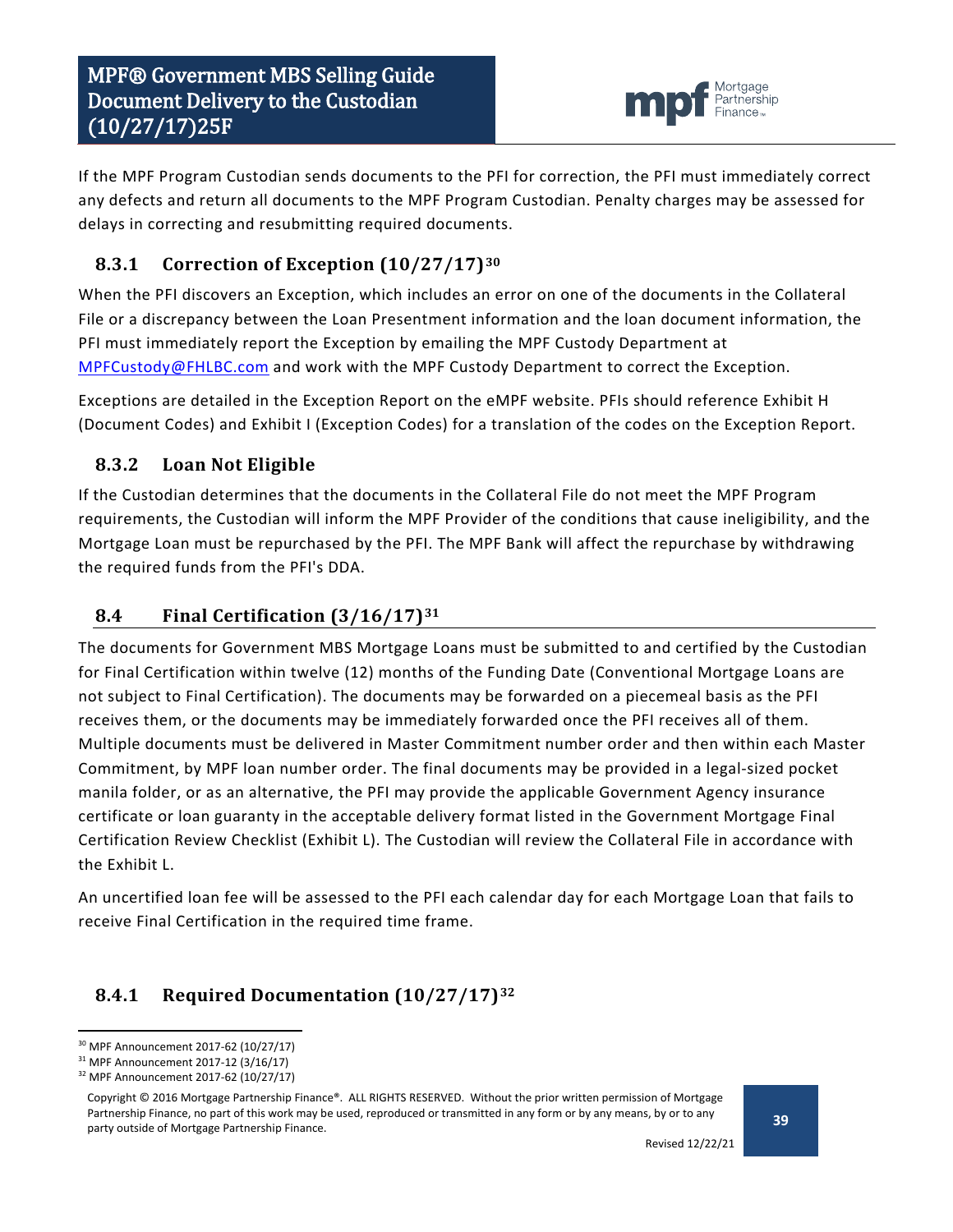

The PFI must submit the following documentation for Final Certification:

- The original recorded mortgage or other Security Instrument and, in the case of a modified Government Mortgage, the original Note, the modification agreement, and any required subordination agreement or title endorsement;
- The original (or electronic) Loan Guaranty Certificate (LGC), Mortgage Insurance Certificate (MIC), or Loan Note Guaranty (LNG) evidencing the Mortgage Loan has received insurance or a guaranty from the applicable Government Agency;

If the PFI is unable to obtain the applicable certificate or guarantee, the PFI must submit a fully executed Uninsurable Mortgage Notification for Government Mortgages (Form SG350M) along with the Request for Release of Documents – MPF Government MBS (Form SG340M). If the Custodian has direct access to FHA Connection or VA TAS, the Custodian may reconcile the accuracy of the data directly with the system.

- All original recorded Intervening Assignments or clerk-certified copies; and
- A Mortgagee title insurance policy or other evidence of title acceptable to FHA, VA, RD, or HUD (not required for loans owned by the Secretary of HUD or for VA-Vendee loans if VA does not provide title insurance).

## <span id="page-39-0"></span>**8.4.2 Past Due Final Certifications (3/16/17)[33](#page-39-1)**

For each Mortgage Loan for which final documents are not received and certified within the required time frame, an uncertified loan fee will be assessed to the PFI each calendar day thereafter until the date of Final Certification by the Custodian, pledging collateral or repurchase of the Mortgage Loan.

If a Government MBS Mortgage Loan has not received final certification within twelve (12) months from the Funding Date the PFI may be required to repurchase the Mortgage Loan. Prior to the repurchase being initiated by the PFI, the MPF Provider must repurchase the Government MBS Mortgage Loan(s) from the Ginnie Mae security in accordance with Ginnie Mae's requirements and adhere to all applicable Ginnie Mae standards.

No more than four percent (4%) of the Mortgage Loans in the PFI's MPF Government MBS Mortgage Master Commitments may be past due for Final Certification. If the past due ratio exceeds 4%, at the sole discretion of the MPF Bank, the PFI must:

1. Pledge collateral equal to one hundred percent (100%) of the aggregate unpaid Principal Balance of the overdue Government MBS Mortgage Loans, as of the date of the MPF Provider notifies the PFI, in accordance with the PFI's Advances Agreement. The amount due for all Government MBS Mortgage Loans requiring collateralization may be combined into a single collateralization. If the PFI brings its

MPF Announcement 2017-12 (3/16/17)

<span id="page-39-1"></span><sup>33</sup> MPF Announcement 2017-12 (3/16/17)

Copyright © 2016 Mortgage Partnership Finance®. ALL RIGHTS RESERVED. Without the prior written permission of Mortgage Partnership Finance, no part of this work may be used, reproduced or transmitted in any form or by any means, by or to any party outside of Mortgage Partnership Finance.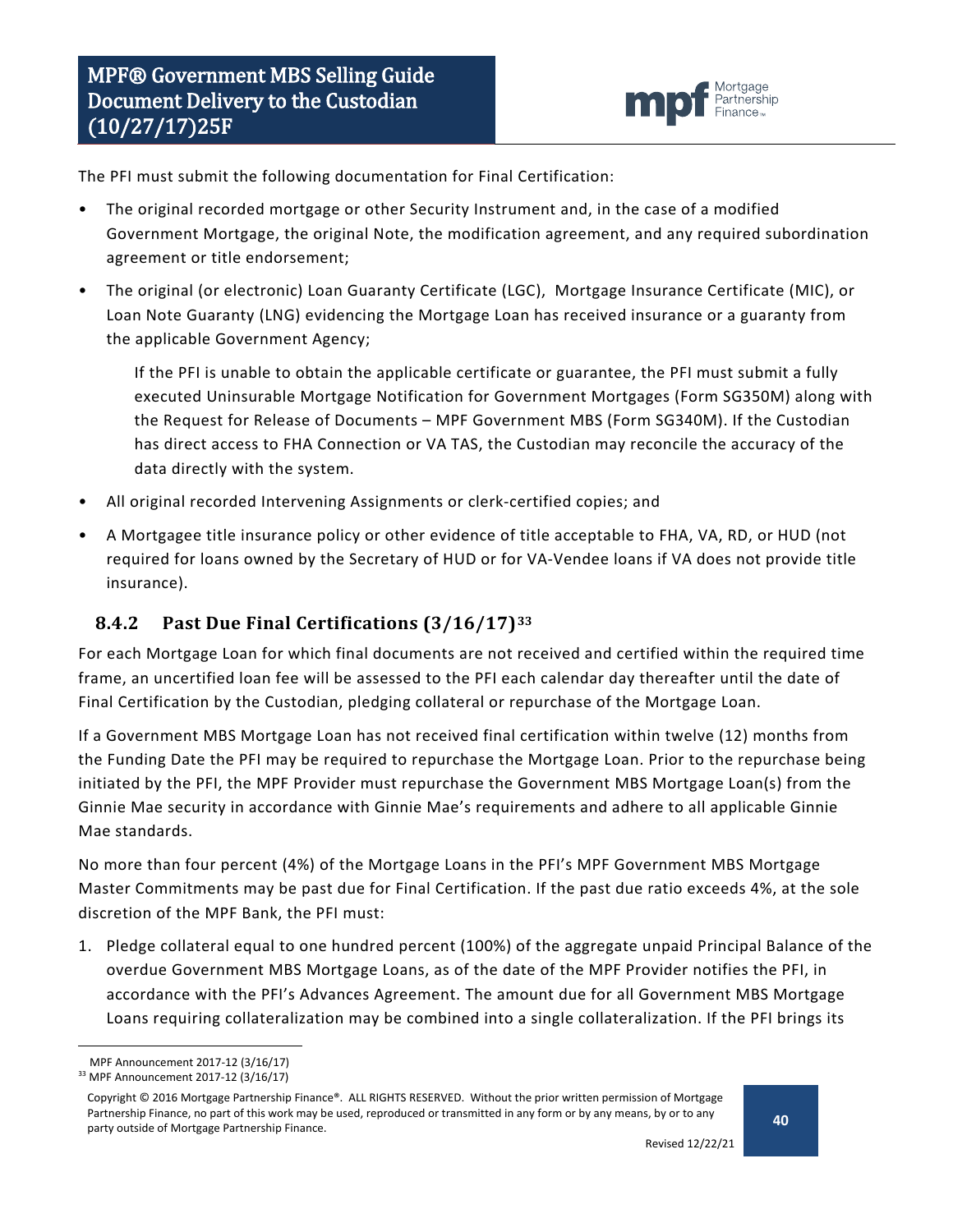

Government MBS Mortgage Loans into compliance with the tolerance levels stated above before the collateralization expires, the PFI may request that the MPF Bank release its collateral. If after the sixmonth period the Government Loans are still not in compliance with the Final Certification thresholds, the collateralization must be extended prior to expiration; or

2. Repurchase the overdue Government Mortgages.

For any Government Mortgage Loans past due for Final Certification after three (3) years, the PFI will be required to collateralize the Principal Balance of the overdue Government Mortgage Loans or repurchase such Mortgage Loans, regardless of the percentages of total Mortgage Loans past due for Final Certification.

## <span id="page-40-0"></span>**8.5 MPF Program Custodian Fees and Service Charges (3/16/17)[34](#page-40-1)**

The MPF Program Custodian assesses the PFI the following fees and service charges:

- Rush release or rejected release request : (i) a request issued within the timelines listed below or (ii) for an invalid release request as determined by the MPF Program Custodian.
	- o 1 Business Day turnaround -- \$5.00
	- o 2 Business Day turnaround -- \$3.50
- Nonstandard or rejected release request A fee charged to the PFI for: (i) the release of a Collateral File for a purpose other than Liquidation, Foreclosure or other Servicing responsibility that requires the physical possession of the Note or other documents (such as Exception correction for Initial or Final Certification requirements, etc.) or (ii) an invalid release request as determined by the Custodian.
	- o 1 Business Day turnaround -- \$5.00
	- o 2 Business Day turnaround -- \$3.50
	- o 3-4 Business Day turnaround -- \$2.00
- Non-standard or rejected file reinstatement requests -- A fee charged to the PFI for: (i) the file reinstatement following a release request for a purpose other than Liquidation, Foreclosure or other Servicing responsibility that requires the physical possession of the Note or other documents (such as Exception correction for Initial or Final Certification requirements, etc.) or (ii) an invalid reinstatement request as determined by the Custodian -- \$3.00
- Copies of documents -- \$1.00 plus \$0.25 per single sided copy
- Exception correction (per Exception) A fee charged to the PFI for every Exception cited by the MPF Program Custodian for Initial Certification, Final Certification, or recertification. Exception fees will be

<span id="page-40-1"></span> <sup>34</sup> MPF Announcement 2017-12 (3/16/17)

Copyright © 2016 Mortgage Partnership Finance®. ALL RIGHTS RESERVED. Without the prior written permission of Mortgage Partnership Finance, no part of this work may be used, reproduced or transmitted in any form or by any means, by or to any party outside of Mortgage Partnership Finance.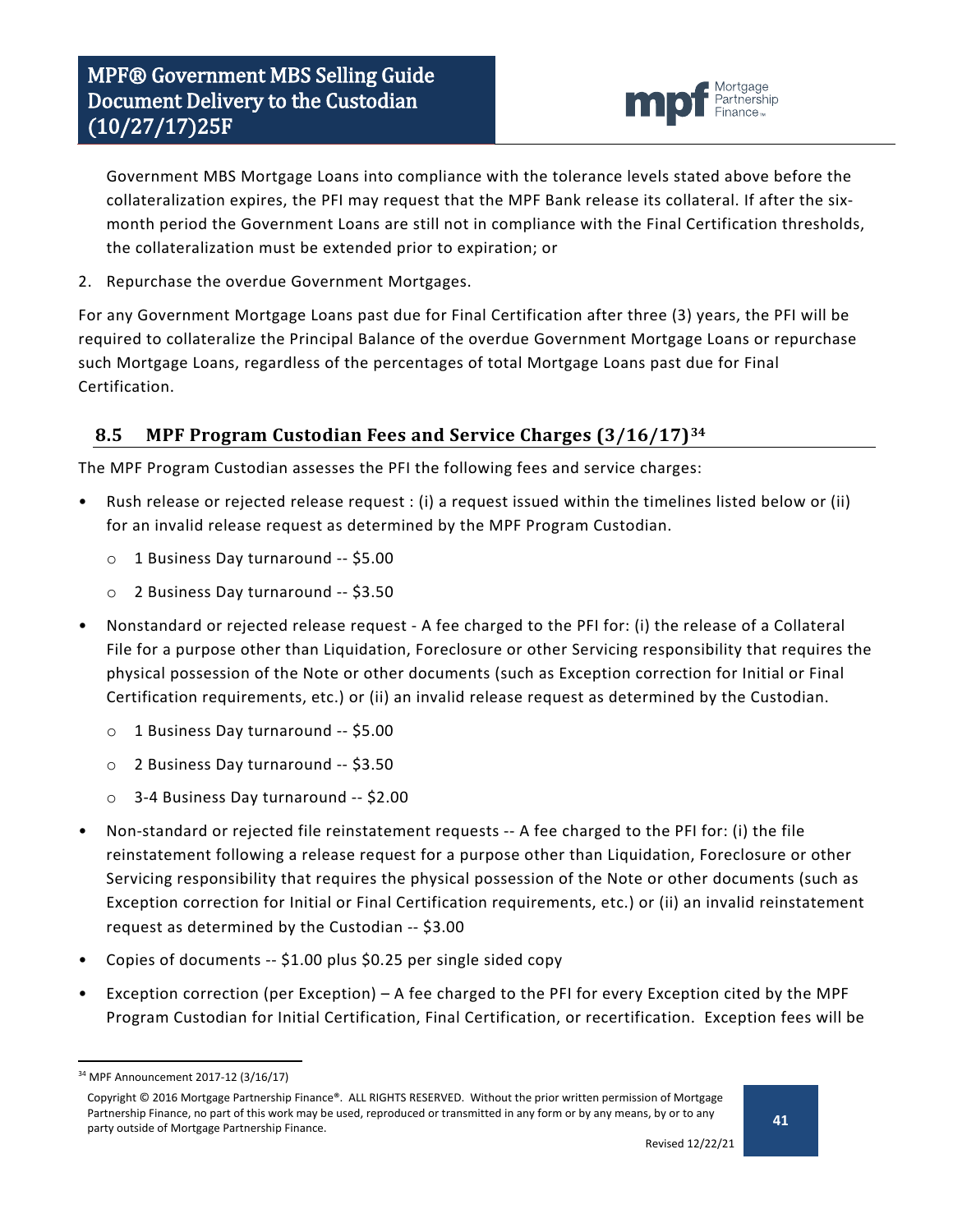

billed to a new PFI once one of the following occurs: sixty (60) calendar days have passed from first receipt of Collateral Files or one hundred (100) Collateral Files have been received by the Custodian from the PFI -- \$3.50

• External file transfer (change of Custodian) -- \$3.50

The MPF Provider will create preliminary custody invoices no later than the fifth (5th) Business Day of each month for the custody fees and service charges accrued in the previous month. The MPF Provider will create the final custody invoices on the eighteenth (18th) calendar day of each month or on the preceding Business Day if the eighteenth (18th) is not a Business Day, indicating the amount that will be drafted from the PFI's DDA. Both the preliminary and final invoices are available on the eMPF website. The MPF Provider reserves the right to amend the custodian fee schedule from time to time.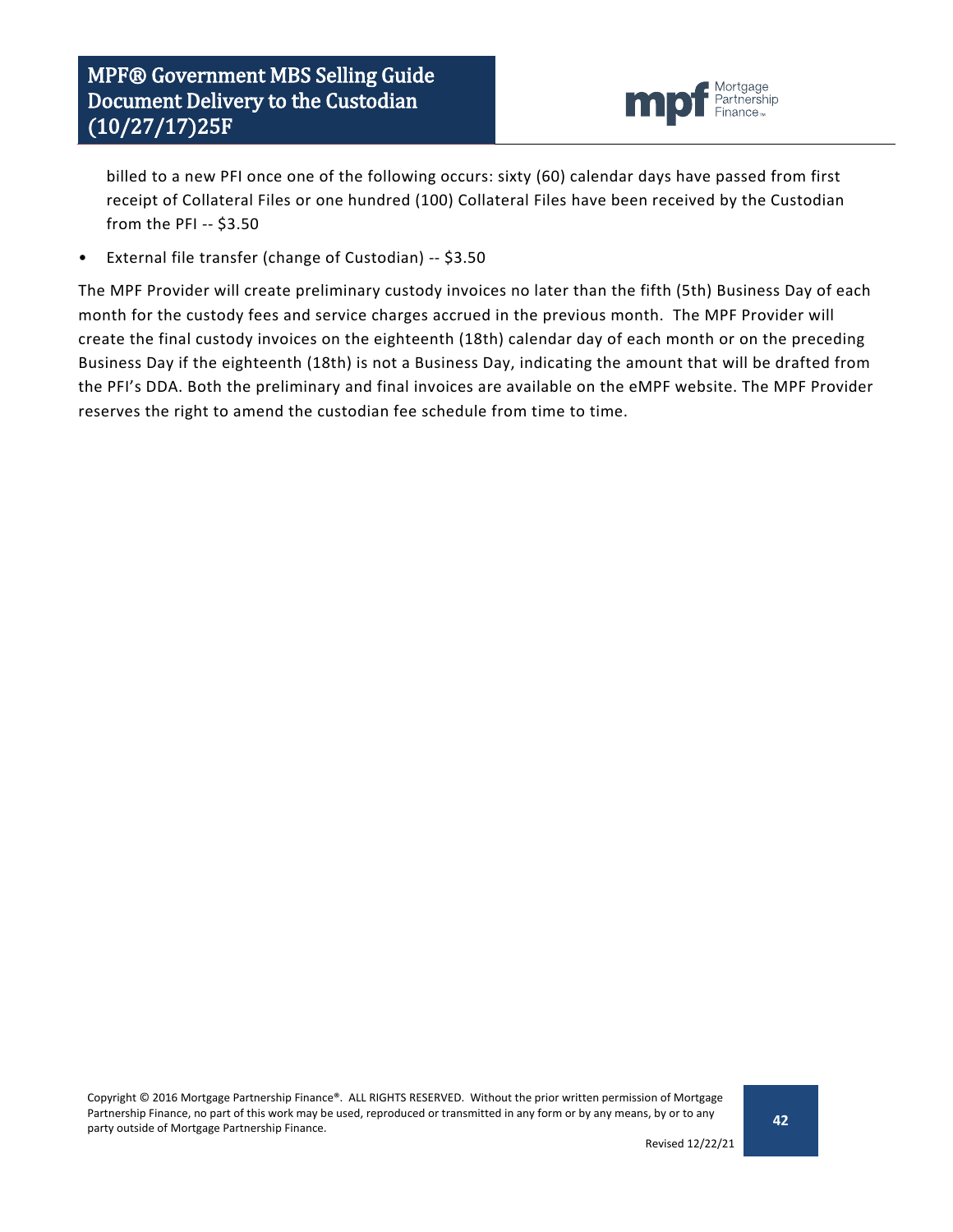

## <span id="page-42-0"></span>**CHAPTER 9. POST-CLOSING REQUIREMENTS**

#### <span id="page-42-1"></span>**9.1 Payments and Correspondence**

If the Originator is not the current Servicer any payments and correspondence that the Originator receives from the Borrower after Closing must be immediately forwarded to the current Servicer of the Mortgage Loan.

#### <span id="page-42-2"></span>**9.2 Rescission Notice**

The Originator must immediately notify the current Servicer of the Mortgage Loan, the MPF Provider, the investor, and the MPF Bank if a rescission notice is received from the Borrower. To avoid delays, the notification to the MPF Provider must include at minimum the following information:

- MPF loan number;
- Borrower name(s);
- Loan product, name of Investor(s) and any applicable Government Agency insuring or guaranteeing the Mortgage Loan;
- Who inquiry was received from and relationship to Borrower (Note that any request received related to inquiry from alleged successors in interests will be assumed to have been confirmed as a Successor in Interest by Servicer pursuant to its policies and procedures);
- Date and method notice of rescission was received;
- Copy of the Notice of Rescission;
- Copy of any other communication received from Borrower or Borrower's representative related to the rescission; and
- Any other relevant loan or borrower information that may be needed to address the rescission demand.